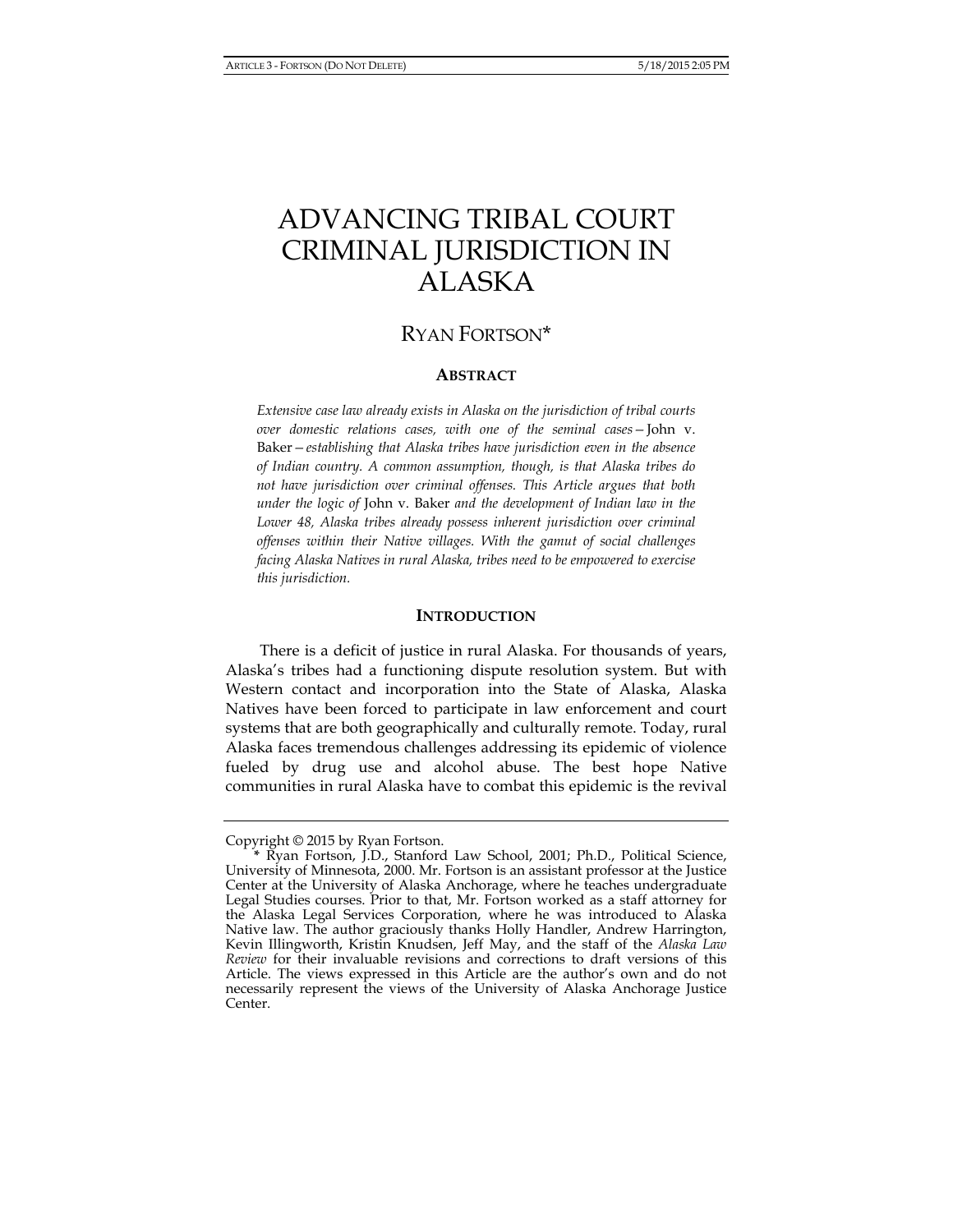of their tribal courts and traditions and the recognition of their ability to be valued participants combating these challenges, including the ability to adjudicate criminal offenses. Tribal court criminal jurisdiction is legally justified and absolutely necessary for the survival of rural Native communities.

## **A. The Staggering Statistics on Crime and Substance Abuse in Rural Alaska**

Alaska Native women face disproportionately high rates of domestic violence. Statewide, 58.6% of women in Alaska will experience intimate-partner violence or sexual violence sometime during their lifetime and 11.8% of women in Alaska experience gender-based violence in any given year.1 One study found that Alaska Natives comprised 47.2% of the statewide victims of domestic violence (most of these victims were women),<sup>2</sup> even though Alaska Natives only comprised 17.7% of the statewide population.3 With regard to sexual

 <sup>1.</sup> Council on Domestic Violence & Sexual Assault, *Intimate Partner Violence and Sexual Violence in the State of Alaska: Key Results from the 2010 Alaska Victimization Survey*, UAA JUST. CENTER 2 (2010), http://justice.uaa.alaska. edu/research/2010/1004.avs\_2010/1004.07a.statewide\_summary.pdf. Of these women, 47.6% will experience intimate partner violence and 37.1% will experience sexual violence. *Id.* The study did not distinguish the race of the victim. These results are roughly consistent with more focused studies on different parts of the state: 50.8% of women in the Yukon-Kuskokwim Delta region and 51.7% in the Bristol Bay region reported being a victim of intimate partner violence or sexual violence during their lifetime. Council on Domestic Violence & Sexual Assault, *Intimate Partner Violence and Sexual Violence in the Yukon-Kuskokwim Delta: Key Results from the 2012 Alaska Victimization Survey*, UAA JUST. CENTER 2 (2012), http://justice.uaa.alaska.edu/research/2010/ 1103.02.avs\_fy12/1103.023a.yk\_summary.pdf; Council on Domestic Violence & Sexual Assault, *Intimate Partner Violence and Sexual Violence in Bristol Bay: Key Results from the 2011 Alaska Victimization Survey*, UAA JUST. CENTER 2 (2011), http://justice.uaa.alaska.edu/research/2010/1103.01.avs\_fy11/1103.013a.bristol bay\_summary.pdf. Nationally, American Indians experience rape and sexual assault at over twice the rate of all other races combined. Steven W. Perry, U.S. Dep't of Justice, *American Indians and Crime: A BJS Statistical Profile 1992-2002*, BUREAU JUST. STAT. 5 (2004), http://www.bjs.gov/content/pub/pdf/aic02.pdf.

 <sup>2.</sup> Marny Rivera et al., Alaska State Troopers Dep't of Pub. Safety & Alaska Dep't of Law, *Descriptive Analysis of Assaults in Domestic Violence Incidents Reported to Alaska State Troopers: 2004*, UAA JUST. CENTER 37 (2008), http://justice.uaa.alaska.edu/research/2000/0601.intimatepartnerviolence/060 1.04.dv-assaults.pdf. Seventy percent of the victim reports were from women. *Id.*  This report reflects only assaults in domestic violence incidents that were reported to the Alaska State Troopers. *Id.* at 6. Domestic violence incidents reported to municipal police agencies such as the Anchorage Police Department were excluded from the study. *Id.* at 10. However, this is likely to make the report more reflective of experiences in rural Alaska.

 <sup>3.</sup> ALASKA BUREAU OF VITAL STATISTICS, 2005 ANNUAL REPORT 215 (2005),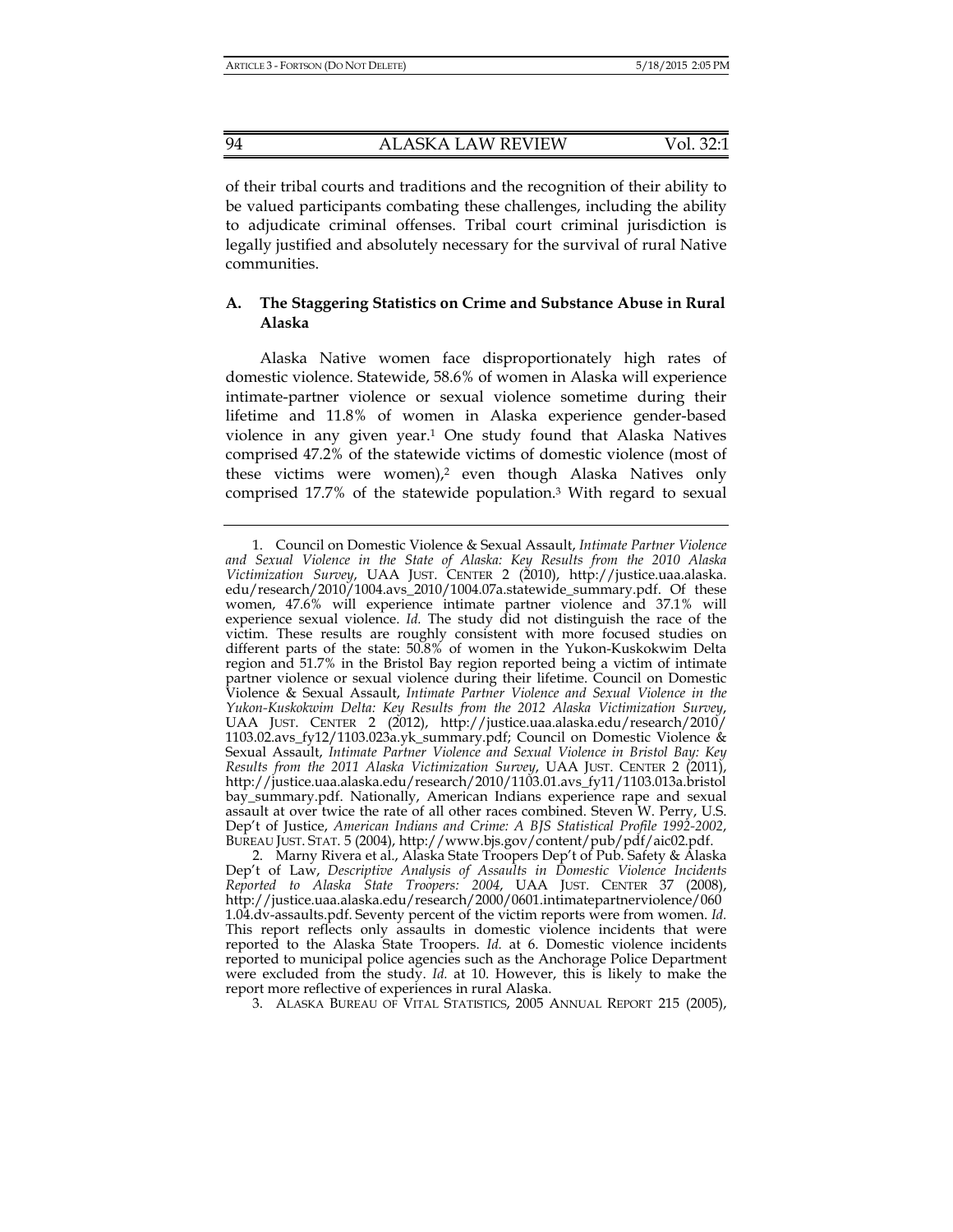assaults, including sexual assaults of a minor, 60.5% of the victims are Alaska Native.4 An Alaska Native woman is sexually assaulted every 18 hours, and Alaska Native women suffer the highest rate of rape in the nation.5 A study focused on Athabaskan women living in the Interior of Alaska found that 63.7% of them had experienced interpersonal violence sometime in their life, and 18.7% were threatened with a gun.<sup>6</sup> Alaska Natives are 2.5 times more likely to be killed in a homicide than white Alaskans.7 Another study showed that 36.7% of Alaska Natives report being hit, slapped, punched, shoved, kicked, choked, or otherwise physically hurt by a spouse or partner; however, only 18.5% of non-Natives report similar abuse.8 These numbers rise to 46.5% and 22.6%, respectively, for women.9 The vast majority of domestic violence assaults against Alaska Natives (87.3%) are committed by other Alaska Natives.10

As compared to non-Natives, Alaska Native children also suffer greatly and disproportionately. Alaska Native women are more than twice as likely as non-Natives to be physically abused by their partner in

5. Alaska Safe Families and Villages Act of 2014, S. 1474, 113th Cong. § (3) (as introduced in Senate, Aug. 1, 2013), *available at* 2(a)(3) (as introduced in Senate, Aug. 1, 2013), *available at*  https://www.congress.gov/113/bills/s1474/BILLS-113s1474is.pdf (enacted without relevant language as Repeal of Special Rule for State of Alaska, Pub. L. No. 113-275, 128 Stat. 2988 (to be codified at 18 U.S.C. § 2265), *available at*  http://www.gpo.gov/fdsys/pkg/PLAW-113publ275/pdf/PLAW-113publ275.pdf).

 6. Darryl S. Wood & Randy H. Magen, *Intimate Partner Violence Against Athabaskan Women Residing in Interior Alaska: Results of a Victimization Survey*, 15 VIOLENCE AGAINST WOMEN 497, 501 (2009), *available at* vaw.sagepub.com/ content/15/4/497.long.

 7. ALASKA NATIVE EPIDEMIOLOGY CTR. & ALASKA NATIVE TRIBAL HEALTH CONSORTIUM, ALASKA NATIVE HEALTH STATUS REPORT 38 (2009), *available at*  http://www.anthc.org/chs/epicenter/upload/ANHSR.pdf. The homicide rate for Alaska Natives is 2.9 times higher than the national average. *Id.*

 8. Melissa Kemberling & Laura Avellaneda-Cruz, *Healthy Native Families: Preventing Violence at All Ages*, ALASKA NATIVE TRIBAL HEALTH CONSORTIUM 29 (3d ed. 2013), *available at* http://www.anthctoday.org/epicenter/publications/ alaskanativefamilies/dvsaBulletin\_3rd\_ed\_final.pdf.

9. *Id.* 

 10. Rivera et al., *supra* note 2, at 44. There is a similar correlation of whites committing sexual assaults against other whites (86.6%). *Id.* The figures for sexual assaults are even higher, with 91.3% of sexual assaults of Alaska Natives being committed by other Alaska Natives. Postle et al*., supra* note 4, at 47.

*available at* http://dhss.alaska.gov/dph/VitalStats/Documents/PDFs/2005/ annual\_report/2005\_Annual\_Report.pdf.

 <sup>4.</sup> Greg Postle et al., Alaska State Troopers Dep't of Pub. Safety & Alaska Dep't of Law, *Descriptive Analysis of Assaults in Domestic Violence Incidents Reported to Alaska State Troopers: 2003–2004*, RESEARCHGATE 42 (2007), http://www.researchgate.net/publication/228434218\_Descriptive\_analysis\_of\_ sexual\_assault\_incidents\_reported\_to\_Alaska\_State\_Troopers\_2003-2004.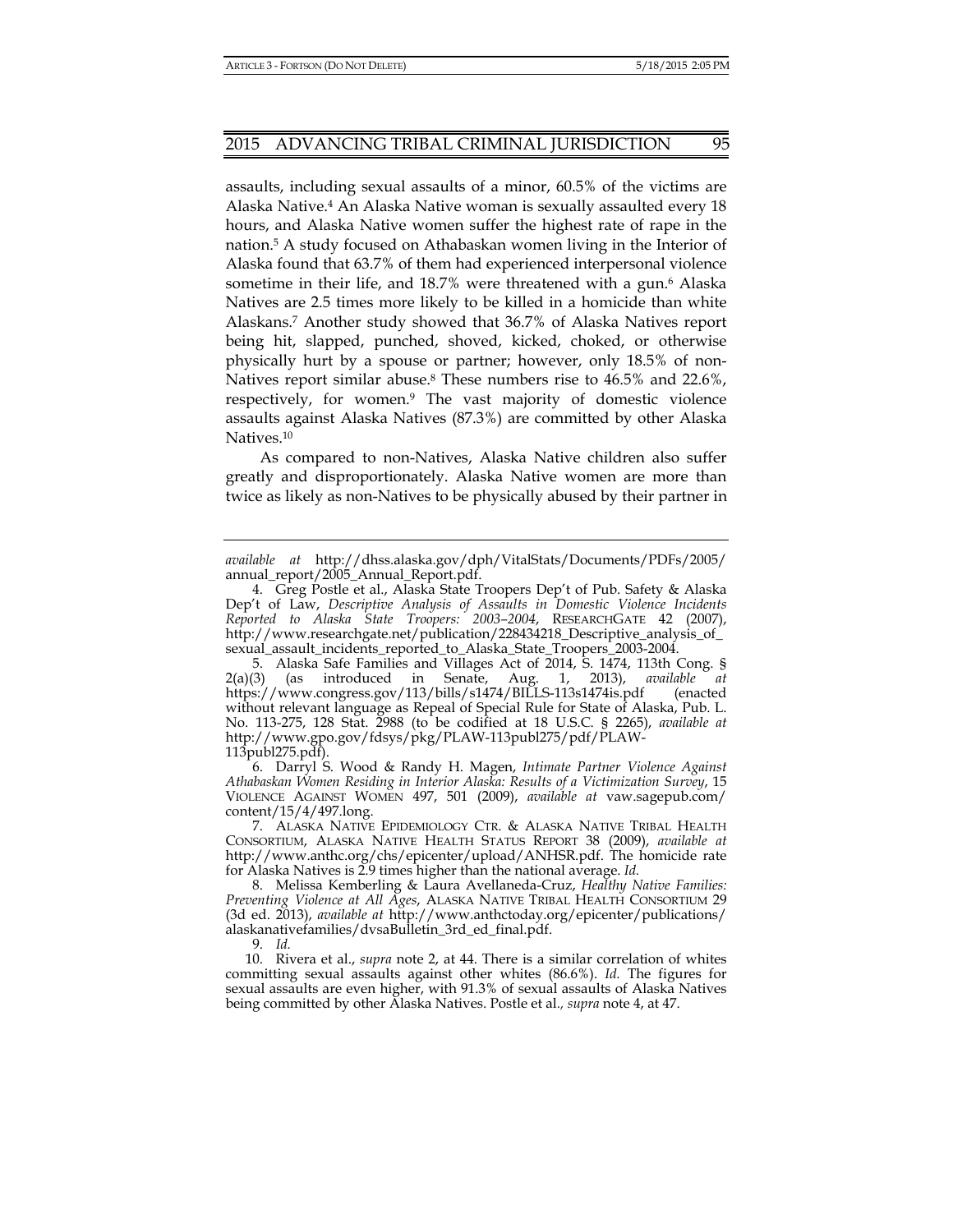the months leading up to and during pregnancy.11 The percent of mothers of three-year-olds who report that their children saw violence or abuse in person was 9.4% for Alaska Natives compared to only 6.1% for non-Natives.12 Among Alaska Natives, 31.1% report that as a child they witnessed domestic violence against a parent or guardian.13 In the month of October 2014 alone, there were 617 Alaska Native alleged victims of child maltreatment screened by the Alaska Office of Children Services (out of  $1,298$  total cases screened)<sup>14</sup> and 141 substantiated cases of child maltreatment against Alaska Native children (out of 237 total substantiated cases).15 These figures are not an aberration—similar statistics appear for other months.16 These numbers reveal that about half of child abuse and child neglect victims are Alaska Natives, despite the fact that that group constitutes a far lower percentage of the overall population. It is not surprising, then, that in October 2014 again, 62.0% of the children in out-of-home foster care placement were Alaska Natives—1,464 out of 2,362.17

State courts are often difficult for rural Alaskans to access. There are only thirteen cities with an Alaska Superior Court, with two other cities having a District Court but not a Superior Court.18 A substantial number of other locations have magistrate judges, but their jurisdiction

 <sup>11.</sup> *See* Kemberling & Avellaneda-Cruz, *supra* note 8, at 28 (noting that in 2010, 8.6% of Alaska Native women were abused in the twelve months prior to pregnancy, compared to 3.6% for non-Natives; 6.7% of Alaska Native women were abused during their most recent pregnancy, compared to only 3.1% of non-Natives).

 <sup>12.</sup> *Id.* at 28 (data is for 2010–11).

 <sup>13.</sup> *Id.* at 29 (data is for 2009; only 17.2% of non-Natives reported witnessing domestic violence as a child).

 <sup>14.</sup> *Alleged Victims by Age and Race for OSRs Screened in October 2014*, ALASKA DEPARTMENT HEALTH & SOC. SERVICES, OFF. CHILD.'S SERVICES (2014), http://dhss.alaska.gov/ocs/Documents/statistics/pdf/201410\_AllgVctmRaceA ge.pdf.

 <sup>15.</sup> *Substantiated Victims by Age and Race for Initial Assessments Completed During the Month of October 2014*, ALASKA DEPARTMENT HEALTH & SOC. SERVICES, OFF. CHILD.'S SERVICES (2014), http://dhss.alaska.gov/ocs/Documents/ statistics/pdf/201410\_SbsVctmRaceAge.pdf.

 <sup>16.</sup> *See generally Statistical Information*, ALASKA DEPARTMENT HEALTH & SOC. SERVICES, OFF. CHILD.'S SERVICES, http://dhss.alaska.gov/ocs/Pages/statistics/ default.aspx (last visited Feb. 18, 2015).

 <sup>17.</sup> *All Children in Alaska OCS Out-of-Home Placement for the Month of October 2014 by Race,* ALASKA DEPARTMENT HEALTH & SOC. SERVICES, OFF. CHILD.'S SERVICES, http://dhss.alaska.gov/ocs/Documents/statistics/pdf/201410\_Race. pdf (last visited Apr. 16, 2015). Less than half of these children were placed with Alaska Native families. *Id.* 

 <sup>18.</sup> ALASKA COURT SYSTEM, ANNUAL REPORT FY 2014, at 48–61, *available at* http://courts.alaska.gov/reports/annualrep-fy14.pdf.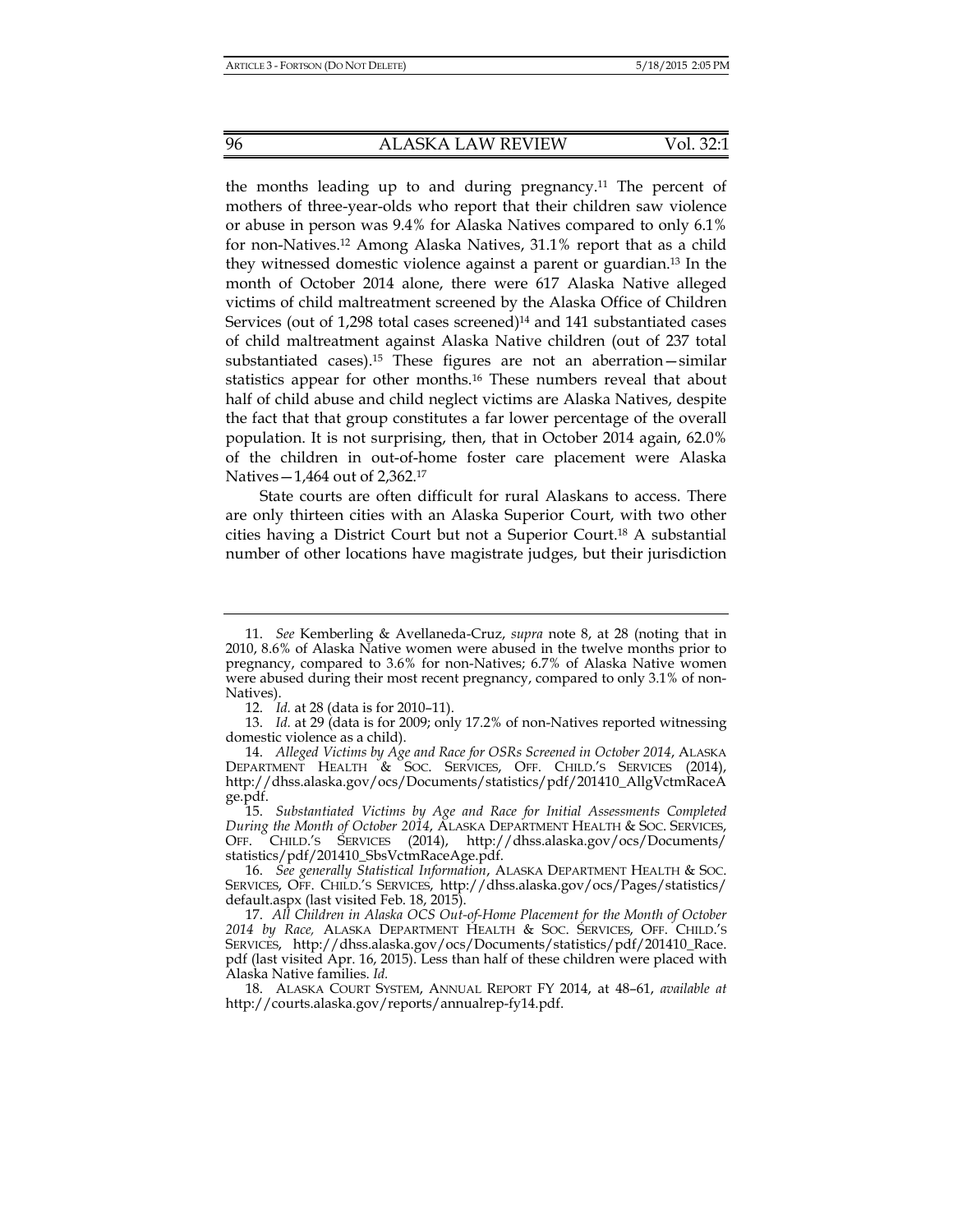is limited.19 Moreover, with most rural villages lacking road access to major population centers, accessing even a magistrate, let alone a larger court, can require substantial effort and resources.

Law enforcement in Alaska is a complicated web of varying personnel. Unlike larger urban areas, few Alaska villages have their own police force; instead, law enforcement is handled primarily by the Alaska State Troopers.20 Of the 272 communities served by the Alaska State Troopers, 64% are off the road system and accessible only by airplane, boat, or snow machine.<sup>21</sup> Troopers are required to cover service areas that are many thousands of square miles and contain dozens of communities.22 Responding to calls for service may take hours or even days, especially when frequent bad weather hampers air travel to the village from which the call initiated.23 These villages are small, typically with only 250 to 300 residents, and "more closely resemble villages in developing countries than small towns."<sup>24</sup>

21*.* Rivera et al., *supra* note 2, at 12 (citing Alaska Advisory Comm. to the U.S. Comm'n on Civil Rights, *Racism's Frontier: The Untold Story of Discrimination*  and Division in Alaska, UNIV. OF MD. FRANCIS KING CAREY SCH. L. 12 (Apr. 2002), https://www.law.umaryland.edu/marshall/usccr/documents/racisimsfrontier .pdf.

23. Wood et al., *supra* note 22.

 <sup>19.</sup> *Id*. at 9.

 <sup>20.</sup> Rivera et al., *supra* note 2, at 14. Alaska does not have the system of counties found in every other state. Alaska has boroughs, which to some extent operate as the functional equivalent of counties, though these boroughs can stretch over areas larger than many states. *See generally* DAN BOCKHORST, ALASKA DEP'T OF CMTY. & ECON. DEV., LOCAL GOVERNMENT IN ALASKA (2001), *available at* http://commerce.alaska.gov/dnn/Portals/4/pub/Local\_Gov\_AK.pdf. Some, but not all, boroughs have their own police force, with other boroughs leaving municipalities to handle their own law enforcement. Rivera et al., *supra* note 2, at 14. Moreover, significant portions of Alaska (roughly half the state geographically, but less than 14% of the population) are not part of an organized borough and rely completely on the State for services. BOCKHORST, *supra*, at 2.

 <sup>22.</sup> Rivera et al., *supra* note 2, at 15–17. The Alaska State Troopers are divided into five detachments; the largest geographic detachment, covering Western Alaska, consists of forty-five Troopers providing primary law enforcement for 40,000 residents spread across 125 communities over 267,000 square miles. *Id.* at 16; *see also* Darryl S. Wood et al., *Police Presence, Isolation, and Sexual Assault Prosecution*, 22 CRIM. JUST. POL'Y REV. 330, 332 (2011) (observing that for areas of primary jurisdiction for the Alaska State Troopers off the road system there is a population density of one resident for every eight square miles).

 <sup>24.</sup> Att'y Gen.'s Advisory Comm. on Am. Indian & Alaska Native Children Exposed to Violence, *Ending Violence So Children Can Thrive,* U.S. DEPARTMENT JUST. 131 (Nov. 2014), http://www.justice.gov/sites/default/files/defending childhood/pages/attachments/2014/11/18/finalaianreport.pdf (citing and quoting Indian Law and Order Comm'n, *A Roadmap for Making Native America Safer: Report to the President and Congress of the United States*, UCLA AM. INDIAN STUDS. CENTER ch. 2, at 38 (Nov. 2013), http://www.aisc.ucla.edu/iloc/report/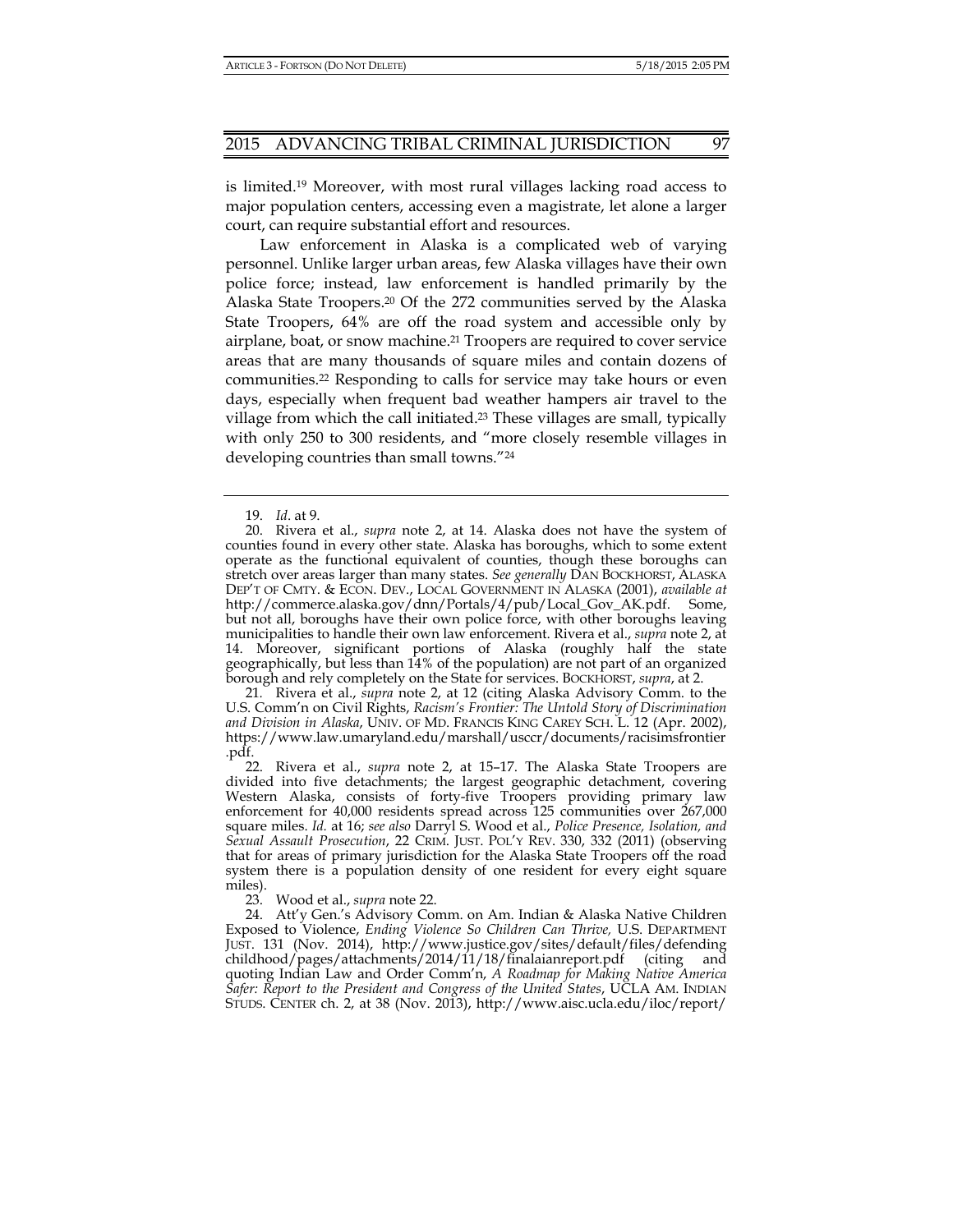Law enforcement in rural Alaska is supplemented by Village Public Safety Officers (VSPOs), who serve as first responders in communities without Alaska State Troopers.<sup>25</sup> As of August 2013, there were 101 VPSOs in 86 communities.26 VPSOs are funded by the State and trained by Troopers, but are employed by regional nonprofit corporations.<sup>27</sup> Until recently, VPSOs were not allowed to carry firearms.28 In addition to the VPSOs, there were a total of 109 Village Police Officers and Tribal Police Officers as of August 2011.29 The purpose of these supplemental officers is *not* to replace Alaska State Troopers, but rather to serve as a "trip wire" for calling in reports to the Alaska State Troopers. $30$ Furthermore, at least 75 Alaska villages have no on-site law-enforcement presence.31 Yet despite this discrepancy between rural law enforcement—VPSOs, Village Police Officers, and Tribal Police officers—and more traditional police forces, there is nothing unconstitutional about the arrangement, at least not under state law.32

 26. *VPSO Ranks Grow to 101*, STORIES IN THE NEWS (Aug. 10, 2013), http://www.sitnews.us/0813News/081013/081013\_vpso.html.

 28. Following the shooting death of an unarmed VPSO in 2013, a bill was introduced in the Alaska Legislature in 2014 to allow, but not require, VPSOs to carry firearms. Carey Restino, *Bill to Allow VPSOs to Carry Guns Advances to Alaska Senate*, ALASKA DISPATCH NEWS (Mar. 14, 2014), http://www. alaskadispatch.com/article/20140314/bill-allow-vpsos-carry-guns-advancesalaska-senate. The bill was signed into law on July 18, 2014. Pat Forgey, *Alaska VPSOs Get Official State Backing for Firearms Training and Use*, ALASKA DISPATCH NEWS (July 18, 2014), https://www.adn.com/article/20140718/alaska-vpsosget-official-state-backing-firearms-training-and-use. Two officers recently became the first VPSOs to receive training and be certified to carry firearms. Rachel Waldholz, *First Two VPSOs Graduate from Firearm Training*, KCAW (Apr. 3, 2015), http://www.kcaw.org/2015/04/03/first-two-vpsos-graduate-fromfirearm-training/.

29. Justice Ctr., Univ. of Alaska Anchorage*, supra* note 25.

30. Wood et al.*, supra* note 22, at 333.

 31. *Stand Against Violence and Empower Native Women Act, A Bill to Amend the Omnibus Indian Advancement Act to Modify the Date as of Which Certain Tribal Land of the Lytton Rancheria of California Is Considered to Be Held in Trust and to Provide for the Conduct of Certain Activities on the Land, and Alaska Safe Families and Villages Act of 2011: Hearing on S. 1763, S. 872, and S. 1192 Before the S. Comm. On Indian Affairs*, 112th Cong. 55 (2011) (statement of Joe Masters, Comm'r, Alaska Department of Public Safety).

 32. *See* Alaska Inter-Tribal Council v. State, 110 P.3d 947, 967 (Alaska 2005). ("The state cannot realistically post a trooper in every remote village, and indeed plaintiffs conceded below that this is constitutionally unnecessary."). This case also gives an informative history of the VPSO and Village Police Officer programs in Alaska. *Id*. at 951–53.

<sup>[</sup>hereinafter ILOC Roadmap]).

 <sup>25.</sup> Justice Ctr., Univ. of Alaska Anchorage, *A Brief Look at VPSOs and Violence Against Women Cases*, 28 ALASKA JUST. F. 10, 10 (Summer/Fall 2011).

 <sup>27.</sup> Darryl S. Wood, *Officer Turnover in the Village Public Safety Officer Program*, 17 ALASKA JUST. F. 1, 4 (Summer 2000).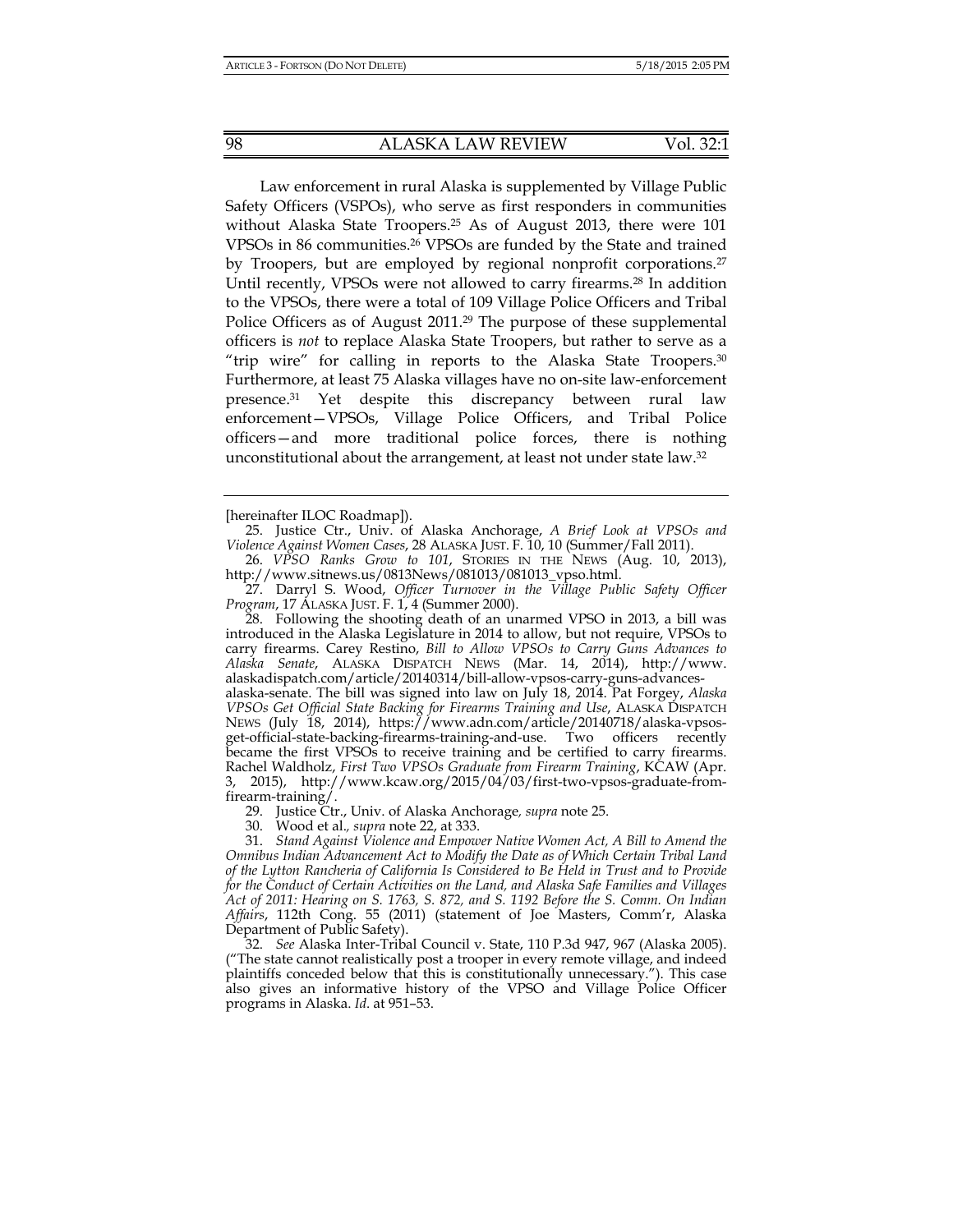The vast majority of crimes in rural Alaska that these officers are required to deal with are fueled by alcohol or drugs. A staggering 97% of crimes committed by Alaska Natives involve alcohol or drugs, although that figure includes both urban and rural residents.<sup>33</sup> Substance abuse, mainly alcohol abuse, is involved in 81% of all reports of harm.34 Studies using Alaska State Trooper data show that in 57% of domestic violence assaults and 43% of sexual assaults, the perpetrator consumed alcohol prior to the assault; illicit drugs were used before 3% and 7% of these crimes, respectively.35 The Alaska State Troopers themselves have revealed that "[m]embers of Alaska's law enforcement community and others who are part of Alaska's criminal justice system have long known that the greatest contributing factor to violent crimes, including domestic violence and sexual assault, is drug and alcohol abuse."36

But alcohol causes harm to the drinker as well as to his or her potential victims. Alcohol abuse is the fifth-leading cause of death among Alaska Natives, with a mortality rate 16.1 times higher than the national rate for whites.37 Deaths from alcohol abuse increased by 34% from 1980 to 2008.38 The alcohol-related mortality rate in remote Alaska villages is 3.5 times the national average and the alcohol-related suicide rate is 6 times the national average.39

Drug and alcohol use in violation of rural law is troubling. There

 <sup>33.</sup> Alaska Rural Justice & Law Enforcement Comm'n, *Initial Report and Recommendations of the Alaska Rural Justice and Law Enforcement Commission*, STATE ALASKA DEPARTMENT L. 54 n.102 (2006), http://www.law.state.ak.us/pdf/ press/040606-ARJLEC-report.pdf.

 <sup>34.</sup> *Id.*

 <sup>35.</sup> Rivera et al., *supra* note 2, at 31; Postle et al., *supra* note 4, at 35. These figures are statewide and not necessarily confined to rural areas. The lower numbers for sexual assault can be explained in part due to the offense being more likely to be committed by minors less likely to drink alcohol.

 <sup>36.</sup> Alaska State Troopers, Alaska Bureau of Investigation Statewide Drug Enforcement Unit, *2013 Annual Drug Report*, ALASKA DEPARTMENT PUB. SAFETY 5 (2013), http://www.dps.state.ak.us/AST/ABI/docs/SDEUreports/2013%20 Annual%20Drug%20Report.pdf.

 <sup>37.</sup> Gretchen Day et al., Alaska Native Epidemiology Ctr., *Alaska Native Mortality Update: 2004-2008*, ALASKA NATIVE TRIBAL HEALTH CONSORTIUM 4 (Oct. 2011), http://www.anthctoday.org/epicenter/publications/mortality/ AlaskaNativeMortalityUpdate2004\_2008\_17\_jan\_2012.pdf.

 <sup>38.</sup> *Id.*

 <sup>39.</sup> Alaska Safe Families and Villages Act of 2014, S. 1474, 113th Cong. § 2(a)(2) (as introduced in Senate, Aug. 1, 2013), *available at*  https://www.congress.gov/113/bills/s1474/BILLS-113s1474is.pdf (enacted without relevant language as Repeal of Special Rule for State of Alaska, Pub. L. No. 113-275, 128 Stat. 2988 (to be codified at 18 U.S.C. § 2265), *available at*  http://www.gpo.gov/fdsys/pkg/PLAW-113publ275/pdf/PLAW-113publ275.pdf).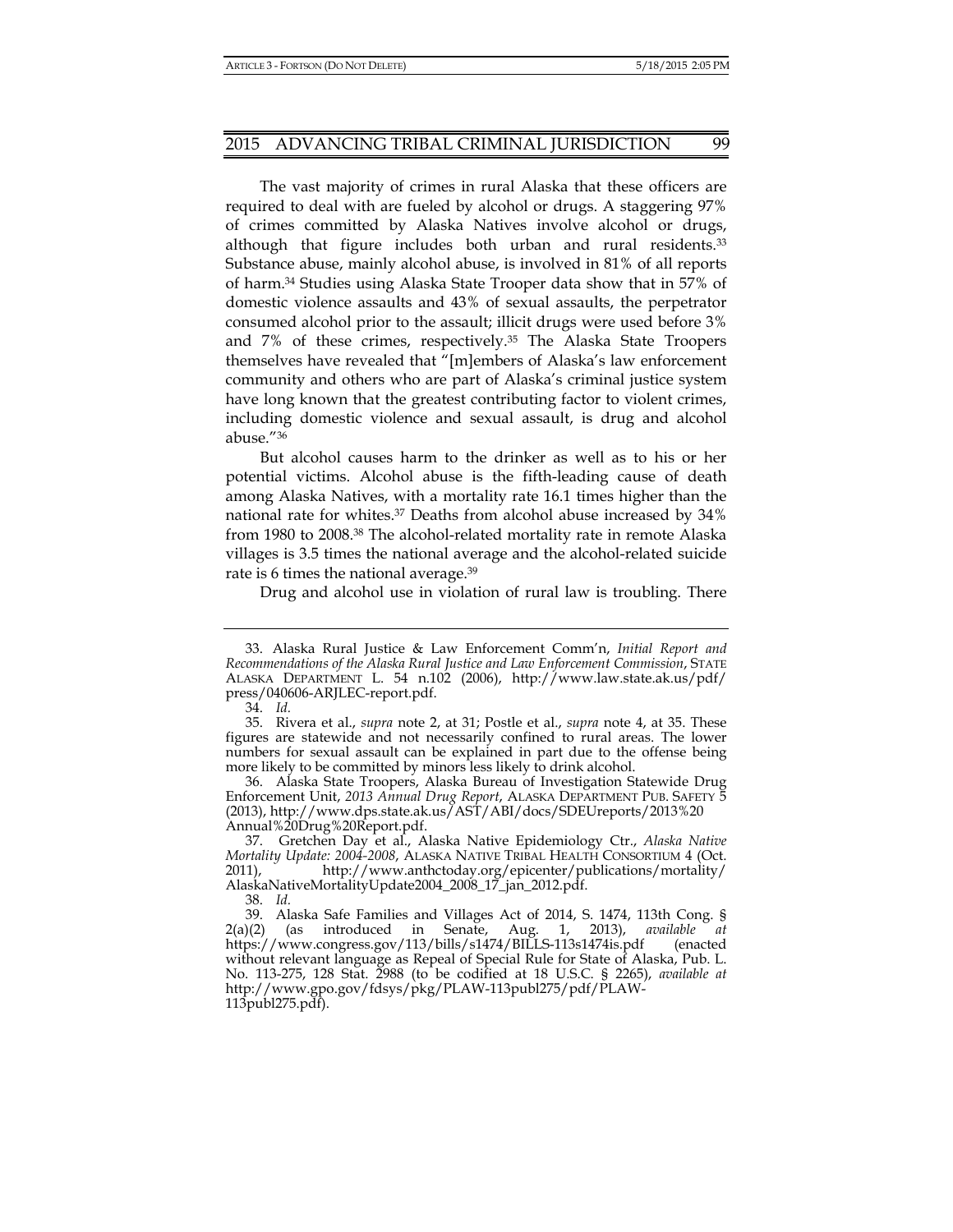are currently 108 communities in Alaska, mostly off the road system, that have local laws prohibiting the sale, importation, and possession of alcohol.40 Despite this, illegal alcohol use and bootlegging remain prevalent. A \$10 bottle of alcohol from Anchorage or Fairbanks can sell for \$150 to \$300 in a remote village.41 This is more than 10 times the mark-up price for cocaine.<sup>42</sup> And, because of the significant expense to law enforcement to travel to villages off the road system for investigation of what may be seen as relatively minor crimes, illegal alcohol use and bootlegging are frequently unprosecuted.43

Also concerning are alcohol and drug use among minors. According to one statewide study, 42.68% of minors ages 12 to 17 in Alaska are assessed to be at great risk of having five or more alcoholic drinks once or twice a week, and 5.39% suffer from alcohol dependence or abuse.44 Among minors in Alaska ages 12 to 20, 25.44% used alcohol in the month prior to the study, and 18.57% binge drank (had five or more alcoholic drinks on the same occasion) in that month.45 Marijuana was used by 15.87% of youth ages 12 to 17 in the year preceding the study, and 9.18% in the previous month.<sup>46</sup> Within the Alaska Court System, there were 1,570 total Minor Consuming Alcohol cases during 2011 in courts serving primarily rural areas, and 1,187 guilty pleas or convictions among those cases.47

 <sup>40.</sup> Alaska State Troopers, Alaska Bureau of Investigation Statewide Drug Enforcement Unit, *supra* note 36, at 7. This does not include any tribal laws limiting or banning alcohol.

 <sup>41.</sup> *Id.*

 <sup>42.</sup> *Id.*

 <sup>43.</sup> Emblematic is a statement made to the Indian Law and Order Commission at a public hearing by the city manager of Fort Yukon (off the road system): "Alcohol is probably 95 percent of our problem, but the State says we have no Tribal authority to fight bootlegging locally when they're hundreds of miles away—and only by airplane much of the year. The State and the Feds won't step up . . . ." ILOC Roadmap, *supra* note 24.

 <sup>44.</sup> Table 14 of *2008-2009 NSDUH State Estimates of Substance Use and Mental Disorders*, SUBSTANCE ABUSE & MENTAL HEALTH SERVICES ADMIN., httP://media.samhsa.gov/data/NSDUH/2k09State/NSDUHsae2009/Index.asp x (follow "PDF" hyperlink in the "Alaska (AK)" row of the Table of Contents at the bottom of the page) (last visited Apr. 5, 2015).

 <sup>45.</sup> *Id*.; *see also Alaska Youth Risk Behavior Survey*, ALASKA DEPARTMENT HEALTH & SOC. SERVICES, DIVISION PUB. HEALTH (2013), http:// dhss.alaska.gov/dph/Chronic/Documents/School/pubs/2013YRBS\_Prelimina ryHighlights.pdf.

 <sup>46.</sup> *2008-2009 NSDUH State Estimates of Substance Use and Mental Disorders*, *supra* note 44.

 <sup>47.</sup> Data provided by Alaska Court System to author (on file with author). Minor Consuming Alcohol cases from courts in Anchorage, Fairbanks, Juneau, and Palmer were excluded from these totals. Some numbers in particular rural courts stick out: there were fifty-six Minor Consuming Alcohol cases and forty-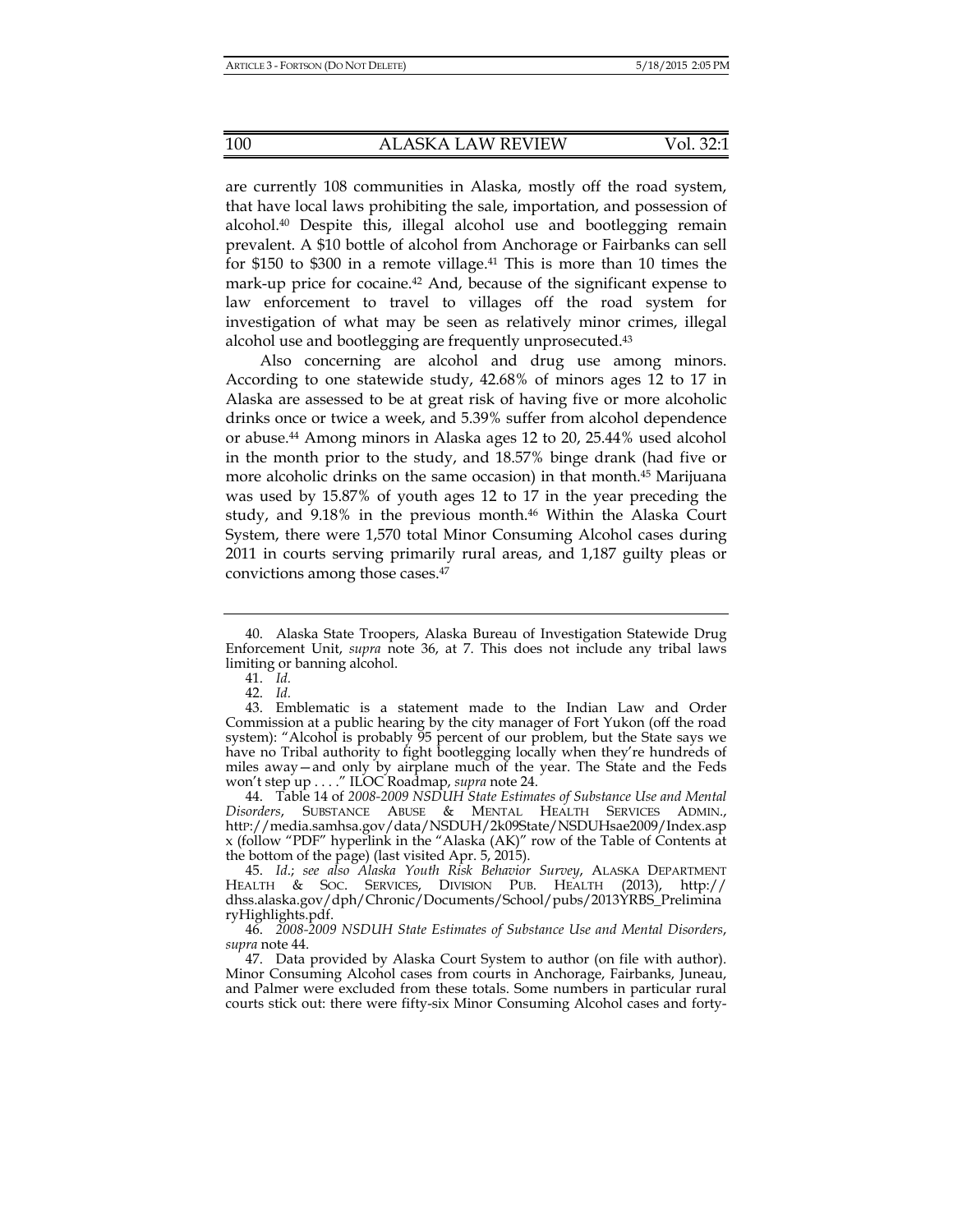## **B. Tribal Criminal Jurisdiction as a Means of Empowering Tribes to Address Problems in Their Community**

The dire situation facing rural Alaska Natives has been recognized nationally. In November 2013, the Indian Law and Order Commission (ILOC), pursuant to the Tribal Law and Order Act of 2010, issued a report titled "A Roadmap for Making Native America Safer" ("ILOC Roadmap") to the President and Congress analyzing law enforcement and criminal justice issues on reservations and other areas governed by tribal courts.48 An entire chapter of the ILOC Roadmap was devoted to Alaska: "Reforming Justice for Alaska Natives: The Time is Now."49 Alaska was the only state singled out for its own chapter. The ILOC Roadmap, citing some of the studies just discussed and other troubling statistics, justified this attention based on the endemic sexual assault, domestic violence and other public safety issues experienced by Alaska tribes. Many of these tribes are inaccessible by roads, have limited law enforcement presence if any, and lack access to substance abuse services.<sup>50</sup>

All of this raises the issue of the role of rural courts, including tribal courts, in stemming this epidemic of violence and alcohol abuse among Alaska Natives and in rural Alaska. The ILOC Roadmap addresses the very limited role that tribes and tribal courts in Alaska currently play in resolving criminal offenses and determining the resulting punishment.51 While there are 230 federally recognized tribes in Alaska,<sup>52</sup> the number

three convictions in Chevak (population: 938, of which 464 are under age 21); twenty-nine cases and twenty-five convictions in Emmonak (population: 762, of which 338 are under age 21); forty-one cases and forty convictions in St. Mary's (population: 507, of which 217 are under age 21 ); and forty-nine cases and fortythree convictions in Unalakleet (population: 688, of which 244 are under age 21). *See id.* (providing case and conviction totals); *List of Counties and Cities in Alaska*, SUBURBANSTATS.COM, https://suburbanstats.org/population/alaska/list-ofcounties-and-cities-in-alaska (last visited Feb. 8, 2015) (compiling population data).

 <sup>48.</sup> ILOC Roadmap, *supra* note 24. National recognition also came through a CNN Change the List exposé highlighting the high epidemic of rape in rural Alaska. John D. Sutter, *The Rapist Next Door*, CNN (Feb. 4, 2015), http://www.cnn.com/interactive/2014/02/opinion/sutter-change-alaskarape/index.html.

 <sup>49.</sup> ILOC Roadmap, *supra* note 24, at ch. 2, at 33–61.

 <sup>50.</sup> *Id.* at ch. 2, at 35–43.

 <sup>51.</sup> *Id.* at ch. 2, at 43–49.

 <sup>52.</sup> *See Alaska Region Overview*, U.S. DEPARTMENT INTERIOR: INDIAN AFFAIRS, http://www.bia.gov/WhoWeAre/RegionalOffices/Alaska/ (last visited Apr. 15, 2015) ("[There are] 229 Federally Recognized Tribes under the jurisdiction of the Alaska Regional Office"); *Metlakatla Agency*, U.S. DEPARTMENT INTERIOR: AFFAIRS, http://www.bia.gov/WhoWeAre/RegionalOffices/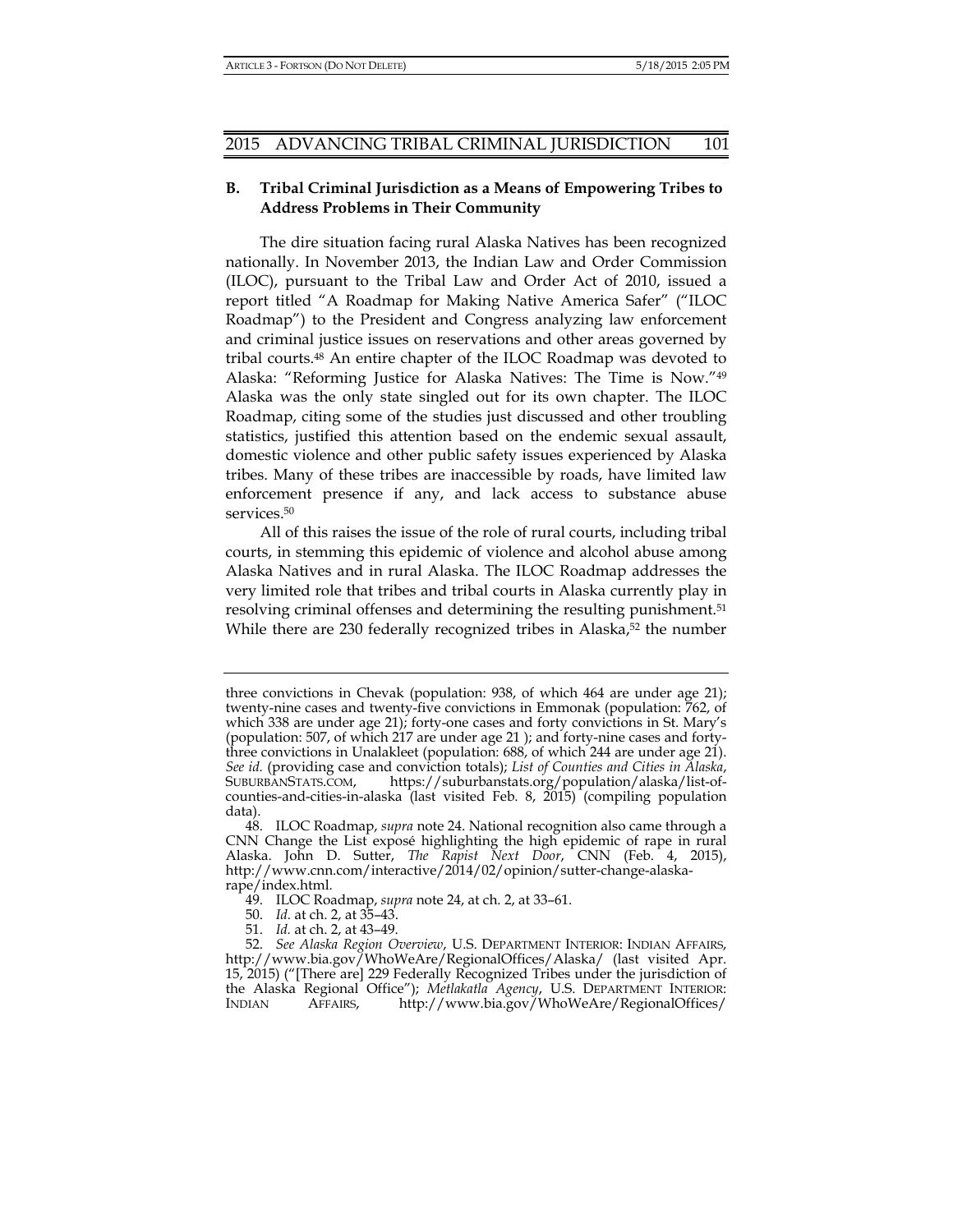of operating tribal courts in Alaska is unclear.53 Regardless of their number, however, these tribal courts are largely excluded from exercising jurisdiction over criminal cases. The ILOC Roadmap notes that "the State [of Alaska] has asserted exclusive criminal jurisdiction over all lands once controlled by tribes" and that this "has led to a dramatic under-provision of criminal justice services in rural and Native regions."54 It follows this with a concerning analysis: "[The State] has also limited collaboration with local governments (Alaska Native or not), which could be the State's most valuable partners in crime prevention and the restoration of public safety."55

Tribal courts need to be empowered to be co-equal participants in rural Alaska's criminal justice system. Due to their limited resources, tribes are likely to focus on the relatively lesser offenses, which are generally easier to handle. One study suggests that, despite the geographic challenges, the State of Alaska does just as good a job (if not better) prosecuting sexual assaults in rural Alaska as it does in urban areas.56 This may be an indictment of the criminal justice system as a whole, but it may also indicate that efforts for increasing tribal court jurisdiction are best focused on some of the lesser crimes—such as alcohol abuse or misdemeanor assault—that lead to more serious acts of domestic violence, rather than on creating jurisdiction geared toward imprisonment.

In other words, the purpose of establishing tribal court criminal jurisdiction is not so that tribes can prosecute cases like the recent killing of two Alaska State Troopers in Tanana.<sup>57</sup> Those cases will certainly be

55. *Id*.

Northwest/WeAre/Metlakatla/ (showing the agency for the one reservation in Alaska within the Northwest Regional Office).

 <sup>53.</sup> Surveys indicate there exist somewhere between 78 and 152 active tribal courts, but the accuracy of these numbers is questionable. ILOC Roadmap, *supra*  note 24, at ch. 2, at 39 (citing *2012 Alaska Tribal Court Directory*, ALASKA LEGAL SERVICES CORP. (2012), http://alaskatribes.org/uploads/2012-tc-directory.pdf); Steven W. Perry, U.S. Dep't of Justice, *Tribal Crime Data Collection Activities*, *2014*, BUREAU JUST. STAT. 3 (July 2014), http://www.bjs.gov/content/ pub/pdf/tcdca14.pdf.

 <sup>54.</sup> ILOC Roadmap*, supra* note 24, at ch. 2, at 43.

 <sup>56.</sup> *See* Wood et al., *supra* note 22, at 342–43 (finding that geographic isolation facilitates case processing because sexual assault cases are more likely to be referred for prosecution).

 <sup>57.</sup> The violence in rural Alaska and difficulties of remote policing are exemplified by an incident that occurred on May 1, 2014 in which two Alaska State Troopers were killed with a semi-automatic rifle by the 19-year-old son of a man that the Troopers had come to the off-the-road-system village to question for allegedly threatening a VPSO with a firearm. Suzanna Caldwell & Tegan Hanlon, *19-Year-Old Arrested for Killing Two Troopers in Tanana; 2nd Man Charged After Standoff*, ANCHORAGE DAILY NEWS (May 2, 2014), http://www.adn.com/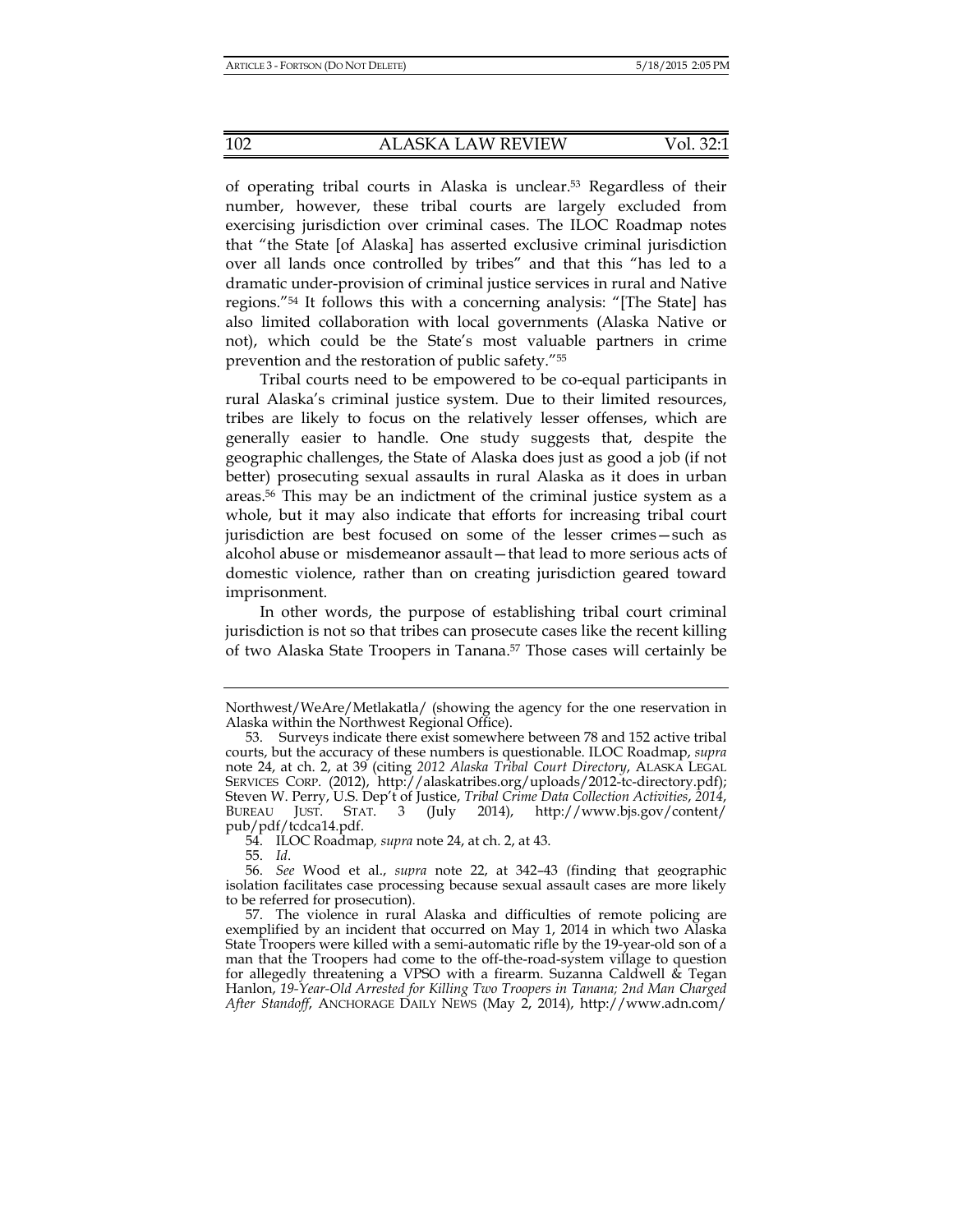prosecuted vigorously in the State system. However, the individual who initiated these tragic events had a long history of lesser offenses that could have been addressed by the local tribal court before they escalated out of control.58 Many of these lesser offenses may not have been prosecuted because of the practical difficulties facing law enforcement and the judicial system in rural Alaska. Similarly, the volume of rapes, sexual assaults of adults and minors, and violent physical assaults can be reduced in part through tribal court prosecution of alcohol use and abuse and lesser physical assaults before they escalate to more serious offenses. Minors largely ignored by the state courts can be prosecuted, sentenced, and put on a better path by tribal courts before alcohol and violence take over their lives. Tribal court criminal jurisdiction will by no means be a cure for all that ails rural Alaska Natives, but it is an important tool in this effort. As one Native leader stated, "The most basic priority for allowing tribes to address the impact of violence on Native youth and in tribal communities is to provide tribal governments with the jurisdiction they need to ensure the safety and well-being of tribal citizens."59

But to accomplish all of this, tribes in Alaska must become active participants in exercising criminal jurisdiction. This Article argues that

 58. As the ILOC Roadmap concluded, "control and accountability by local Tribes is critical for improving public safety. It brings to the table place-specific knowledge of what may work best to prevent crime and social disorder." ILOC Roadmap, *supra* note 24, at ch.2, at 43.

<sup>2014/05/02/3451145/</sup>two-alaska-state-troopers-killed.html; Suzanna Caldwell, *Questions Surround Motives of Young Man Accused of Killing 2 Troopers*, ANCHORAGE DAILY NEWS (May 5, 2014), http://www.adn.com/ 2014/05/05/3456853/questions-surround-motives-of.html. The day before the Troopers were killed, the father had been involved in a dispute about an unpaid bill for a sofa. Lisa Demer & Tegan Hanlon, *Details Emerge in Killing of 2 Troopers in Tanana as State Mourns*, ANCHORAGE DAILY NEWS (May 2, 2014), http://www.adn.com/2014/05/02/3452551/troopers-fatal-shootings-

followed.html. When confronted by a VPSO, the father, possibly intoxicated, sped off on an ATV and later pointed a gun at the VPSO from his porch. *Id*. The VPSO called the incident in to the Troopers. *Id*. The tribal court in the Native Village of Tanana is in the process of considering a permanent banishment proceeding against the father along with another man for repeated threats of violence toward members of the tribal council and other village residents. Suzanna Caldwell*, Tanana Moves to Banish Two in Wake of Trooper Shooting*, ANCHORAGE DAILY NEWS (May 8, 2014), http://www.adn.com/2014/ 05/08/3462047/tanana-moves-to-banish-two-in.html [hereinafter *Tanana Moves to Banish*]; Jerzy Shedlock, *Nearly a Year After Troopers' Killings, Tanana Looks Forward*, ALASKA DISPATCH NEWS (April 21, 2015), http://www.adn.com/article/ 20150421/nearly-year-after-troopers-killings-tanana-looks-forward.

 <sup>59.</sup> Jacqueline Pata, Exec. Dir., Nat'l Cong. of Am. Indians, Testimony before the Task Force on American Indian/Alaska Native Children Exposed to Violence (June 11, 2014), *quoted in* Att'y Gen.'s Advisory Comm. on Am. Indian & Alaska Native Children Exposed to Violence, *supra* note 24, at 132.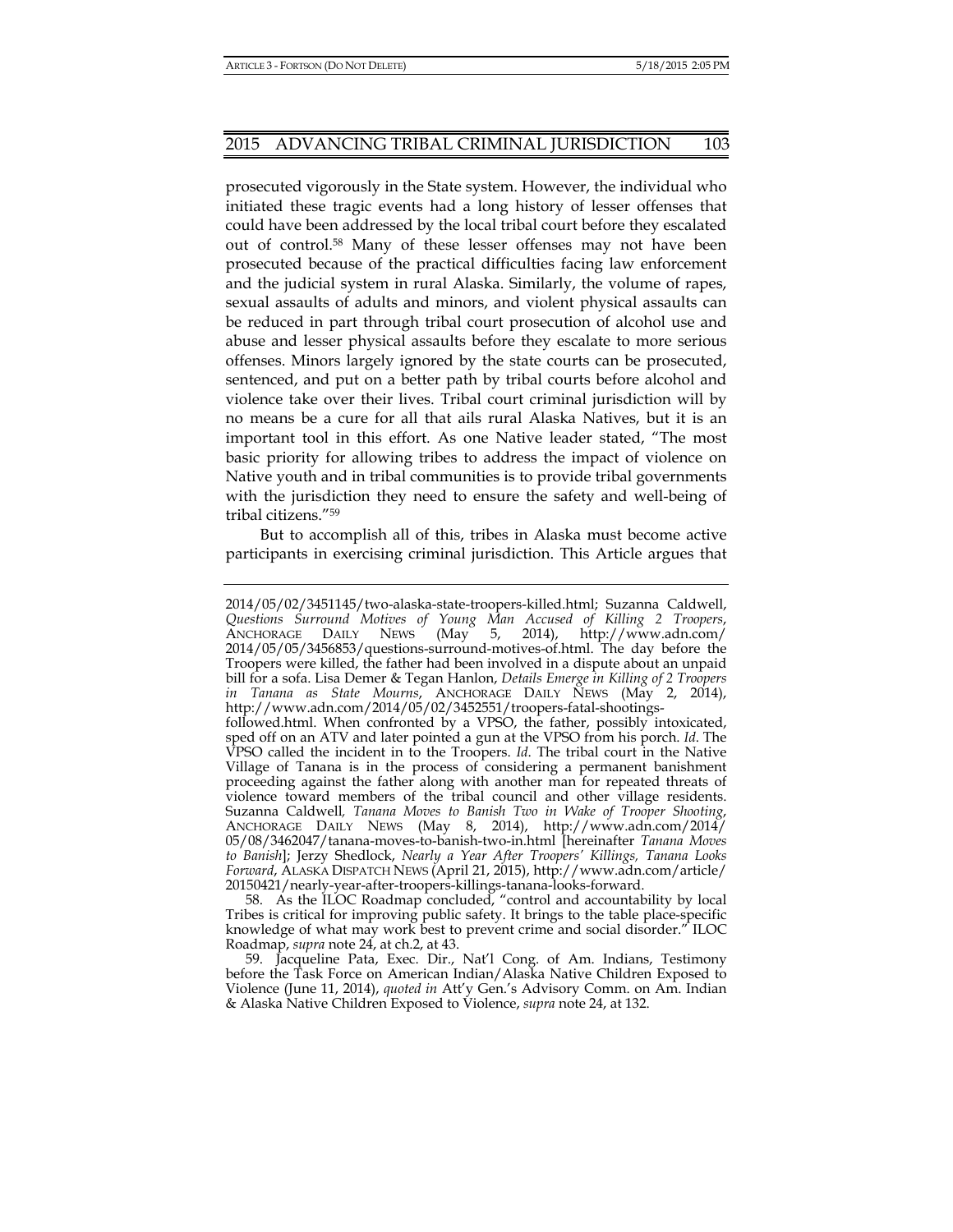Alaska tribal courts have inherent criminal jurisdiction over tribal members, despite not having reservation land over which to exercise this jurisdiction, and despite the State's assertions to the contrary. Not only is criminal jurisdiction legally justified, it is necessary to combat the epidemics of domestic violence and of alcohol and drug use in rural Alaska.<sup>60</sup>

Part I of this Article offers a sketch of the foundational principles of tribal sovereignty in Supreme Court precedent, followed by an overview of tribal criminal jurisdiction<sup>61</sup> in the Lower  $48,62$  which differs from Alaska primarily in that Lower 48 tribes usually have reservation land that sets clear boundaries for the exercise of criminal jurisdiction. Part II turns to Alaska to trace a cursory history of civil jurisdiction for tribal courts in the state, with an emphasis on the Alaska Native Claims Settlement Act and its impact on tribal court jurisdiction. Part III of the Article briefly reviews some of the proposed solutions to the problems of domestic violence and alcohol abuse in rural Alaska, including the solutions proposed by the ILOC Roadmap and Alaska's efforts to refer state cases to tribal courts. Part IV makes the legal argument for initial tribal court criminal jurisdiction in Alaska independent of reservation land or Indian county, addressing both subject matter and personal jurisdiction.

 <sup>60.</sup> The focus of this Article is on legal arguments relating to tribal court criminal jurisdiction in Alaska. There are many practical challenges to Alaska tribes exercising criminal jurisdiction, from Alaska's remote geography and sparse rural infrastructure to the lack of funding for tribal courts and the paucity of information on the support needs of Alaska tribes, but these issues are beyond the scope of this Article. For a brief introduction to these challenges, see Att'y Gen.'s Advisory Comm. on Am. Indian & Alaska Native Children Exposed to Violence, *supra* note 24, at 140–43. This report largely endorsed the five recommendations from the ILOC Roadmap, though it also had a broader focus on recommendations for addressing funding needs and social programs to combat the epidemic of domestic violence and child abuse in rural Alaska. *See generally id.*

 <sup>61.</sup> The latter flows from the former. Indeed, virtually all of Indian law can be seen in one way or another as a discourse on tribal sovereignty.

 <sup>62.</sup> The term "Lower 48," as opposed to "Continental U.S.," is used to describe Indian law in the rest of the United States because, despite the rather large intervening land mass that is Canada, Alaska is still part of the North American continent.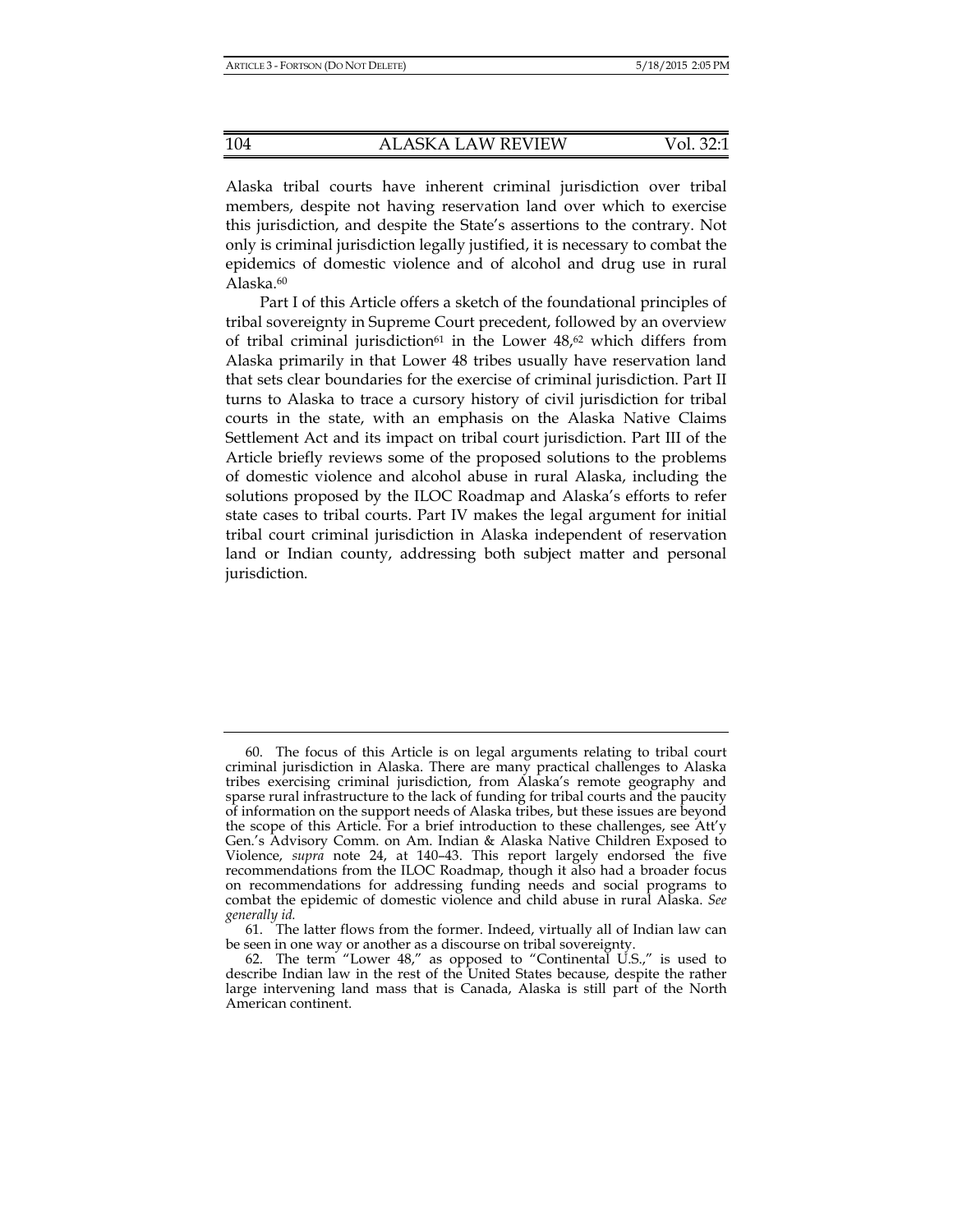## **I. NATIVE AMERICAN SOVEREIGNTY AND CRIMINAL JURISDICTION IN THE LOWER 48**

#### **A. The Marshall Trilogy**

The history of Native American sovereignty, and Native American law in general, begins with the famed Marshall Trilogy—three cases from the early 1800s, all authored by Chief Justice John Marshall, that established the foundations of Native American law and are still frequently invoked today. For present purposes, each case stands for a different key principle. *Johnson v. M'Intosh*<sup>63</sup> advanced the notion of "aboriginal title," which defined and limited the land rights of precolonial Native Americans. *Cherokee Nation v. Georgia*<sup>64</sup> affirmed the trust relationship between the federal government and Native Americans. And *Worcester v. Georgia*<sup>65</sup> established the supremacy of federal law over state law for Native American relations.

*1.* Johnson v. M'Intosh

*Johnson v. M'Intosh* centered on a dispute over ownership of land in what at the time was the Illinois Country.<sup>66</sup> Johnson and others purchased the land in 1775 from the Piankeshaw Indian tribe.<sup>67</sup> M'Intosh, on the other hand, claimed the United States acquired the land by conquest (by the French and then ceded to the British following the French-Indian War) from the Indian tribes and he, in turn, acquired it through a grant by Congress in 1784.68 The question before the Court was which of these grants of title should be recognized.<sup>69</sup>

The Court found in favor of M'Intosh's claim, holding that the Native Americans lacked a property interest in the land that allowed them to transfer title to Johnson.70 The Court reached this conclusion after a long and winding narrative on the history of European settlement

 <sup>63. 21</sup> U.S. 543 (1823).

 <sup>64. 30</sup> U.S. 1 (1831).

 <sup>65. 31</sup> U.S. 515 (1832).

 <sup>66.</sup> *M'Intosh*, 21 U.S. at 560; *see also* Lindsay G. Robertson, *The Judicial Conquest of North America: The Story of* Johnson v. M'Intosh, *in* INDIAN LAW STORIES 29 (Carole Goldberg et al., eds. 2011) (providing general background on the history behind the case).

 <sup>67.</sup> *M'Intosh*, 21 U.S. at 555. Johnson's heirs participated in the case. *Id.* at 561.

 <sup>68.</sup> *Id*. at 554–59.

 <sup>69.</sup> *Id*. at 572.

 <sup>70.</sup> *Id*. at 588–89.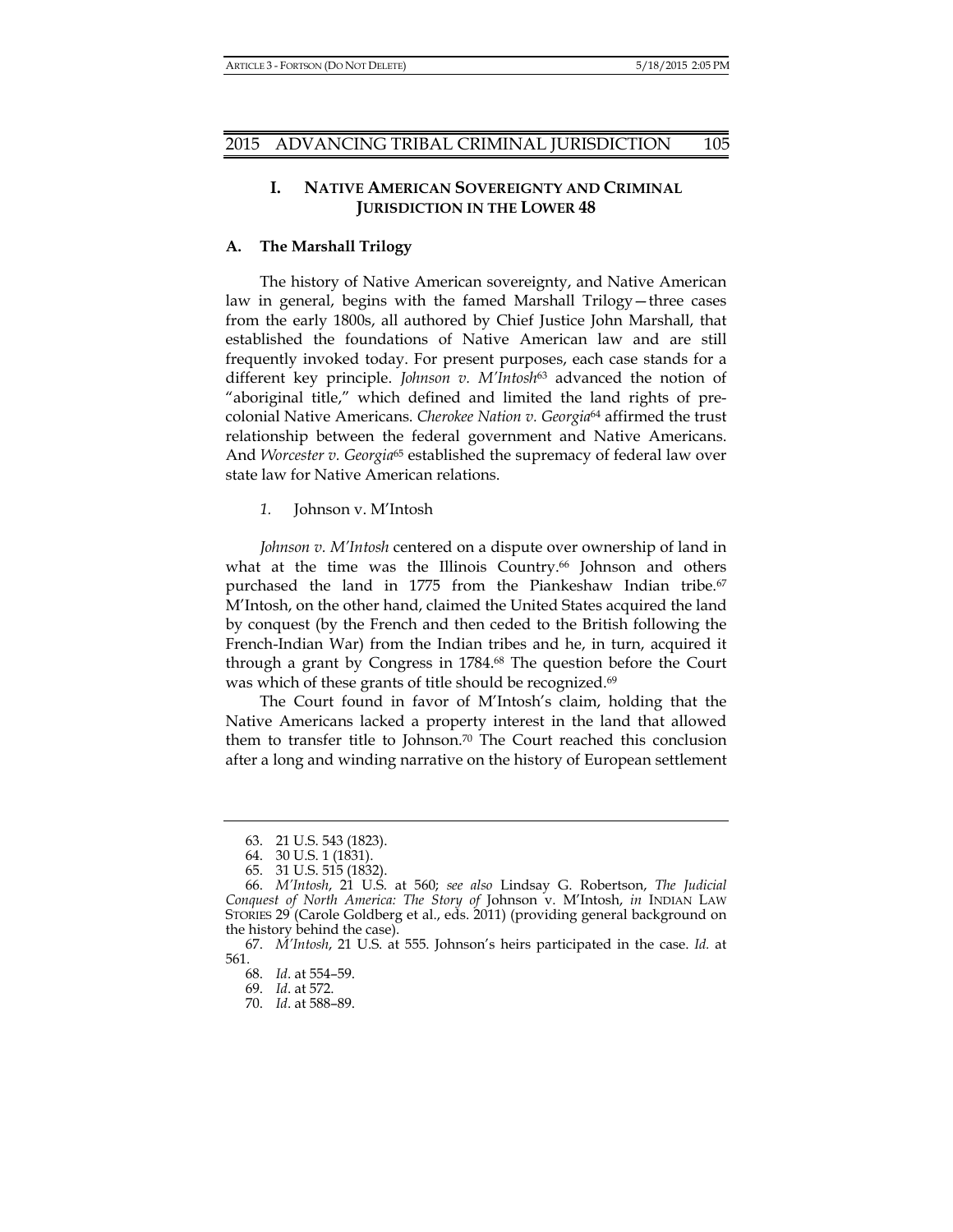of North America.71 Under the "doctrine of discovery," the initial European power that discovered a particular territory was granted title to that territory, and other European countries by custom recognized that claim.72 The doctrine ignored the role of Native Americans entirely.73 When the United States became independent, it assumed all property rights and titles formerly possessed by the various colonies.74 This included securing property rights away from the Native Americans.75

The Native American inhabitants were left only with "Indian title" or "aboriginal title."76 According to the Court, if the Indian tribes kept their lands, the country would have remained a "wilderness."77 The Native Americans only held a right to peacefully occupy their former land, for the doctrine of discovery denied their complete sovereignty as independent nations.78 Consequently, "their power to dispose of the soil at their own will, to whomsoever they pleased, was denied by the original fundamental principle, that discovery gave exclusive title to those who made it."79 This limited right to use and occupy their land, but not to own it, placed Native Americans in a perpetually subordinate position to the United States government with regard to land ownership.

## *2.* Cherokee Nation v. Georgia

In the first of two so-called Cherokee or "removal" cases, the Cherokee Nation sought an injunction against Georgia laws that would have essentially annexed the Cherokee lands as state lands.<sup>80</sup> The Cherokees argued they were a sovereign and self-governing nation, and

79. *Id.* 

 <sup>71.</sup> *Id*. at 574–87. The contents of the history are less important than the fact that such a significant portion of the opinion is spent on this history to justify its decision.

 <sup>72.</sup> *Id*. at 573.

 <sup>73.</sup> *See id*. at 588–89 (focusing on the rights of the conquering powers instead).

 <sup>74.</sup> *Id*.

 <sup>75.</sup> *Id.*

 <sup>76.</sup> DAVID S. CASE & DAVID A. VOLUCK, ALASKA NATIVES AND AMERICAN LAWS 54 (3d ed. 2012). The right to aboriginal title rests with the tribe as a whole for the "common use and equal benefit of all the members" and not with particular individuals. Cherokee Nation v. Hitchcock, 187 U.S. 294, 307 (1902).

 <sup>77.</sup> *M'Intosh*, 21 U.S. at 590.

 <sup>78.</sup> *Id*. at 574.

 <sup>80.</sup> Cherokee Nation v. Georgia, 30 U.S. 1, 15 (1831); *see* Rennard Strickland, *The Struggle for Indian Sovereignty: The Story of the* Cherokee Cases, *in* INDIAN LAW STORIES, *supra* note 66, at 61 (providing additional background on the Cherokee cases).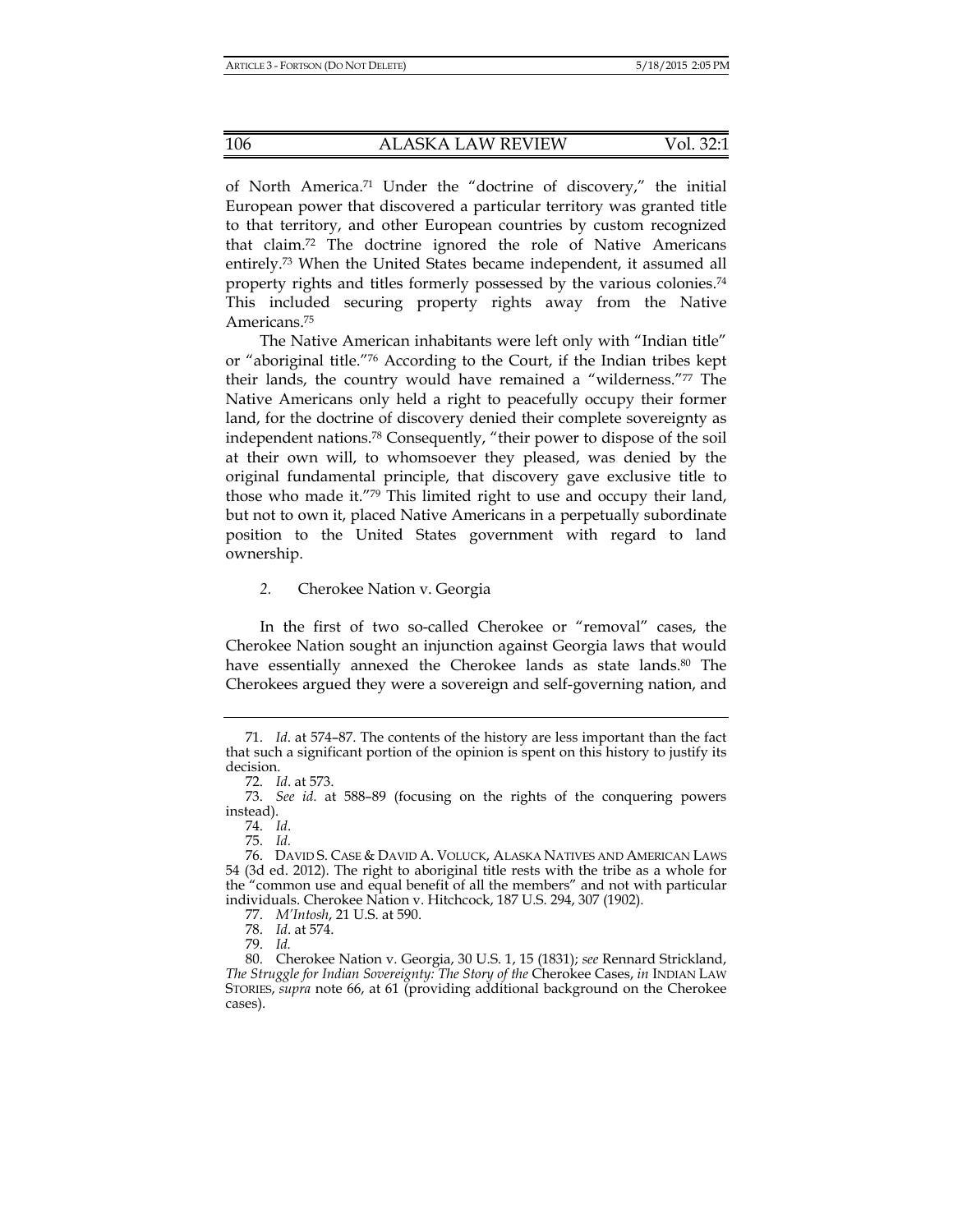therefore the laws of Georgia did not apply to them.<sup>81</sup> The Court denied the injunction, concluding that the Cherokee Nation was not a foreign nation but rather a "domestic dependent nation" within the United States and was under the protection of the United States.<sup>82</sup> Because of this status, the Court decided the case on standing grounds, holding that the Cherokee Nation could not sue in federal courts.83 In doing so the Court established, rather paternalistically, that the United States has a federal trust relationship over Native Americans.84

#### *3.* Worcester v. Georgia

The last case in the Marshall Trilogy addressed whether the laws of the State of Georgia applied in Cherokee lands. Having overcome the standing issue that resolved *Cherokee Nation*, *Worcester* centered on whether Samuel Worcester could be criminally charged and convicted for preaching on Cherokee land in violation of Georgia law.85 The Court overturned the conviction, holding with clear language that the Cherokee Nation was a distinct community with its own territory and within which state law could have no force.<sup>86</sup> However, the Court reached this conclusion on the grounds that the power asserted by Georgia actually rested with the federal government.<sup>87</sup> In other words, the Court established limited sovereignty for Native American tribes, but only with regard to state governments. Tribes were still, pursuant to the doctrine of discovery, subject to the power and control of the United States.88 This relationship has persisted, with the federal government

 <sup>81.</sup> *Cherokee Nation*, 30 U.S. at 16.

 <sup>82.</sup> *See id*. at 17 ("[I]t may well be doubted whether those tribes which reside within the acknowledged boundaries of the United States can ... be denominated foreign nations. They may, more correctly, perhaps, be denominated domestic dependent nations. . . . Their relation to the United States resembles that of a ward to his guardian.").

 <sup>83.</sup> *Id*. at 20.

 <sup>84.</sup> *See id.* at 17 ("They look to our government for protection; rely upon its kindness and its power; appeal to it for relief to their wants; and address the president as their great father.").

 <sup>85.</sup> Worcester v. Georgia, 31 U.S. 521, 536 (1832); *see also* Strickland, *supra*  note 80, at 72 (providing additional background on the Cherokee cases).

 <sup>86.</sup> *Id.* at 561.

 <sup>87.</sup> *See id*. at 520 ("The whole intercourse between the United States and [the Cherokee] nation, is by our constitution and laws, vested in the government of the United States.").

 <sup>88.</sup> *See id*. at 519 ("The Indian nations had always been considered as distinct, independent political communities . . . with the single exception of that imposed by irresistible power, which excluded them from intercourse with any other European potentate than the first discoverer of the coast of the particular region claimed . . . .").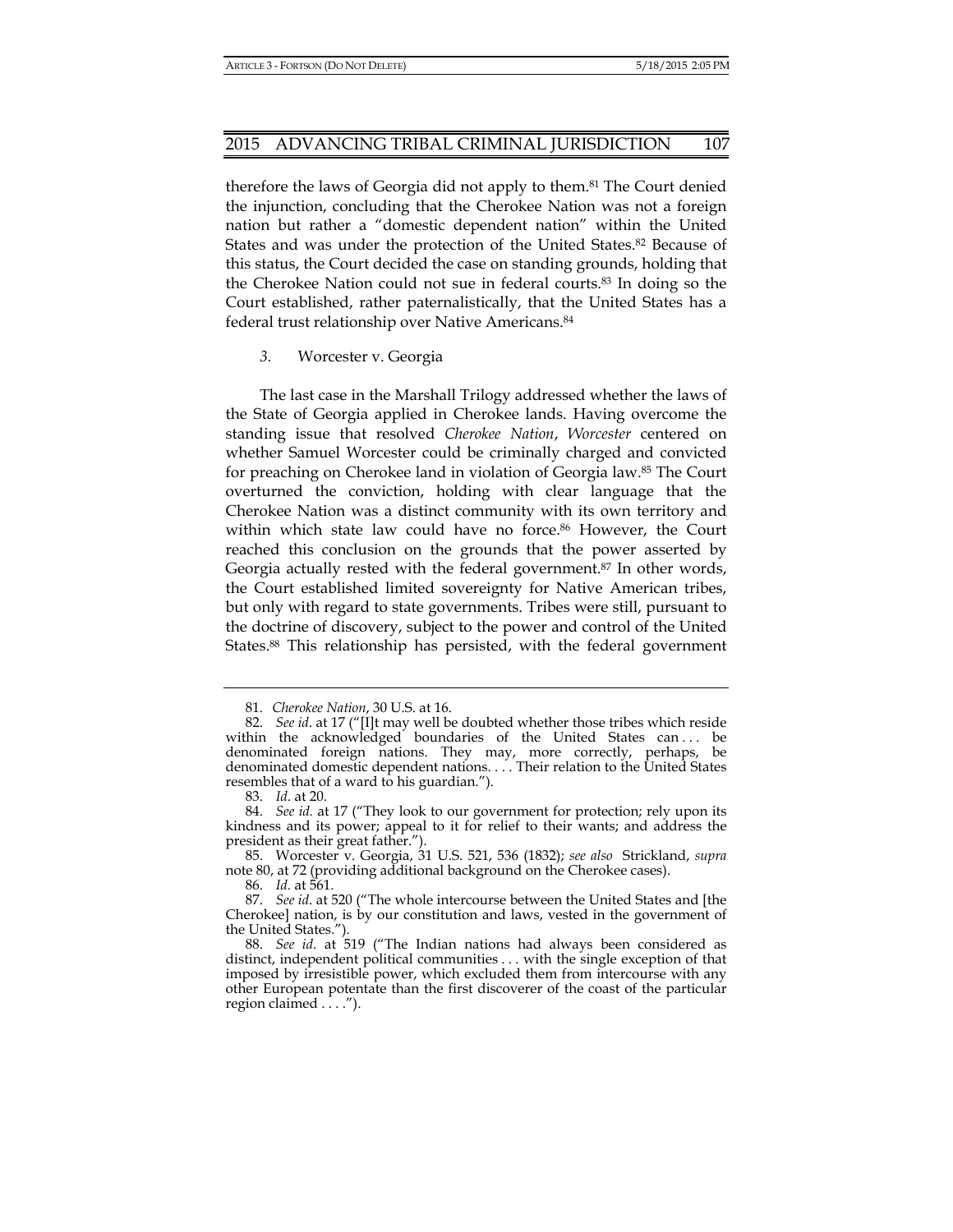and Congress still holding ultimate authority over tribal relations.<sup>89</sup> States can regulate tribes, however, if they are delegated that authority by the federal government.<sup>90</sup>

#### **B. Federal and State Criminal Jurisdiction in Indian Country**

While the Marshall Trilogy sets out the basic foundations of federal Indian law in the United States, the application of these principles to an area such as criminal law is highly complex. The overview here is not exhaustive of all criminal jurisdiction issues facing Native Americans in the Lower 48.91 Rather, it merely provides a framework for understanding the general parameters of tribal criminal jurisdiction, so that the particular issues facing Alaska tribes can be juxtaposed against this framework. This Section presumes that tribes are exercising jurisdiction over reservation land, which is generally not the case in Alaska.

Understanding criminal jurisdiction in Indian country requires examining the type of crime, the parties involved in the criminal offense, and whether the federal government has assigned its jurisdiction to the states. First and foremost, however, one must understand what the term "Indian country" encompasses.

*1. Indian Country* 

By federal statute, Indian country consists of one of three classifications of land: (a) reservation lands; (b) dependent Indian communities; and (c) Indian allotments.<sup>92</sup> All three imply some sort of federal trust relationship over the land.93

A reservation is any body of land with defined boundaries set aside

 <sup>89.</sup> NELL JESSUP NEWTON ET AL., COHEN'S HANDBOOK OF FEDERAL INDIAN LAW 511–12 (2012); WILLIAM C. CANBY, JR., AMERICAN INDIAN LAW IN A NUTSHELL 18 (5th ed. 2009).

 <sup>90.</sup> STEPHEN L. PEVAR, THE RIGHTS OF INDIANS AND TRIBES 109 (4th ed. 2012).

 <sup>91.</sup> For more extensive treatment of this subject, *see generally* NEWTON ET AL., *supra* note 89, at 735–81; CANBY, *supra* note 89, at 138–257; PEVAR, *supra* note 90, at 127–48.

 <sup>92. 18</sup> U.S.C. § 1151 (2012). Although this statute directly applies to establishing criminal jurisdiction, the definition of Indian country therein has also been held to apply to civil cases as well. Alaska v. Native Vill. of Venetie Tribal Gov't, 522 U.S. 520, 527 (1998).

 <sup>93.</sup> *See* United States v. Sandoval, 231 U.S. 28, 45–46 (1912) ("[L]ong continued legislative and executive usage and an unbroken current of judicial decisions have attributed to the United States as a superior and civilized nation the power and the duty of exercising a fostering care and protection over all dependent Indian communities within its borders . . . .").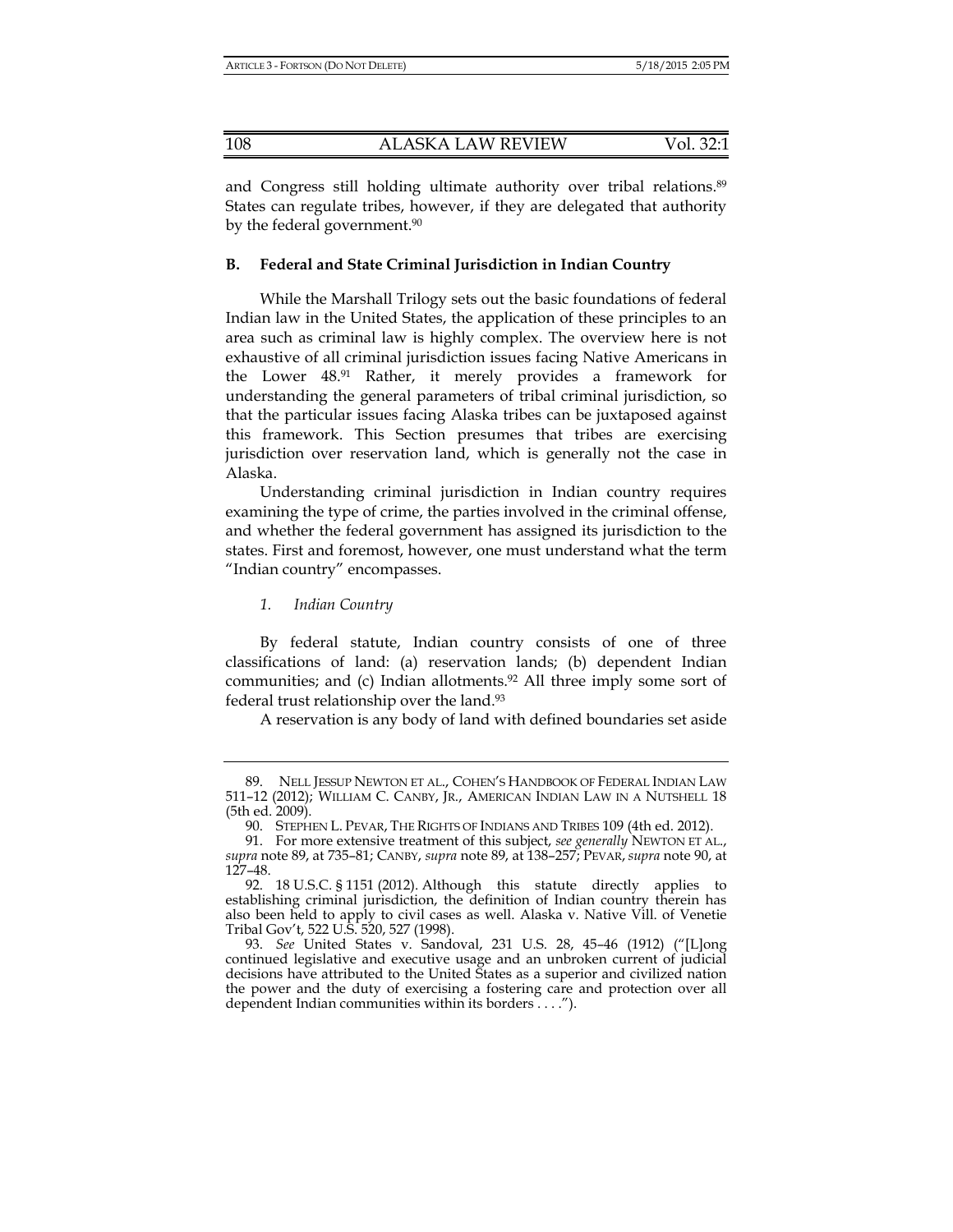by the federal government, usually through treaty or congressional action, for the benefit of its Indian inhabitants.94 Land within reservation boundaries is still considered Indian country even if title to the land has passed out of Indian hands.95

A dependent Indian community is land which a tribe owns in fee simple, but which has not been formally set aside as a reservation.<sup>96</sup> For land to be considered a dependent Indian community, it must satisfy a two-part test: (1) the land must have been set aside by the federal government to be used as Indian lands; and (2) the land must be under federal supervision.97

Whereas reservations and dependent Indian communities are intended for the benefit of tribes as a whole, allotments are tracts of land set aside for the benefit of individual Indians, typically (albeit not exclusively) through the General Allotment Act of 1887.98 Allotment lands that have not been sold in fee simple remain in federal trust, and there are substantial restrictions on alienation of allotment land.99 The allotment process left many reservations a checkerboard of differing jurisdictions depending on the ownership of the land.<sup>100</sup>

## *2. "Major" Versus "Minor" Crimes*

In 1883, a Sioux named Kan-gi-shun-ca (Crow Dog in English) was convicted in a federal court in the Dakota Territory for the murder in Indian country of a Sioux chief, Sin-ga-ge-le-Scka (Spotted Tail).101 The

 <sup>94.</sup> United States v. Celestine, 215 U.S. 278, 285 (1909).

 <sup>95.</sup> Seymour v. Superintendent of Wash. State Penitentiary, 368 U.S. 351, 357–58 (1962).

 <sup>96.</sup> *See Sandoval*, 231 U.S. at 45–46 (holding that lands occupied by the Pueblo people in New Mexico, and for which they had title while under Spanish rule, were still Indian country because the inhabitants were in need of federal guardianship).

 <sup>97.</sup> *Native Vill. of Venetie Tribal Gov't*, 522 U.S. at 527.

 <sup>98.</sup> General Allotment Act, ch. 119, 24 Stat. 388 (1887). Also known as the Dawes Act, the General Allotment Act was an attempt to transfer tribal land into individual hands, though in a way that opened up the land to ownership by non-Indians and resulted in the virtual dissolution of large portions of many reservations. NEWTON ET AL., *supra* note 89, at 72–73. Through the General Allotment Act, Indian title to land was reduced from 138 million acres to 48 million acres over the course of less than 50 years. *Id.* at 73. This Act only applied in the Lower 48; a separate allotment act for Alaska was passed in 1906.  $\overline{C}$ ASE & VOLUCK, *supra* note 76, at 113. The process of dissolving reservations through the General Allotment Act ceased with the Indian Reorganization Act of 1934, Pub. L. No. 73-383, 48 Stat. 984. NEWTON ET AL., *supra* note 89, at 1075.

 <sup>99.</sup> NEWTON ET AL., *supra* note 89, at 195–96, 1046–57.

 <sup>100.</sup> NEWTON ET AL., *supra* note 89, at 73.

 <sup>101.</sup> *Ex parte* Kan-gi-shun-ca (otherwise known as Crow Dog), 109 U.S. 556, 557 (1883) (*Crow Dog*).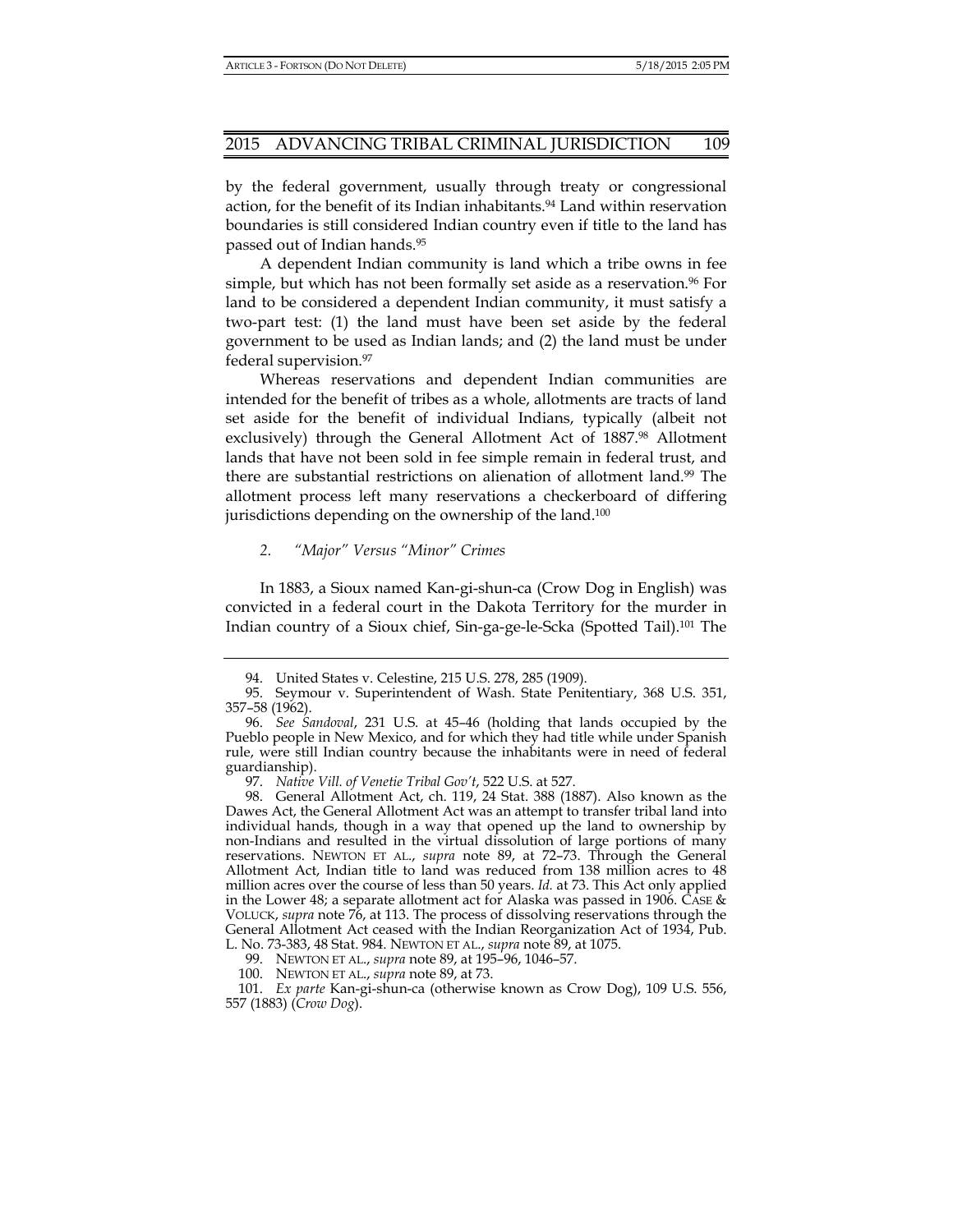Sioux tribal council previously sentenced Crow Dog to restitution, but the federal government viewed this sentence as too lenient.102 In *Ex Parte Crow Dog*, a decision that implicitly extended the principles of *Worcester*, the Supreme Court held that the federal government did not have jurisdiction to prosecute a crime between two Indians and reversed the conviction.103 In response, Congress quickly passed the Indian Major Crimes Act in 1885,104 which asserted federal jurisdiction in Indian country over a series of felony-level crimes where both the offender and victim were Indians.105

Crow Dog's case stems from the first exception in the 1854 Indian Country Crimes Act,106 also known as the General Crimes Act, which extended federal criminal law into Indian country except for crimes committed by one Indian against the person or property of another Indian, crimes for which tribes retained jurisdiction by treaty, and crimes where the Indian defendant had already been punished under tribal law.107 The exception still remains in the statute, meaning that crimes not included in the Major Crimes Act committed by an Indian against another Indian in Indian country can only be prosecuted within tribal court through its inherent sovereignty.108 However, because the exception only applies where both the offender and the victim are Indian, non-major offenses committed by Indians against non-Indians can be prosecuted by the federal government through its extension of jurisdiction under the Indian Country Crimes Act.<sup>109</sup>

Because tribes are considered a separate government with inherent sovereignty and not an extension of the federal government, tribal prosecution of an Indian offender does not create double jeopardy, and both the tribe and the federal government can prosecute the offender for

106. Act of Mar. 27, 1854 ch. 26 § 3, 10 Stat. 269, 270.

108. 18 U.S.C § 1152.

 <sup>102.</sup> ROBERT T. ANDERSON ET AL., AMERICAN INDIAN LAW CASES AND COMMENTARY 93 (2d. ed. 2010). Crow Dog was sentenced to pay \$600, eight horses, and one blanket to the family of the deceased. *Id.*

 <sup>103.</sup> *See Crow Dog*, 109 U.S. at 572 (relying upon treaties with the Sioux in reaching its holding).

 <sup>104.</sup> Ch. 341 § 9, 23 Stat. 362, 385 (1887) (codified as amended at 18 U.S.C. § 1152 (2012)).

 <sup>105.</sup> *Id.* The crimes initially included in the Act were murder, manslaughter, rape, assault with intent to kill, arson, burglary, and larceny. PEVAR, *supra* note 90, at 79. The Act has been modified several times since then and now includes most felony offenses against a person or property. 18 U.S.C. § 1152.

 <sup>107. 18</sup> U.S.C. § 1152. For further discussion, see DAVID H. GETCHES ET AL., CASES AND MATERIALS ON FEDERAL INDIAN LAW 472–74 (6th ed. 2011).

 <sup>109.</sup> PEVAR, *supra* note 90, at 139–40. The Assimilative Crimes Act, 18 U.S.C. § 13, permits prosecution of state criminal offenses on federal enclaves like reservations. *Id.*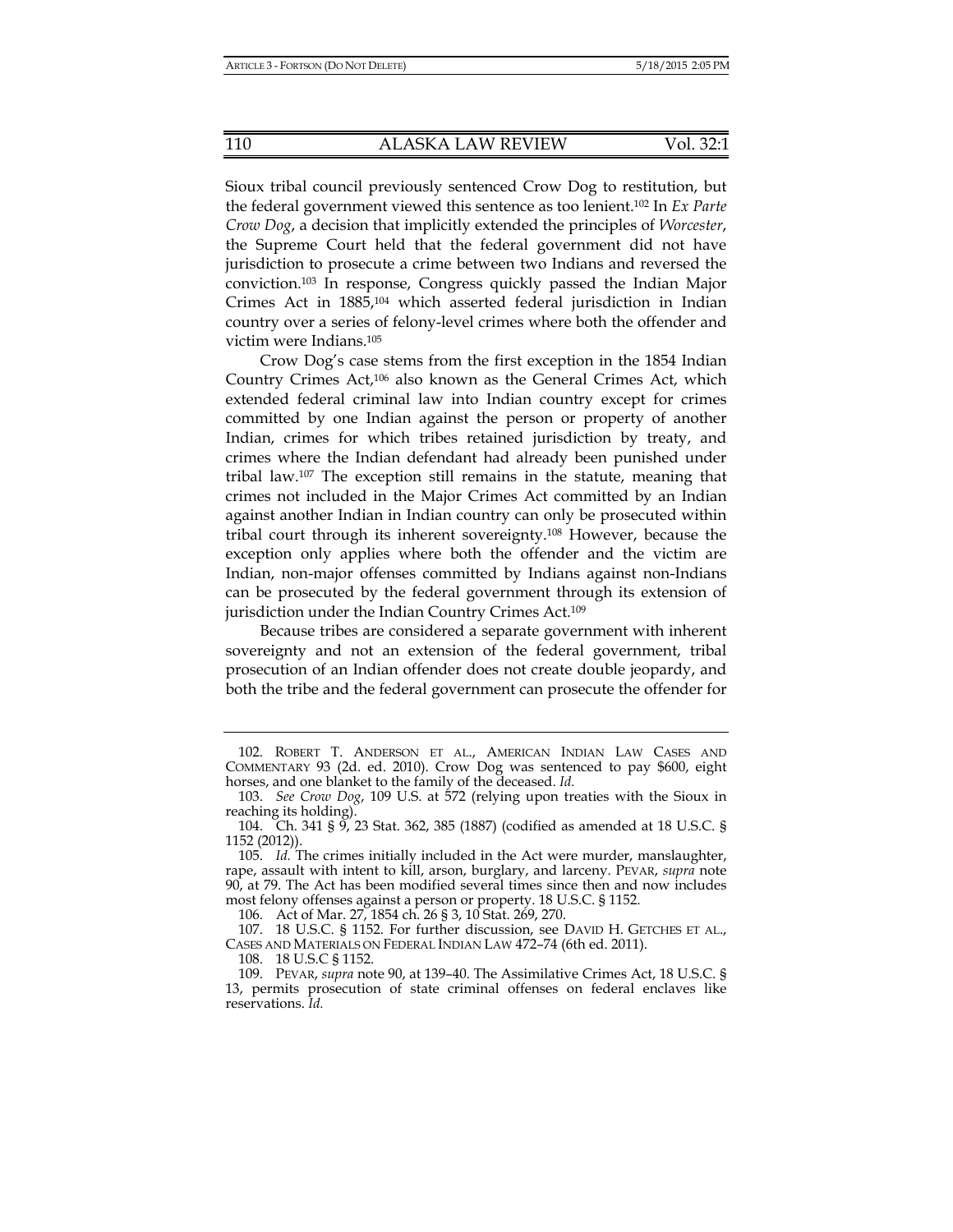violation of their respective laws.110 This, however, only applies to major crimes, since the Indian Country Crimes Act includes an exception for non-major crimes whereby the federal government cannot prosecute an Indian who has already been punished by the tribe.111

#### *3. Indian Versus Non-Indian Offenders*

Normally, when criminal jurisdiction is exercised over a territory, it is exercised over all individuals for crimes committed in that territory regardless of the race of the alleged offender. However, this is not the case with Indian country. In the landmark case of *Oliphant v. Suquamish*  Indian Tribe,<sup>112</sup> the Supreme Court held that tribes lacked criminal jurisdiction over non-Indians. Rejecting the argument that tribes could exercise criminal jurisdiction over non-Indians through their inherent sovereignty, the Court looked to the history of treaties with Indians and congressional action regarding the jurisdiction of tribal courts (such as the acts discussed above) to reason that "Indians do not have criminal jurisdiction over non-Indians absent affirmative delegation of such power by Congress."113 Due to their dependence on the federal government, tribes were only "quasi-sovereign" with regard to their lands.114 Tribes, according to the Court, only occupied their lands with the assent of the federal government.115 Granting tribes criminal jurisdiction over non-Indians would compromise the "overriding sovereignty of the United States."116 Though *Oliphant* involved two individuals violating tribal law on the reservation,<sup>117</sup> the opinion does not suggest that it is limited to Indian country. And now, after subsequent litigation and congressional action,<sup>118</sup> any tribe has criminal

 <sup>110.</sup> *See generally* United States v. Wheeler, 435 U.S. 313 (1978) (holding that a Navajo tribal member could be prosecuted both in tribal court for contributing to the delinquency of a minor and in federal court for statutory rape arising from the same event).

 <sup>111.</sup> *See* NEWTON ET AL., *supra* note 89, at 748 (discussing this exception).

 <sup>112. 435</sup> U.S. 191 (1978).

 <sup>113.</sup> *Id.* at 208.

 <sup>114.</sup> *Id*.

 <sup>115.</sup> *Id.* at 209.

 <sup>116.</sup> *See id.* at 210 ("By submitting to the overriding sovereignty of the United States, Indian tribes therefore necessarily give up their power to try non-Indian citizens of the United States except in a manner acceptable to Congress.").

 <sup>117.</sup> *Id.* at 194.

 <sup>118.</sup> The intervening case of Duro v. Reina, 495 U.S. 676 (1990), *superseded by statute,* 25 U.S.C. § 1301(2) (2012), *as recognized in* United States v. Lara, 541 U.S. 193 (2004), which limited tribal criminal jurisdiction only to tribal members, and the federal statute that overturned *Duro*, will be discussed later. *See infra* text accompanying notes 281–90.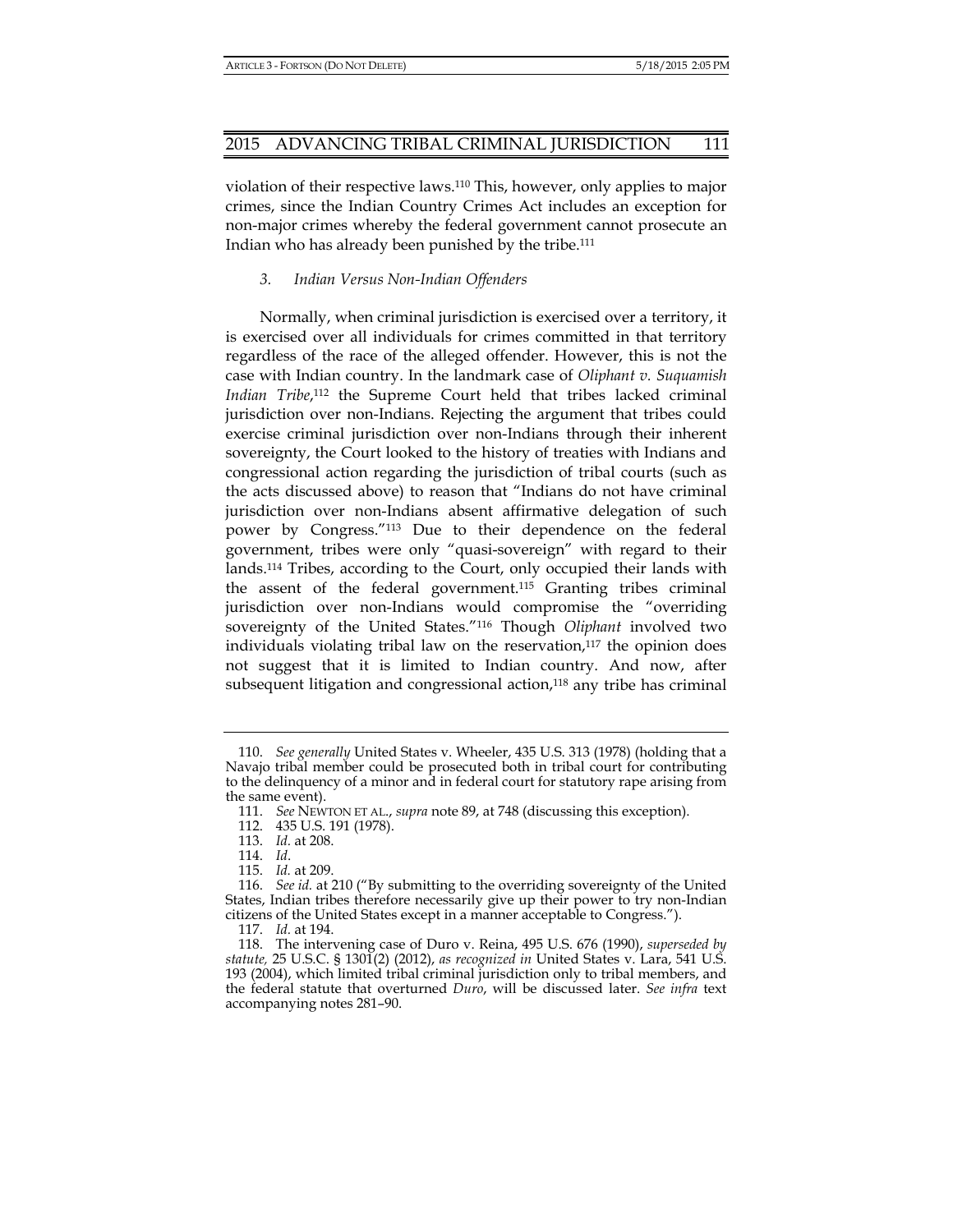jurisdiction over any Indian, regardless of where the alleged offender is from or to what tribe he or she belongs.

Still, the inability to prosecute non-Indians creates substantial problems when one considers that many non-Indians live on Indian country land and a significant number of crimes against Indians in Indian country are committed by non-Indians.119 With respect to domestic violence, Congress attempted to address this with the 2013 revisions to the Violence Against Women Act (VAWA).120 The revisions permit tribes to exercise "special domestic violence criminal jurisdiction" over perpetrators of domestic violence who would otherwise escape their jurisdiction (i.e., non-Indians).<sup>121</sup> To fall under tribal court jurisdiction, the defendant must either (1) reside in Indian country belonging to the tribe, (2) be employed by the tribe on its Indian country, or, most importantly, (3) be a spouse, intimate partner, or dating partner of a tribal member or another Indian who resides in Indian country of the tribe.122 Defendants under this special jurisdiction are provided additional safeguards not required for Indian defendants for like offenses, namely the right to a jury trial,<sup>123</sup> publicly available criminal laws, and rules of evidence and procedure,124 as well as the requirement that if a term of imprisonment is imposed, the judge must be a licensed attorney and indigent defendants must be provided an attorney at the expense of the tribal government.125 Written into the VAWA reauthorization was an exception that exempted Alaska (other than the Metlakatla reservation) from application of this expanded jurisdiction, though the ability of tribal courts to issue civil protective orders was preserved.126 Commonly known as the "Alaska Exception"

 <sup>119.</sup> M. Brent Leonhard, *Closing a Gap in Indian Country Justice:* Oliphant*,*  Lara*, and DOJ'S Proposed Fix*, 28 HARV. J. ON RACIAL & ETHNIC JUST. 118, 121–28 (2012).

 <sup>120.</sup> The Violence Against Women Act was originally passed as Title IV of the Violent Crime Control and Law Enforcement Act of 1994, Pub. L. 103-322, 108 Stat. 1796. The 2013 revisions were passed as the Violence Against Women Reauthorization Act of 2013, Pub. L. No. 113-4, 127 Stat. 54.

 <sup>121. 25</sup> U.S.C. § 1304(a)(6).

 <sup>122.</sup> *Id.* § 1304(b)(4)(B).

 <sup>123.</sup> *Id.* § 1304(d)(3). The jury must be composed of members of the entire community and not just tribal members. *Id.* 

 <sup>124.</sup> *Id.* § 1304(d)(2) (referencing *id.* § 1302(c)).

 <sup>125.</sup> *Id.* (referencing *id.* § 1302(c)); *see* PEVAR, *supra* note 90, at 241–52 (explaining the contents of Section  $1302(c)$ ). All of these requirements are present for Indian defendants sentenced for more than one year (but less than three) imprisonment, but are not required per se for all domestic violence offenses. *Id.* §  $1302(c)$ .

 <sup>126.</sup> S. 47, 113th Cong. § 910 (2013) (referencing 18 U.S.C. § 2265(e) regarding enforcement of protective orders).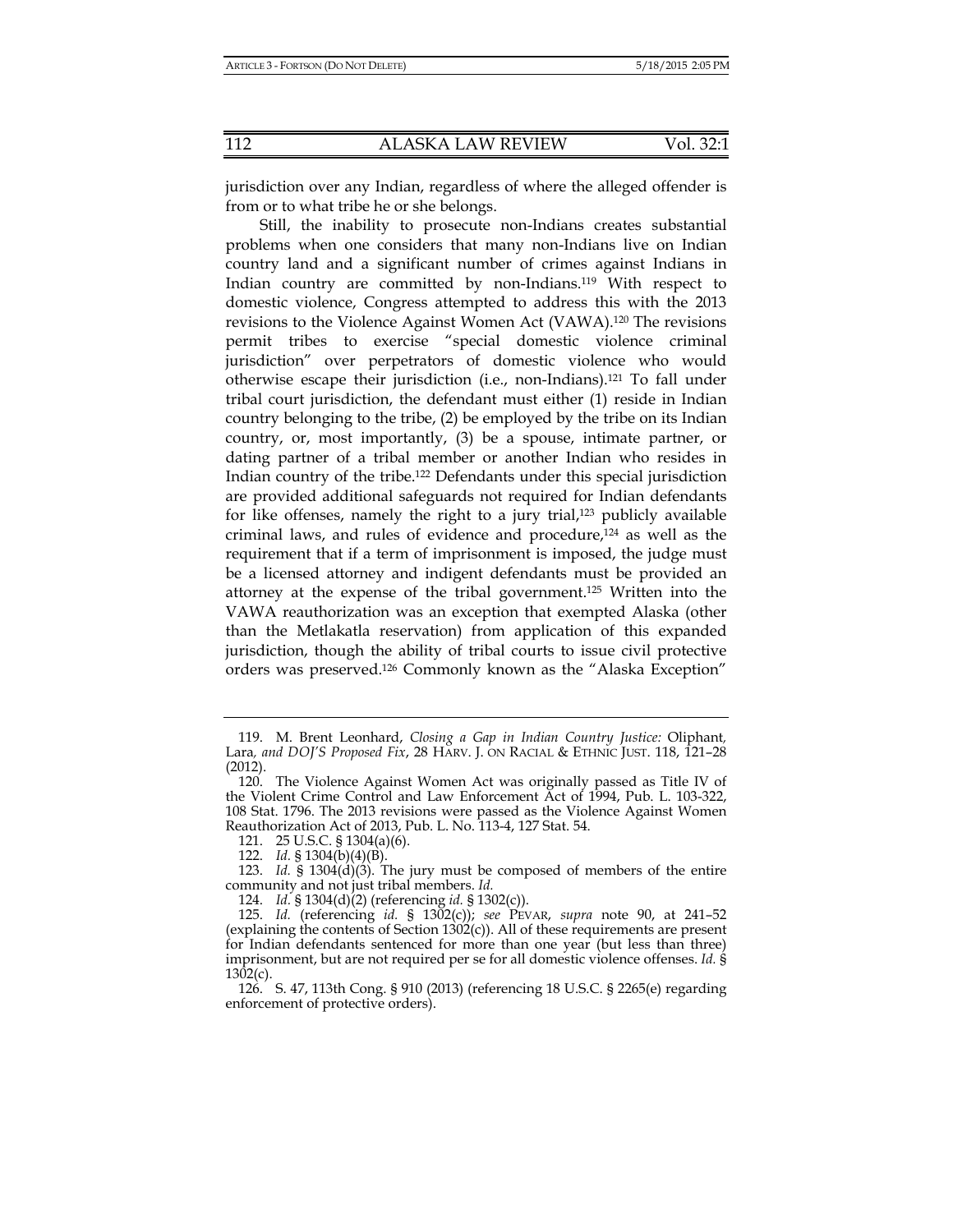to VAWA, this section was repealed in late 2014.127

#### *4. Federal Versus State Jurisdiction*

The general rule, as seen in *Worcester*, is that federal law has supremacy over state law with regard to Indian law.128 This means that the federal government is the only authority that may prosecute criminal activity in Indian country if the tribe does not. However, the federal government can delegate this authority to the states, and did just that with Public Law 280 in 1953.129 That law delegated to designated states whatever federal jurisdiction existed over criminal matters in Indian country in that state.130 Public Law 280 initially only covered California, Minnesota, Nebraska, Oregon, and Wisconsin, but was amended in 1958 to include all of Alaska except for Annette Island, the location of the Metlakatla reservation.<sup>131</sup>

This transfer of authority applies to both the Major Crimes Act and the Indian Country Crimes Act, essentially withdrawing federal jurisdiction in these areas and substituting state jurisdiction.132 However, nothing in Public Law 280 strips tribal courts in covered states of their inherent jurisdiction. Indeed, this was recognized by the Ninth Circuit with regard to Alaska in *Native Village of Venetie I.R.A. Council v. Alaska*, 133 which rejected an argument by the State that Public Law 280 divested tribes of their inherent jurisdiction to govern internal relations.134 The court relied upon the inherent sovereignty of the tribes in reaching this conclusion.135 Tribes therefore exercise concurrent criminal jurisdiction in states recognized by Public Law 280.136

 <sup>127.</sup> Repeal of Special Rule for State of Alaska, Pub. L. No. 113-275, 127 Stat. 2988 (2014) (to be codified at 18 U.S.C. § 2265), *available at* http:// www.gpo.gov/fdsys/pkg/PLAW-113publ275/pdf/PLAW-113publ275.pdf.

 <sup>128.</sup> NEWTON ET AL., *supra* note 89, at 391, 489, 492–96.

 <sup>129.</sup> Pub. L. No. 83-280, 67 Stat. 588 (1953) (codified at 18 U.S.C. §§ 1162, 1360); *see* PEVAR, *supra* note 90, at 142 (discussing Public Law 280).

 <sup>130. 18</sup> U.S.C. § 1162(a).

 <sup>131.</sup> *Id.*; CANBY, *supra* note 89, at 261.

 <sup>132. 18</sup> U.S.C. § 1162(c).

 <sup>133. 944</sup> F.2d 548 (9th Cir. 1991).

 <sup>134.</sup> *See id.* at 561 ("The [United States Supreme] Court has rejected all interpretations of Public Law 280 which would result in an undermining or destruction of tribal governments.") (citing, *e.g.*, California v. Cabazon Band of Mission Indians, 480 U.S. 202, 207–12, 222 (1987)).

 <sup>135.</sup> *Id.* at 556.

 <sup>136.</sup> *See* Booth v. State, 903 P.2d 1079, 1085 (Alaska Ct. App. 1995) (holding that the State and the Metlakatla Indian Community had concurrent jurisdiction over charges arising from the same actions and that double jeopardy did not apply under federal law, but that state statute prevented separate prosecutions because Metlakatla qualified as a "territory" for purposes of the law). The statute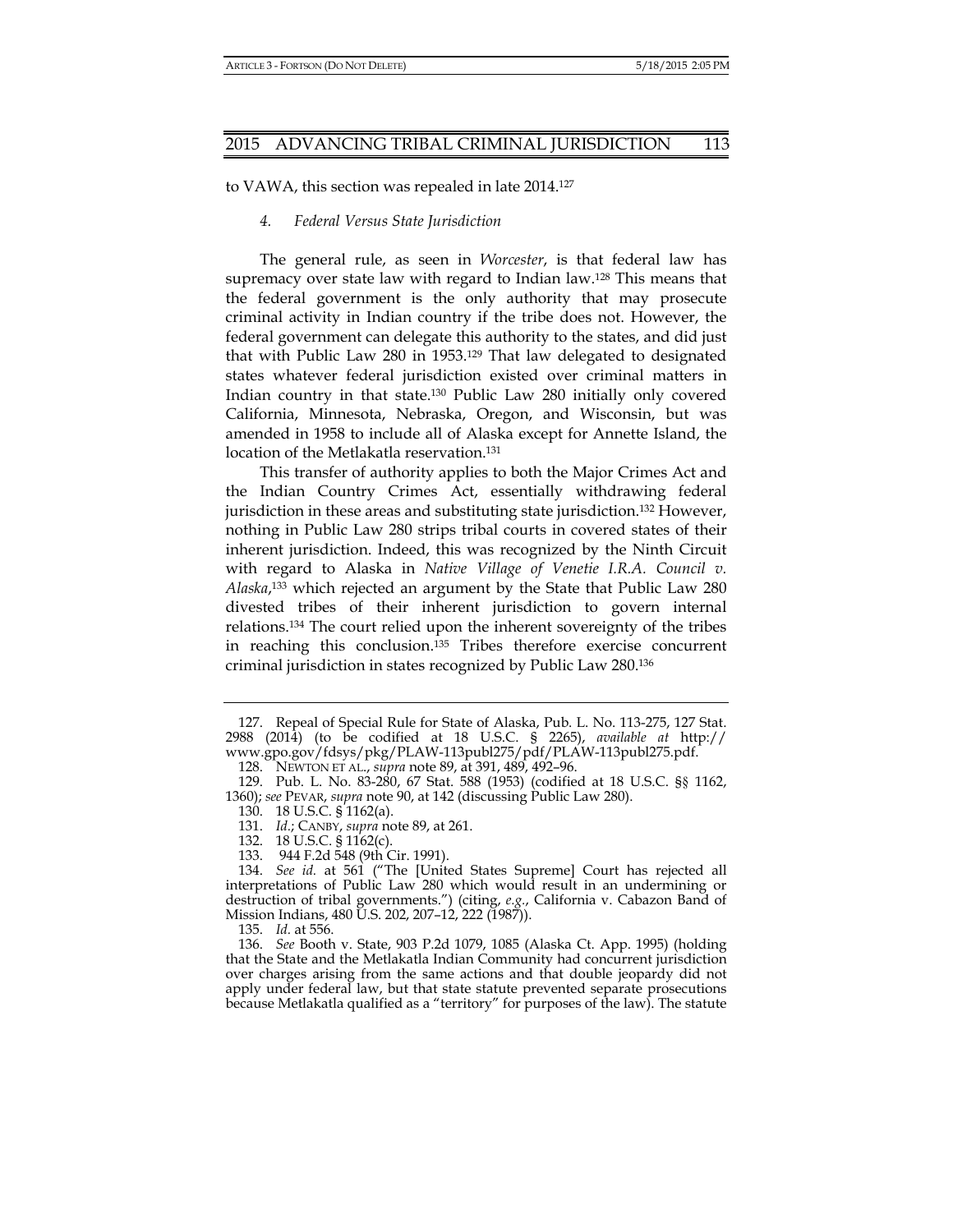#### *5. Summary*

This admittedly brief and incomplete overview of American Indian law in general provides a few key takeaways. From the Marshall Trilogy we get the underlying principles of much of subsequent American Indian law: American Indians have limited title to their land in the form of "aboriginal title"; the federal government has a trust relationship obligation toward American Indians; and federal Indian law is supreme over that of states. Subsequent litigation and legislation has further refined these principles by providing a definition of Indian country that has served as a primary basis for determining tribal jurisdiction. With regard to criminal law, tribal courts retain exclusive jurisdiction over minor criminal offenses between Indians, but the federal government has jurisdiction over major crimes and non-Indian victims. Moreover, Indian tribes can only prosecute Indian offenders and cannot criminally prosecute non-Indians, except as authorized under VAWA. All of this serves as a background context for understanding later arguments regarding tribal court criminal jurisdiction in Alaska and the unique challenges that exist in Alaska for establishing criminal jurisdiction absent Indian country. Before exploring the arguments for criminal jurisdiction for Alaska tribes, though, it is important to first set out how tribal civil jurisdiction has developed in Alaska, as this history provides the foundation from which the arguments for criminal jurisdiction must arise.

## **II. TRIBAL CIVIL JURISDICTION IN ALASKA: A HISTORY OF ALASKA NATIVES AND LAND**

The history of tribal court jurisdiction in Alaska, and in particular civil jurisdiction, is a history of the relationship between Alaska Natives and their land as seen through the lens of United States and Alaska legislation and case law. This history can be divided into roughly three phases—first, confusion over the legal status of Alaska Natives stemming from the acquisition of Alaska by the United States from Russia; second, the passage of the Alaska Native Claims Settlement Act (ANCSA)137 and its divestment of Alaska Native jurisdiction over land; and third, the reconstruction of an alternate view of tribal jurisdiction based not on land but on tribal membership. The first two of these phases are discussed in this Part, with the discussion of member-based jurisdiction reserved for the argument in favor of criminal jurisdiction

at issue in *Booth* has since been repealed. § 40, 2008 Alaska Sess. Laws ch. 75.

 <sup>137. 43</sup> U.S.C. §§ 1601–1629h.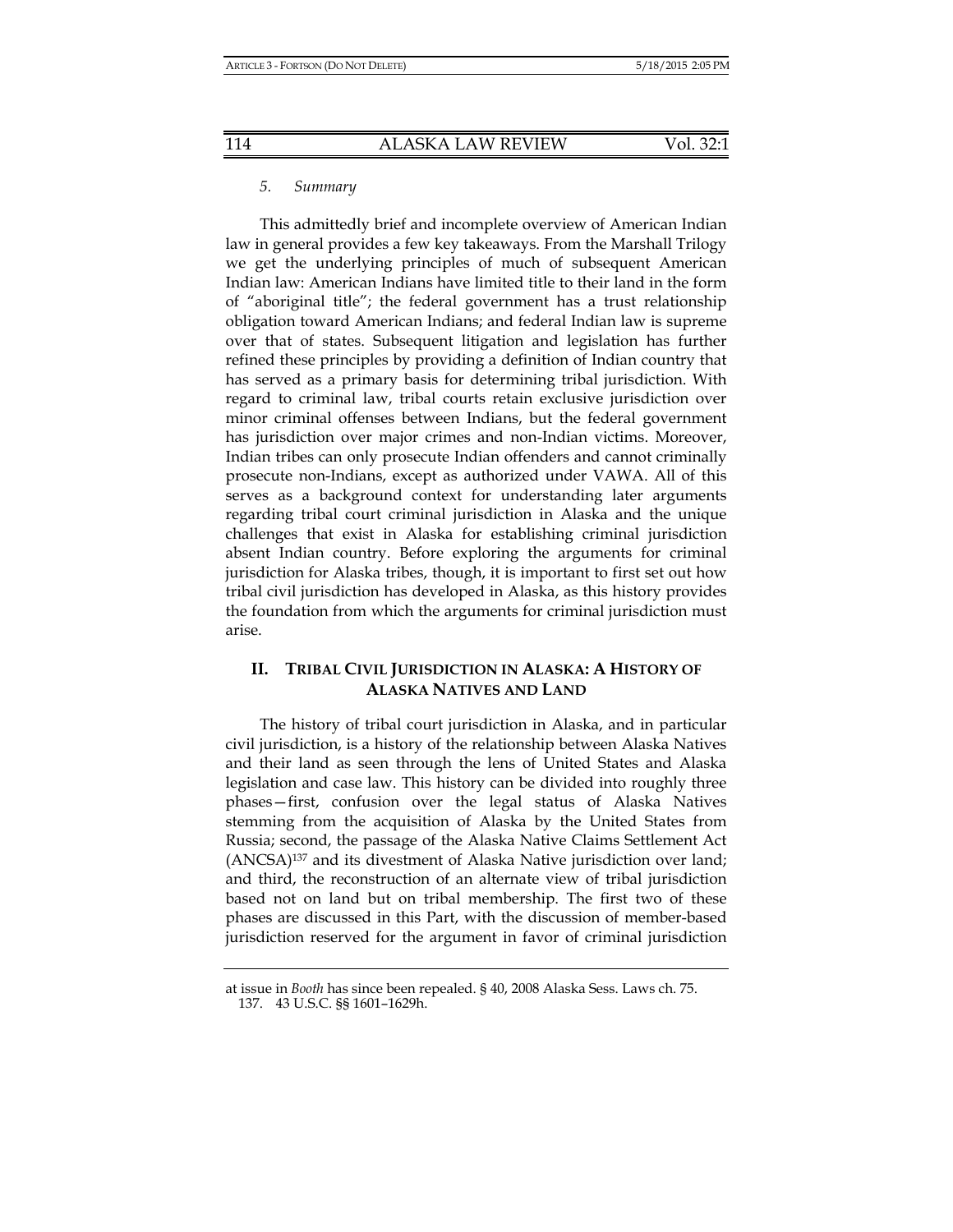that is ultimately not dependent on the presence of Indian country.

#### **A. Alaska Natives and Aboriginal Title**

The history of Russian Alaska is not one of respect for the territorial sovereignty of the original inhabitants. Alaska Natives were ignored, assimilated, and enslaved by the colonizing Russians.138 When it came time to sell Alaska to the United States, the Treaty of Cession<sup>139</sup> governing the sale divided the indigenous people of Alaska into two broad categories—the "civilized" tribes and the "uncivilized" tribes.140 Those among the civilized tribes, mainly those Alaska Natives who had adopted Russian culture, could repatriate to Russia or remain in Alaska and obtain United States citizenship.141 The fate of the "uncivilized tribes"142 was more ambiguous. The Treaty of Cession said only that these peoples were "subject to such laws and regulations as the United States may, from time to time, adopt in regard to aboriginal tribes of that country."143

The First Organic Act,<sup>144</sup> which established civilian government in Alaska, took a similar stance.145 Addressing the status of Alaska Natives more directly, the Act stated that "the Indians or other persons in said

 <sup>138.</sup> *See generally* KATERINA G. SOLOVJOVA & ALEKSANDRA A. VOVNYANKO, THE FUR RUSH: ESSAYS AND DOCUMENTS ON THE HISTORY OF ALASKA AT THE END OF THE EIGHTEENTH CENTURY (Richard L. Bland & Katya S. Wessels trans. 2002), *as reprinted in* THE ALASKA NATIVE READER: HISTORY, CULTURE, POLITICS 28–41 (Maria Shaa Tláa Williams ed. 2009). *See also* DOUGLAS W. VELTRA, *Perspectives on Aleut Culture Change During the Russian Period, in* RUSSIAN AMERICA: THE FORGOTTEN FRONTIER 175–83 (Barbara Sweetland Smith & Redmond J. Barnett eds. 1990).

 <sup>139.</sup> Treaty Concerning the Cession of the Russian Possessions in North America by his Majesty the Emperor of all the Russias to the United States of America, U.S.-Russ., June 20, 1867, 15 Stat. 539 [hereinafter Treaty of Cession].

 <sup>140.</sup> *Id.* at art. III. But it might be more appropriate to say that the indigenous inhabitants of Alaska were divided into the "uncivilized tribes" and a nondefined group of everyone else. The Treaty of Cession identifies the "uncivilized tribes" of Alaska but does not identify any other category of Alaska Natives. *Id.* 

 <sup>141.</sup> *Id.*; *see* United States v. Berrigan, 2 Alaska 442, 445–46 (D. Alaska 1905) (describing the Treaty of Cession as dividing inhabitants of Alaska into three categories: (1) Russian subjects who wanted to return to Russia; (2) Russian subjects who wanted to remain in Alaska and could be granted citizenship; and (3) the uncivilized tribes).

 <sup>142.</sup> These were defined in a subsequent case as "the independent tribes of pagan faith who acknowledged no restraint from the Russians, and pracised [sic] their ancient customs." *In re* Naturalization of John Minook, 2 Alaska 200, 218 (D. Alaska 1904).

 <sup>143.</sup> Treaty of Cession, *supra* note 139.

 <sup>144.</sup> Act of May 17, 1884, Ch. 53, 23 Stat. 24.

 <sup>145.</sup> CLAUS-M. NASKE & HERMAN E. SLOTNICK, ALASKA: A HISTORY OF THE 49TH STATE 64–65 (1979).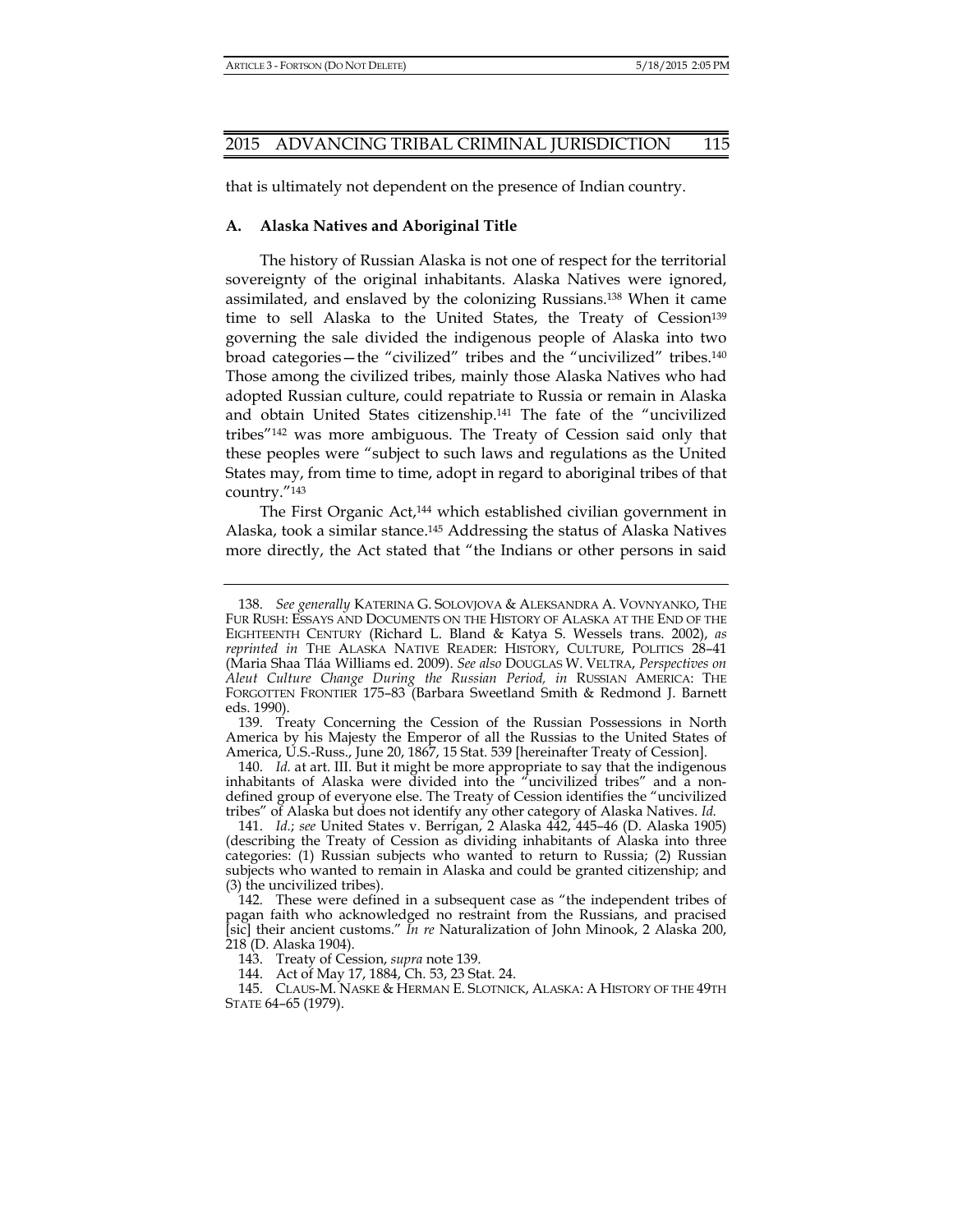district shall not be disturbed in the possession of any lands *actually in their use or occupation* or now claimed by them but the terms under which such persons may acquire title to such lands is reserved for future legislation by Congress."146 Essentially, this established aboriginal title to the land reminiscent of *Johnson v. M'Intosh*, 147 where the indigenous inhabitants could use the land but not truly own it. It was not surprising, then, when the Alaska District Court in 1905 held that Alaska Natives could not sell the land they occupied, but that only Congress could do so.148 The Supreme Court affirmed this position in 1955, when it held that "mere possession" of land by Alaska Natives did not constitute ownership of the land unless specifically recognized by Congress.149 Since then, the federal government has been able to take Alaska Native land without a need for just compensation under the Fifth Amendment.150

Because it was generally believed that the General Allotment Act<sup>151</sup> did not cover Alaska,152 a separate act in 1906—the Alaska Native Allotment Act<sup>153</sup>-created an allotment process for Alaska by which individual Alaska Natives could obtain legal title to a maximum of 160 acres of unappropriated federal land, provided that the applicant was twenty-one years old and head of a family.154 However, even though the Alaska Native would hold title, the land would remain in federal trust status and could not be alienated or taxed.155 Additionally, a 1956 amendment to the Alaska Native Allotment Act further required that allotment applicants show individual use of the land for at least five years.156 While ANCSA (discussed further below) repealed the Alaska Native Allotment Act, existing and pending allotments were not extinguished.157 By the date the Act was repealed, 10,000 Alaska Natives had applied for over 16,000 parcels of land covering over 400,000 acres.158

- 149. Tee-Hit-Ton Indians v. United States, 348 U.S. 272, 279, 285 (1955).
- 150. CASE & VOLUCK, *supra* note 76, at 71.

 154. *Early Alaska Native Land Cases and Acts*, FED. INDIAN L. FOR ALASKA TRIBES (Feb. 4, 2015), https://tm112.community.uaf.edu/unit-2/early-land-cases/.

 <sup>146.</sup> Act of May 17, 1884, § 8, 23 Stat. at 26 (emphasis added).

 <sup>147. 21</sup> U.S. 543 (1823).

 <sup>148.</sup> United States v. Berrigan, 2 Alaska 442, 449–51 (D. Alaska 1905).

 <sup>151.</sup> Ch. 119, 24 Stat. 388 (1887).

 <sup>152.</sup> CASE & VOLUCK, *supra* note 76, at 117.

 <sup>153.</sup> Act of May 17, 1906, ch. 2469, 34 Stat. 197.

 <sup>155.</sup> *Id.* 156. Act of Aug. 2, 1956, Pub. L. No. 84-931, 70 Stat. 954 (codified as amended

at 43 U.S.C. §§ 270–1 to 270–3).

 <sup>157.</sup> CASE & VOLUCK, *supra* note 76, at 121.

 <sup>158.</sup> U.S. GOV'T ACCOUNTABILITY OFFICE, GAO-96-1107T, ALASKA NATIVE ALLOTMENTS: ALTERNATIVES TO ADDRESS CONFLICTS WITH UTILITY RIGHTS-OF-WAY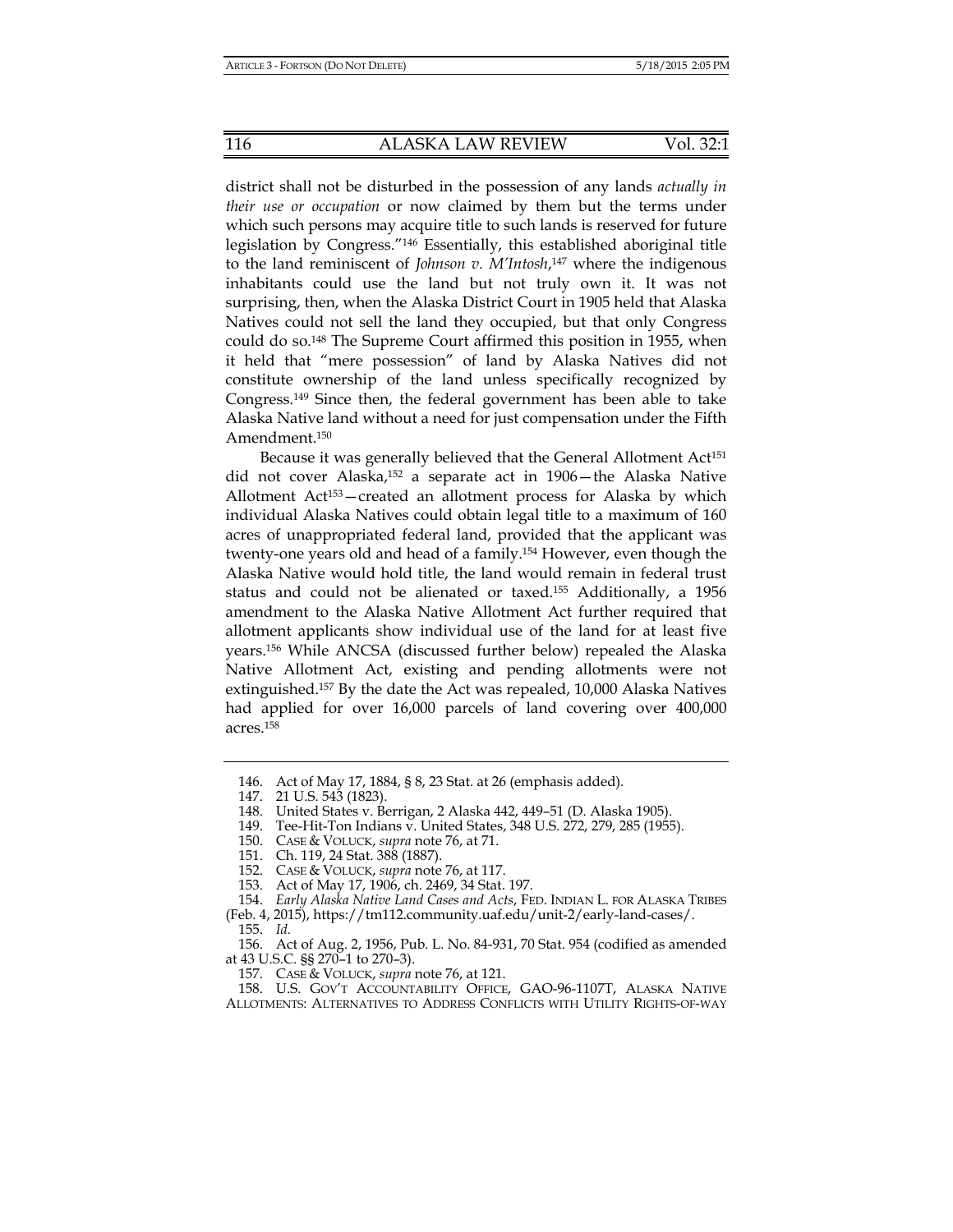The rights that Alaska Natives and tribes had with regard to their traditional lands remained unclear even under the Statehood Act in 1958.159 In Section 4 of the Statehood Act, the State of Alaska agreed to "forever disclaim all right and title to . . . any lands or other property, (including fishing rights), the right or title to which may be held by any Indians, Eskimos, or Aleuts (hereinafter called natives) or is held by the United States in trust for said natives."160 This further delayed a determination of Alaska Native land rights because the act asserted that Alaska did not have rights to Native lands but failed to define that term. Consequently, a problem arose when the State selected lands for state use, since the relevant section of the Statehood Act maintained that the State could only select public lands that were "vacant, unappropriated, and unreserved at the time of their selection."161

#### **B. ANCSA and Its Aftermath**

The state land selection process took several years. The conflict gained increasing importance as the discovery of large oil reserves in Prudhoe Bay necessitated the construction of a pipeline.162 Matters came to a head in 1966 when the Secretary of the Interior put a freeze on all land selections pending a resolution of Alaska Native land claims.163 Because Congress could extinguish aboriginal title without compensation, Congress was not required to reach a settlement with Alaska Natives. In 1971, however, it did just that, and ANCSA went into effect on December 18.164

ANCSA created a system of twelve regional Native corporations,<sup>165</sup>

<sup>4–5 (2006),</sup> *available at* http://www.gpo.gov/fdsys/pkg/GAOREPORTS-GAO-06-1107T/pdf/GAOREPORTS-GAO-06-1107T.pdf.; NEWTON ET AL., *supra* note 89, at 340.

 <sup>159.</sup> Act of July 7, 1958, Pub. L. No. 85-508, 72 Stat. 339 (1958). Although Alaska became a state in 1959, the act allowing it to do so was passed in 1958. *Id.*  160. *Id.* § 4, 72 Stat. at 339.

 <sup>161.</sup> *Id.* § 6(b), 72 Stat. at 340.

 <sup>162.</sup> *See* Robert T. Anderson, *Alaska Native Rights, Statehood, and Unfinished Business*, 43 TULSA L. REV. 17, 31 (2007) ("If one views it from the perspective of the state and oil companies intent on development of oil and gas at Prudhoe Bay, ANCSA was a resounding success.").

 <sup>163.</sup> *Id.* at 29.

 <sup>164.</sup> RICHARD S. JONES, CONG. RESEARCH SERV., REPORT NO. 21-127 GOV, ALASKA NATIVE CLAIMS SETTLEMENT ACT OF 1971 (PUBLIC LAW 92-203): HISTORY AND ANALYSIS TOGETHER WITH SUBSEQUENT AMENDMENTS (1981), *available at*  http://www.alaskool.org/projects/ancsa/reports/rsjones1981/ancsa\_history71 .htm.

 <sup>165.</sup> CASE & VOLUCK, *supra* note 76, at 170. There was a thirteenth corporation created for Alaska Natives outside Alaska, but it does not have any land ownership or issue dividends. *Id.*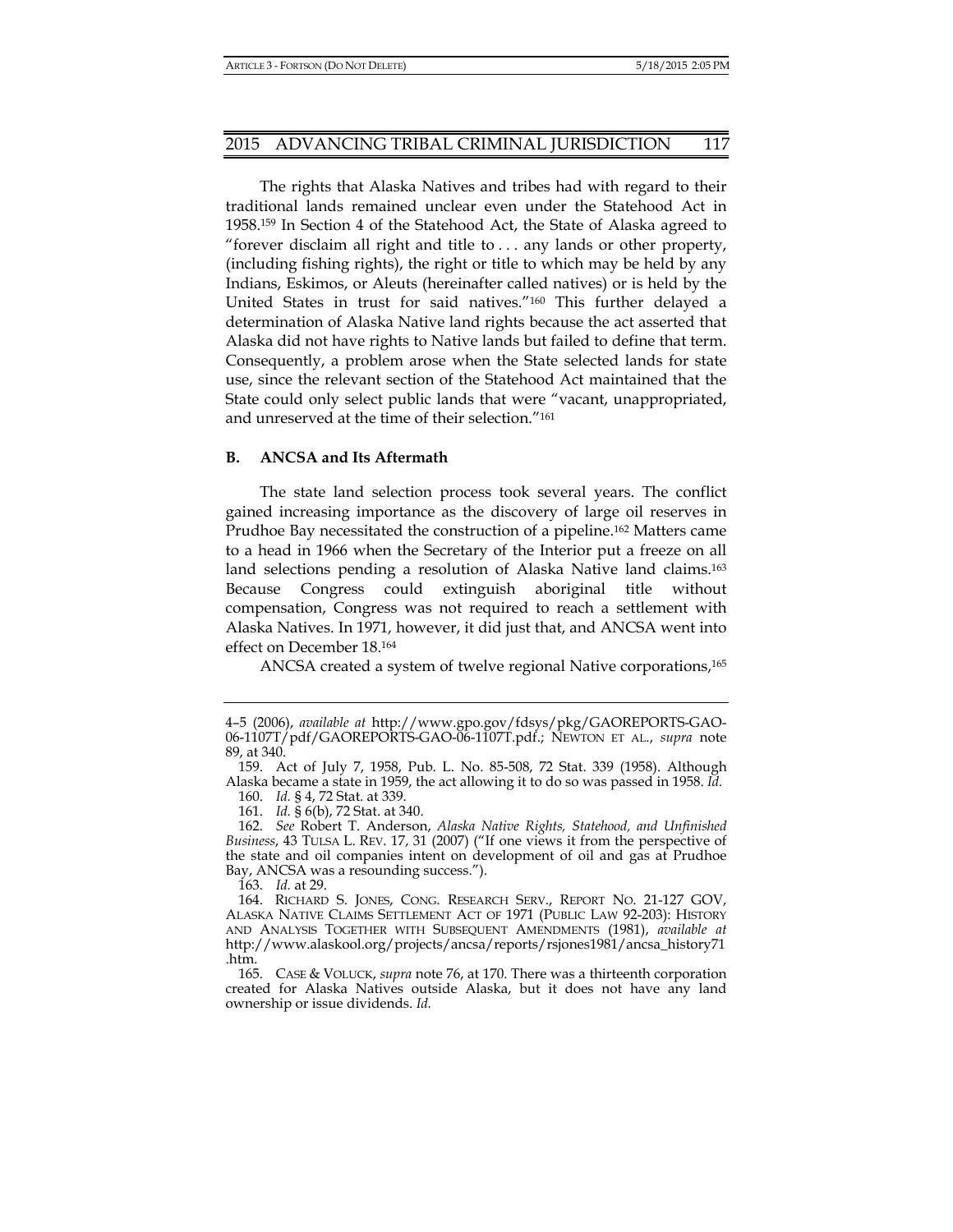allotted 45.7 million acres to regional and village Native corporations,<sup>166</sup> and provided for a payment of \$962.5 million from combined federal and state sources.167 Of particular importance for this Article is the fact that the settlement extinguished all Alaska Native claims to aboriginal title—past, pending, and future.168 ANCSA did not confirm the validity of any aboriginal rights, but nonetheless extinguished any that might exist.

The impact of ANCSA on Alaska Native land claims would not fully play out until 1998 in *Alaska v. Native Village of Venetie Tribal*  Government.<sup>169</sup> The Native Village of Venetie attempted to levy \$161,000 in business taxes both on a contractor who built a school on land conveyed to a village corporation through ANCSA and on the State of Alaska itself, which Venetie alleged was also partially liable for the tax under a joint venture agreement.<sup>170</sup> The ability to levy a tax on nonmembers in this way depended upon whether the ANCSA land in question was Indian country.171 After undertaking the analysis of the three types of Indian country discussed earlier,<sup>172</sup> the Court concluded that ANCSA land was clearly not a reservation or an allotment.173 The land was also not a dependent Indian community because, as land conveyed for unrestricted use to private, state-chartered Native corporations, the federal government neither set aside the land for the use as Indian land, nor placed it under the superintendence of the federal government.174 As a result, all land transferred to private hands through ANCSA, which transferred this land in large part by extinguishing all claims to aboriginal title, could not constitute Indian country.175

169. 522 U.S. 520 (1998).

170. *Id.* at 525.

171. *Id.*

172. *See supra* notes 92–93.

173. *Native Vill. of Venetie Tribal Gov't*, 522 U.S. at 527.

 <sup>166.</sup> *Id.* at 171.

 <sup>167.</sup> *Id.* at 175.

 <sup>168.</sup> *See* 43 U.S.C. § 1603(a) (2012) ("All prior conveyances of public land and water areas in Alaska, or any interest therein, pursuant to Federal law, and all tentative approvals pursuant to section 6(g) of the Alaska Statehood Act, shall be regarded as an extinguishment of the aboriginal title thereto, if any."). Subsequent subsections extinguished aboriginal title based on claims of use and occupancy. 43 U.S.C. §§ 1603(b)–(c).

 <sup>174.</sup> *Id*. at 532. It was not sufficient that the tribe was under federal superintendence; the land itself had to be under federal superintendence. *Id.* at 531 n.5.

 <sup>175.</sup> The Court noted that one of the primary purposes of ANCSA was "to effect Native self-determination and to end paternalism in federal Indian relations." *Id*. at 522.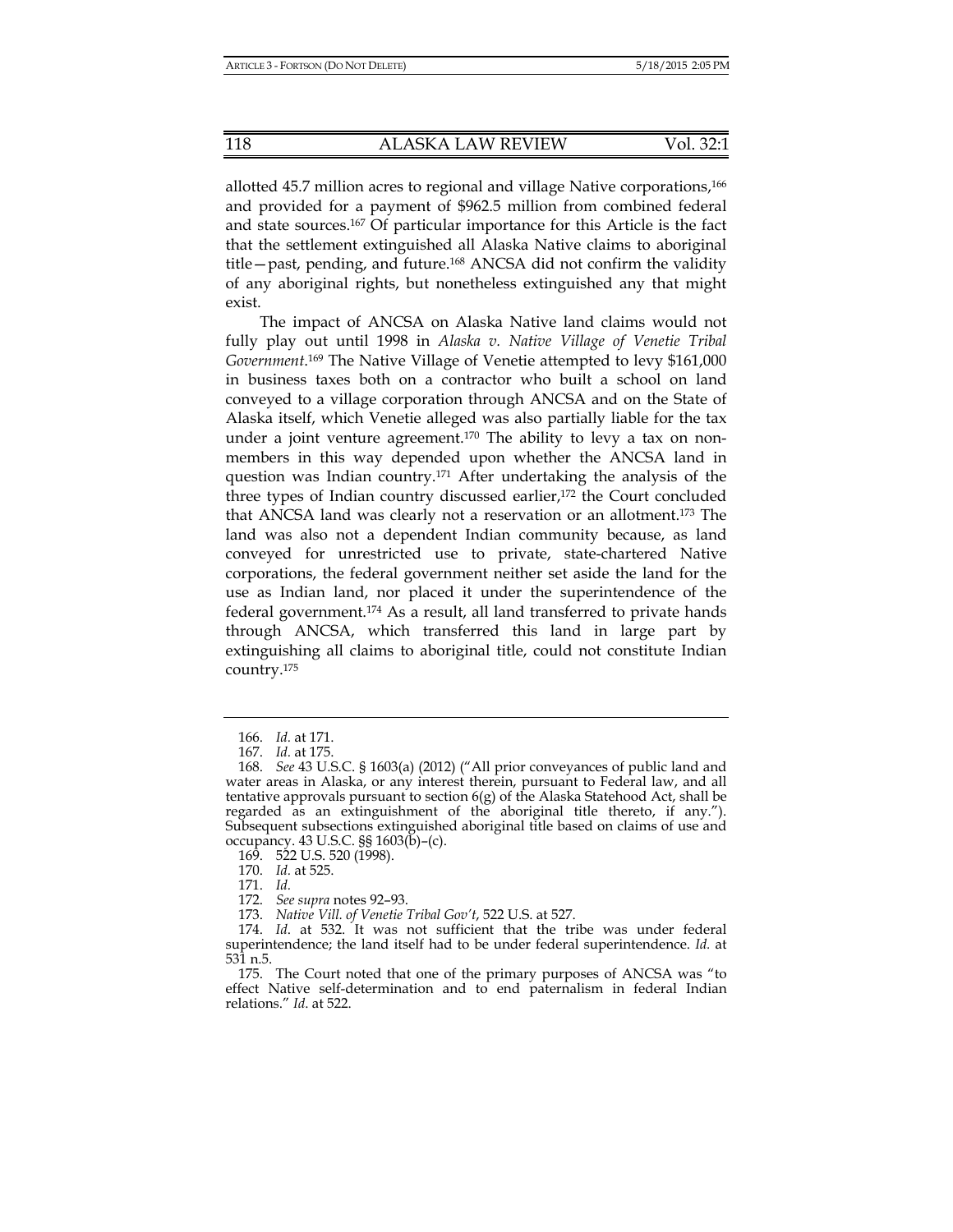## **III. PREVIOUSLY-PROPOSED SOLUTIONS TO THE PERCEIVED LACK OF ALASKA NATIVE CRIMINAL JURISDICTION**

The statistics provided in the introduction to this Article regarding the dire situation for Alaska Natives in rural Alaska indicate the need to address the rampant alcohol abuse, domestic violence, and crime. Most attempts to remedy these problems presume the need for land-based criminal jurisdiction, consistent with the history of civil jurisdiction in Alaska. While any attempt to expand the jurisdiction of Alaska tribal courts is a step in the right direction, these proposed solutions are narrower in scope than the recognition of inherent criminal jurisdiction for the reasons discussed herein.

## **A. Indian Law and Order Commission Roadmap**

The most recent and most prominent example of attempts to address the problems faced by Alaska Natives is the Indian Law and Order Commission's (ILOC) report titled "A Roadmap for Making Native America Safer" ("ILOC Roadmap").<sup>176</sup> After providing an overview of the difficulties facing Alaska Natives in rural Alaska, the ILOC Roadmap offers five recommendations for increasing rural law enforcement options: amend the Alaska Native Claims Settlement Act (ANCSA)177 to overturn *Alaska v. Native Village of Venetie Tribal Government*; 178 redefine Indian country to include Alaska allotments and townsites; amend ANCSA to allow land to be put into trust; repeal the Alaska exception to the Violence Against Women Act (VAWA);179 and affirm the inherent criminal jurisdiction of Alaska tribes.180

 180. ILOC Roadmap, *supra* note 24, at ch. 2, at 51–55. The nine-member commission, which is comprised of both Republicans and Democrats, summarized its findings by saying that "Alaska's approach to criminal justice issues is fundamentally on the wrong track. The status quo in Alaska tends to marginalize and frequently ignores the potential of tribally based justice systems, intertribal institutions, and organizations to provide more cost-effective and responsive alternatives to prevent crime and keep all Alaskans safer." *Id.* at

 <sup>176.</sup> ILOC Roadmap, *supra* note 24.

 <sup>177. 43</sup> U.S.C. §§ 1601–1629h (2012).

 <sup>178. 522</sup> U.S. 520 (1998).

 <sup>179.</sup> The Violence Against Women Act was originally passed as Title IV of the Violent Crime Control and Law Enforcement Act of 1994, Pub. L. 103-322, 108 Stat. 1796. The 2013 revisions were passed as the Violence Against Women Reauthorization Act of 2013, Pub. L. No. 113-4, 127 Stat. 54. The Alaska Exception was located at S. 47, 113th Cong. § 910 (2013). Since the ILOC Roadmap was published, the exception has been repealed. Repeal of Special Rule for State of Alaska, Pub. L. No. 113-275, 127 Stat. 2988 (2014) (to be codified at 18 U.S.C. § 2265), *available at* http://www.gpo.gov/fdsys/pkg/PLAW-113publ275/pdf/PLAW-113publ275.pdf.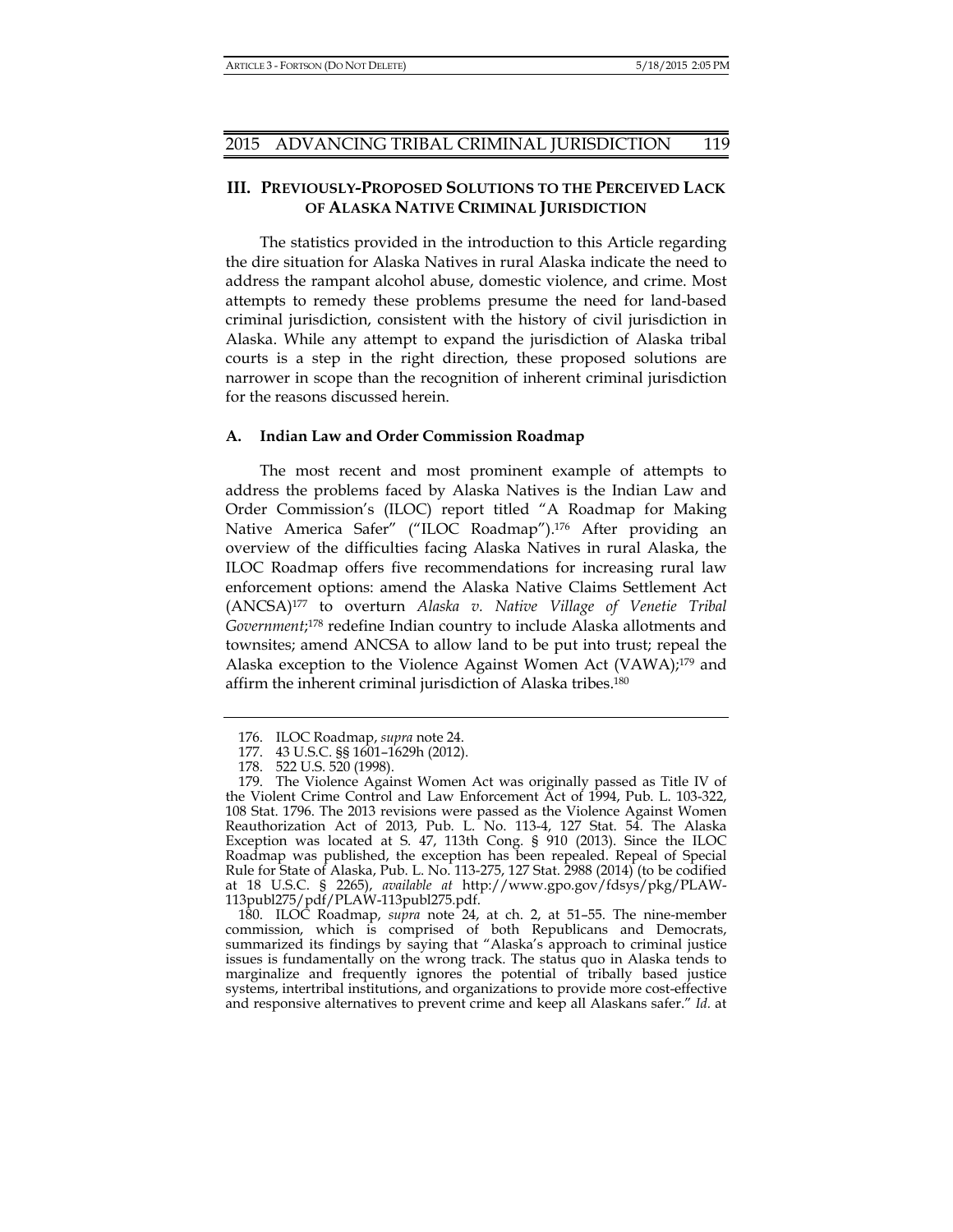## *1. Amending ANCSA to Overturn* Venetie Tribal Gov't

The ILOC Roadmap urges Congress to overturn *Venetie Tribal Gov't*  "by amending ANCSA to provide that former reservation lands acquired in fee by Alaska Native villages and other lands transferred in fee to Native villages pursuant to ANCSA are Indian country."181 This proposed solution is almost certainly politically unfeasible because it would require the transfer of significant lands to Alaska tribes, resulting in the ability of tribes to tax on those lands. While this would be positive for the tribes occupying the land, political opposition from businesses operating in Alaska would likely scuttle any chances of such legislation passing.

Moreover, determining exact boundaries for villages would be extremely difficult, if not impossible, because Alaska Native villages do not exist under a unified common ownership. Any given village is likely made up of a patchwork of village-corporation ANCSA land and privately held land.182 Thus, it is insufficient to simply assert that village-corporation land can be a basis for criminal jurisdiction, because that alone will not create a comprehensive land base for the village. Houses on village corporation land would fall under the created tribal jurisdiction, but homes on privately-owned land still within the village would not.

## *2. Clarifying that Native Allotments and Townsites in Alaska are Indian Country*

The ILOC Roadmap next suggests that Congress and the President clarify that Native allotments and townsites in Alaska, which were unaffected by ANCSA, are legally considered Indian country, thus creating a land base for criminal jurisdiction.183 The ILOC Roadmap notes that one source estimates that there are between four- and sixmillion acres held in Alaska Native allotments.184 Legislative or executive action is one possible means of resolution, but this issue is much more likely to be resolved in the courts, as there are no cases holding that Native allotments and townsites in Alaska are *not* Indian

ch. 2, at 44.

 <sup>181.</sup> *Id.* at ch. 2, at 51.

 <sup>182.</sup> *See Early Alaska Native Land Cases and Acts*, *supra* note 154 (providing a map showing ownership of land parcels).

 <sup>183.</sup> ILOC Roadmap, *supra* note 24, at ch. 2, at 52.

 <sup>184.</sup> *Id.* (citing Natalie Landreth & Erin Dougherty, *The Use of the Alaska Native Claims Settlement Act to Justify Disparate Treatment of Alaska's Tribes*, 36 AM. INDIAN L. REV. 321, 346–47 (2012)).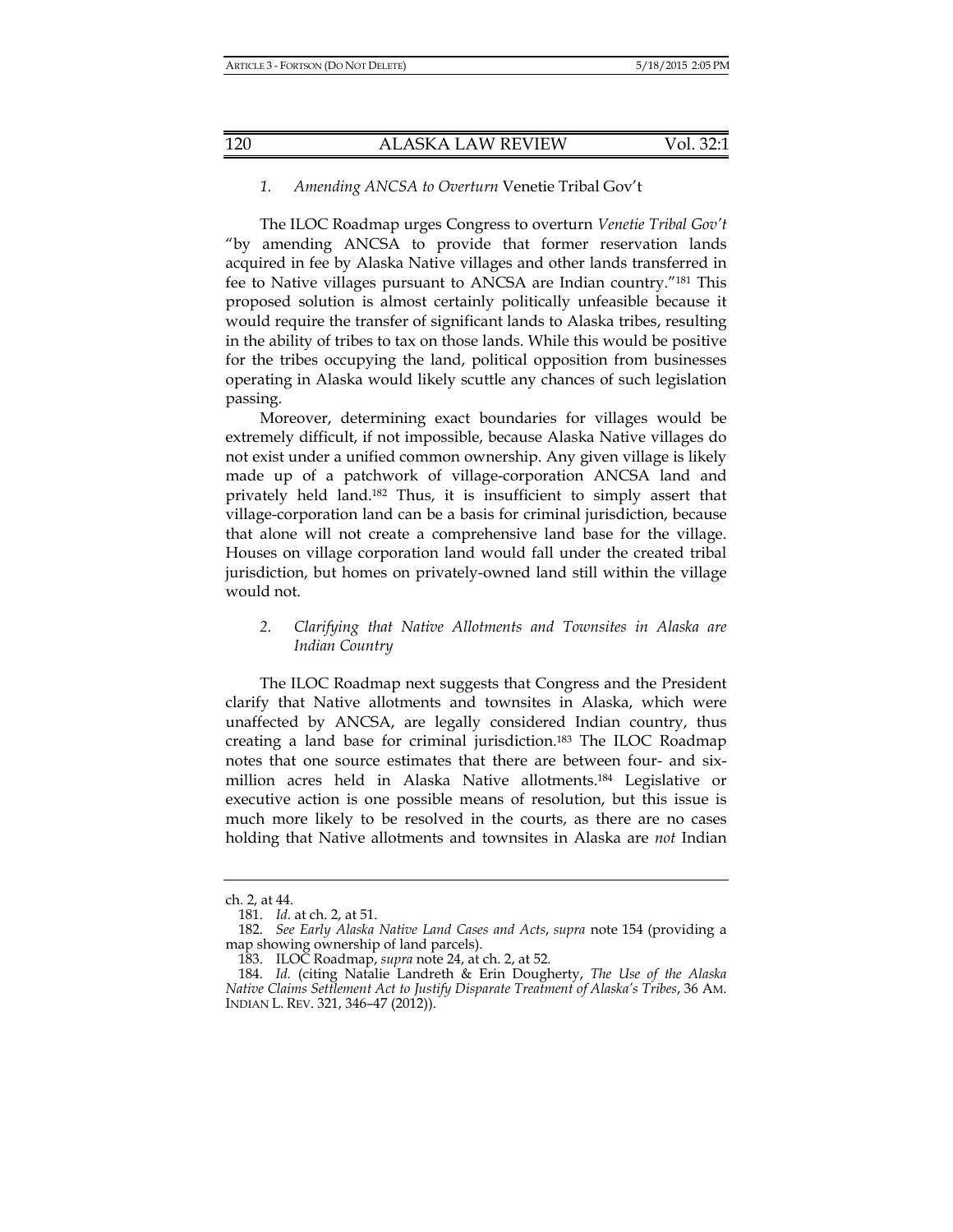country. But, while courts have ruled that Alaska Native allotments and townsites are exempt from state taxation because of their federal trust status and the acts by which they were created,<sup>185</sup> they have not definitively held that those allotments are Indian country.186

Even assuming that Alaska Native allotments and townsites *are* Indian country (or were made such through legislative or executive action), it is difficult to see how criminal jurisdiction could be constructed based on lands to which individuals hold the title. Would jurisdiction be assigned to the nearest tribe and their tribal law? What if the allottee is a member of a different tribe or no longer lives in the area? Or what if the allottee objects to his or her land creating tribal court jurisdiction? Furthermore, allotment lands are usually traditional hunting and fishing lands outside the village, severely limiting their ability to serve as a basis for meaningful criminal jurisdiction.187 Townsite lands do not exist in every village and often form a patchwork in those they do—much like the village-corporation lands described above.188 At the very most, deriving criminal jurisdiction from allotments and townsites would be only a partial and fragmented solution and would not be a viable remedy for many villages.

## *3. Allow ANCSA Corporation Lands to be Transferred to Tribal Governments and Put into Trust*

The ILOC Roadmap next suggests increasing the land base for Alaska tribes by transferring ANCSA corporation lands to tribal governments and allowing tribes to put land into trust. While transferring land from Native corporations to tribal governments would likely be helpful for providing an economic base for tribes, it would not by itself create land-based tribal criminal jurisdiction. To the extent that there is any chance that transferring land to tribal governments could itself create criminal jurisdiction, it depends not on amending ANCSA but on amending the definition of Indian country. The Indian country status extinguished by ANCSA is not going to be retroactively restored simply by title being held by a tribal government. As *Venetie Tribal Gov't*

 <sup>185.</sup> People of S. Naknek v. Bristol Bay Borough, 466 F. Supp. 870, 874 (D. Alaska 1979).

 <sup>186.</sup> *See, e.g.*, *id.* at 877 (declining to decide whether the Village of South Naknek is within Indian country); Jones v. State, 936 P.2d 1263, 1265 (Alaska App. 1997) (holding in a criminal case involving hunting regulations that it is not necessary to determine whether Alaska Native allotments are Indian country).

 <sup>187.</sup> *Id.*

 <sup>188.</sup> *See Early Alaska Native Land Cases and Acts*, *supra* note 154 (providing a map showing ownership of land parcels).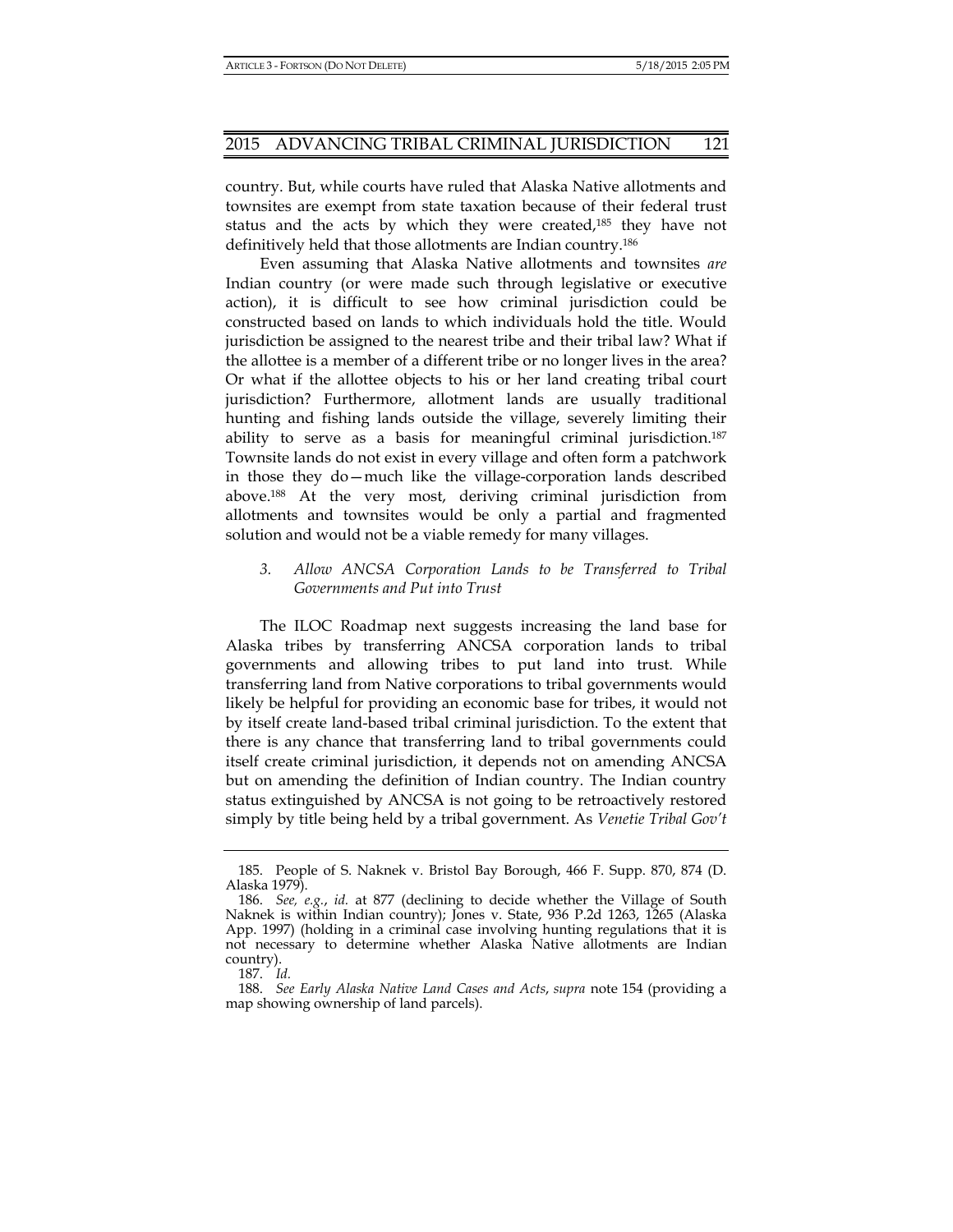makes clear, there are only three statutory definitions of Indian country—reservations, allotments, and dependent Indian communities.189 ANCSA land transferred to a tribal government would not be a reservation or an allotment. And to be a dependent Indian community, the land must have been set aside by the federal government for use as Indian lands and must be under federal superintendence.190 By itself, transferring land to a tribal government will not satisfy these two requirements, and no amendment of ANCSA can change this because the Supreme Court has already held the land to be private land.191 As the Court noted, if this is to change, Congress must modify the definition of Indian country.192 However, the prospects of Congress amending the definition of Indian country, especially if only to create a new form of Indian country limited to Alaska, are unlikely.

The way to "solve" the Indian country problem for land owned by tribes is to have the land satisfy the two-part test for a dependent Indian community. This requires setting aside the land in question under federal supervision, which can be accomplished by the Department of the Interior taking proposed Indian land into trust status. Until recently, including when the ILOC Roadmap was drafted, this was prohibited by the federal regulation controlling taking land into trust, which restricted the applicable regulations from application in Alaska. However, as the result of litigation by four Alaska tribes and one individual Alaska Native challenging this regulation, $193$  the Department of the Interior proposed a rule change removing this restriction on May 1, 2014.194 Taking land into trust would be on a case by case basis at the discretion of the Secretary of the Interior.195 As of this writing, the case is on appeal, and a stay has been entered to prevent the Secretary of the Interior from actually taking land into trust, although she can still accept applications.196 The rule change itself has been adopted.197

However, even assuming that Alaska tribes prevail legally on being

 <sup>189.</sup> Alaska v. Native Vill. of Venetie Tribal Gov't, 522 U.S. 520, 527 (1998) (citing 18 U.S.C. § 1151 (2012)).

 <sup>190.</sup> *Id.* at 527.

 <sup>191.</sup> *Id.* at 530.

 <sup>192.</sup> *Id.* at 534.

 <sup>193.</sup> Akiachak Native Cmty v. Salazar, 935 F. Supp. 2d 195 (D.D.C. 2013). This decision was based on the fact that the Alaska exclusion for trust status impermissibly varied the privileges and immunities held by Alaska Natives from those held by Native Americans in the Lower 48. *Id.* at 210–11.

 <sup>194.</sup> Land Acquisitions in the State of Alaska, 79 Fed. Reg. 24,648, 24,652 (May 1, 2014) (codified at 25 C.F.R. § 151.1 (2014)).

 <sup>195.</sup> *Id.* at 24,651.

 <sup>196.</sup> Akiachak Native Cmty v. Jewell, 995 F. Supp. 2d 7 (D.D.C. 2014).

 <sup>197. 25</sup> C.F.R. § 151.1.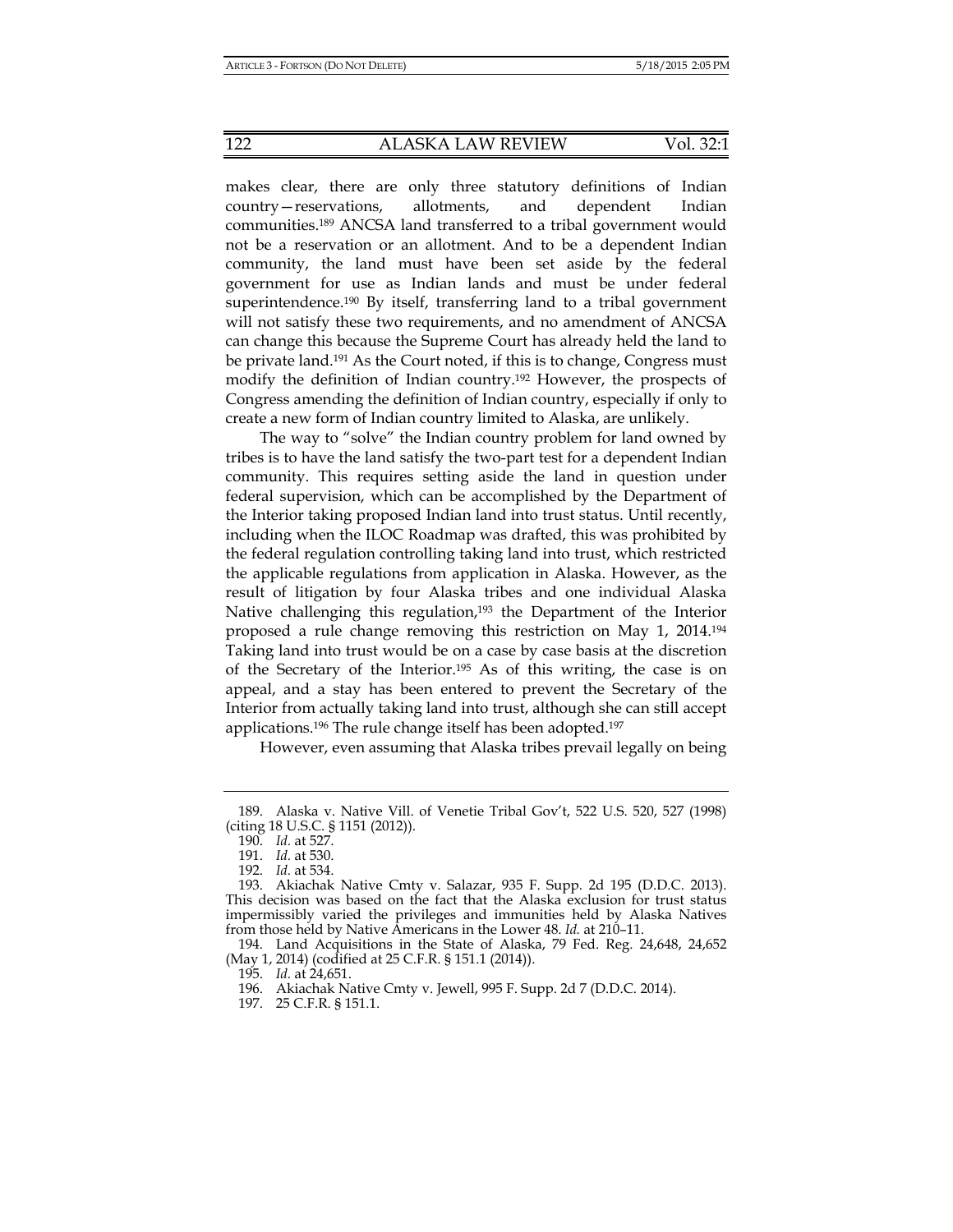able to take land into trust, there is also the issue of actually finding land to be taken into trust. Putting land into federal trust means taking it out of the hands of its private owner, be it the tribe, an ANCSA or village corporation, or an individual.198 Depending on the value of the land, this may be no easy task. Also, regulatory and development hurdles could arise if land is owned and managed by the federal government as opposed to a local tribe or private corporation. And it is almost certain that this would not be an option for every tribe in Alaska, as not every tribe is going to occupy land that will be handed over to the federal government for conversion into Indian country. So, while taking land into trust may be an option for some Alaska tribes, it is not a final answer for all.

#### *4. Revising VAWA to Eliminate the Alaska Exclusion*

Up until late 2014, VAWA contained a provision that prevented Alaska from enjoying the Act's grant of expanded jurisdiction over non-Indians for many domestic violence offenses.199 Fortunately, this offensive provision was recently repealed.200 But repeal of the Alaska Exception to VAWA is unlikely to make a significant impact on the prosecution of domestic violence offenders in Alaska tribal courts. As discussed earlier,<sup>201</sup> while VAWA extends tribal court jurisdiction to individuals in relationships with tribal members,<sup>202</sup> several of the conditions it imposes are not currently feasible for many Alaska tribes. To review: to exercise this expanded jurisdiction and hand down a punishment that includes imprisonment, tribes are required to provide jury trials<sup>203</sup> before a judge who is also a licensed attorney<sup>204</sup> using publicly available laws and procedures,<sup>205</sup> and to provide the defendant with an attorney at the tribe's expense.<sup>206</sup> The restrictions are lessened if imprisonment is not a potential punishment,207 but this may yield a

201. *See supra* text accompanying notes 119–27.

 <sup>198.</sup> Individuals as well as tribes can give up their land to trust status. *Id.* In order to be eligible for trust status, land must be unrestricted. 25 C.F.R. § 151.4.

 <sup>199.</sup> S. 47, 113th Cong. § 910 (2013).

 <sup>200.</sup> Repeal of Special Rule for State of Alaska, Pub. L. No. 113-275, 127 Stat. 2988 (2014) (to be codified at 18 U.S.C. § 2265), *available at* http:// www.gpo.gov/fdsys/pkg/PLAW-113publ275/pdf/PLAW-113publ275.pdf.

<sup>202. 25</sup> U.S.C. § 1304(b)(4)(B)(iii) (2012).

 <sup>203.</sup> *Id.* § 1304(d)(3).

 <sup>204.</sup> *Id.* § 1304(d)(2).

 <sup>205.</sup> *Id.*

 <sup>206.</sup> *Id.*

 <sup>207.</sup> *See id.* (guaranteeing most of the rights described here only if imprisonment is an option). Without the possibility of imprisonment, only the right to a trial by jury remains. *Id.* § 1304(d)(3). However, this itself would be a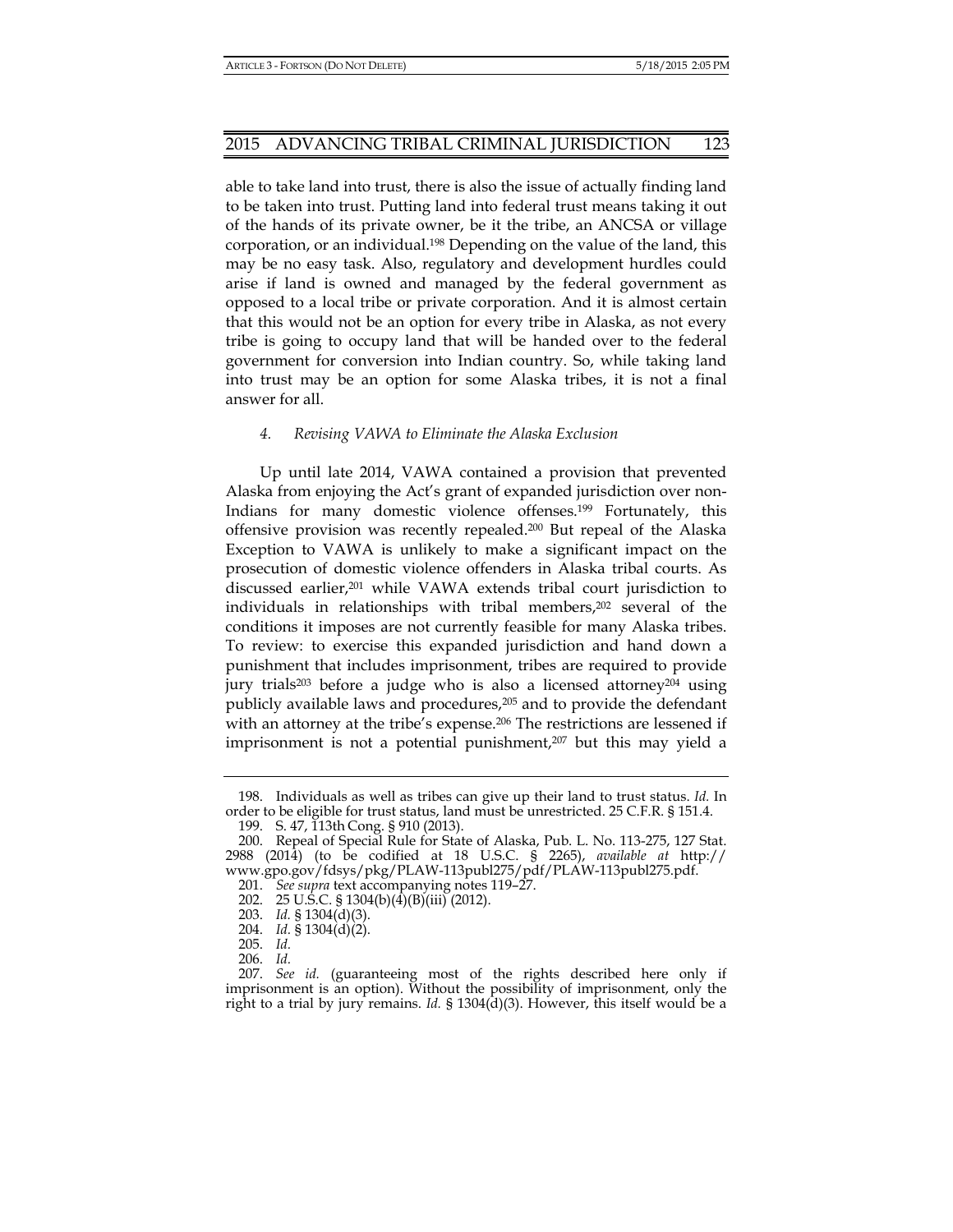system of justice that is weak and ineffective. Furthermore, these lesser protections could likely already be imposed through issuing a protective order, which is a civil remedy tribes already possess.208

Only a few Alaska tribes have publicly available laws and procedures, and many of those do not have the extensive criminal laws, rules of evidence, and rules of criminal procedure that seem to be contemplated by VAWA.209 Most tribes in Alaska do not have judges who are licensed attorneys,<sup>210</sup> as there is an emphasis on tribal elders being placed in adjudicatory roles.<sup>211</sup> Tribal courts in small villages may have trouble finding enough eligible jurors who do not have a conflict of interest with either the offender or the victim. Moreover, tribal courts in Alaska are often meant to be non-adversarial, where all parties can work together to find solutions to a problem. Consequently, not only are judges often not attorneys, but attorneys may not even be allowed to

substantial departure from the more traditional tribal courts that operate in Alaska.

 <sup>208.</sup> *See* Nathaniel Herz, *Begich Hits Republican Rivals on Domestic Violence, Tribal Justice Law*, ALASKA DISPATCH NEWS (Aug. 16, 2014), http://www.adn.com/article/20140816/begich-hits-republican-rivals-

domestic-violence-tribal-justice-law (noting that the repeal of the Alaska Exemption to VAWA clarified the civil jurisdiction of Alaska tribes to issue protective orders, but did not necessarily change anything in practice in that regard).

 <sup>209.</sup> *But see, e.g.*, *Governing Documents*, CENTRAL COUNCIL TLINGIT & HAIDA INDIAN TRIBES ALASKA, http://www.ccthita.org/government/legislative/index. html (last visited Mar. 21, 2015) (providing possibly the most complete set of publicly available tribal codes).

<sup>210.</sup> But to say that tribal court personnel are not "legally trained" would be incorrect. There are a variety of legal trainings available for tribal court judges and personnel. For the past 31 years, the Tanana Chiefs Conference has held an Annual Alaska Tribal Court Development Conference. *Tribal Court Materials*, TANANA CHIEFS CONF., https://www.tananachiefs.org/get-assistance/legalresources/tribal-court-materials/ (last visited Mar. 22, 2015). Tribal court judges have been invited to participate in the annul training for Alaska Court System judges. ALASKA COURT SYSTEM, ANNUAL REPORT FY 2013, at 23, *available at*  http://www.courts.alaska.gov/reports/annualrep-fy13.pdf*.* There is even a Tribal Management certificate and AAS degree offered by the University of Alaska Fairbanks Interior-Aleutians Campus, College of Rural and Community Development, Department of Indigenous, Community and Tribal Programs. *See Tribal Management*, U. ALASKA FAIRBANKS, http://uaf.edu/catalog/current/ programs/tribal\_management.html#certificate (last visited Mar. 22, 2015). So while Alaska tribal court judges generally have not attended law school, they are often well-trained.

 <sup>211.</sup> *See, e.g.*, CENTRAL COUNCIL OF TLINGIT AND HAIDA INDIAN TRIBES OF ALASKA, TRIBAL STATUTES § 06.02.006(E) (2015), *available at* http:// www.ccthita.org/government/legislative/GoverningDocs/Title\_6\_TribalCourt s.pdf ("All judges of the Tribal Judicial System shall have the power . . . [t]o request an advisory opinion from the Court of Elders regarding customary and traditional practices or culture.").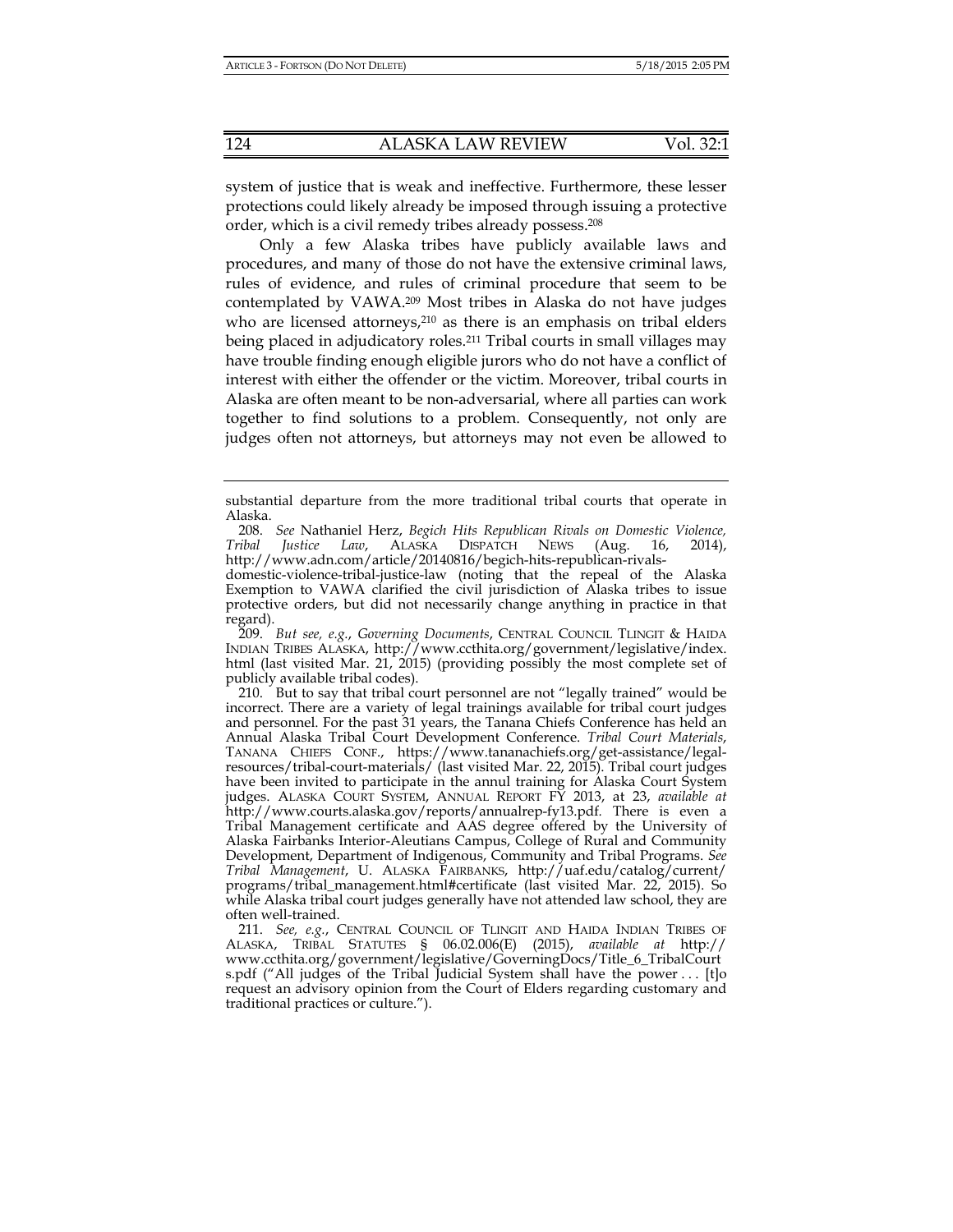argue in court.212 Because tribes in Alaska do not typically exercise criminal jurisdiction, no tribe in Alaska provides indigent clients with an attorney at tribal expense. Tribes in Alaska could potentially adapt to these increased requirements, but likely only over a long period of time and at the expense of the more culturally attuned procedures that allow tribal courts to differentiate from state courts.

Finally, the VAWA revisions only *expanded* criminal jurisdiction for tribes.213 They do not create any *new* forms of jurisdiction. In other words, VAWA assumes that tribes already possess criminal jurisdiction. If there is no existing criminal jurisdiction for tribes in Alaska, then removing the Alaska Exception to VAWA is of little practical help. Thus, while the repeal of the Alaska Exception is an important victory, its effects are likely to be more symbolic than real.

## *5. Congressional Affirmation of the Inherent Criminal Jurisdiction of Alaska Tribes*

As its last recommendation, the ILOC Roadmap suggests that Congress should affirm the inherent criminal jurisdiction of Alaska tribes over members within the boundaries of the tribe's village.214 Because of the relative lack of Indian country in Alaska, there are no clear external boundaries for villages by which to define and limit the inherent land-based criminal jurisdiction to which the ILOC Roadmap refers. It is also unclear what role Congress would play here in what is largely a legal question. After all, if criminal jurisdiction is inherent with tribes, then no congressional affirmation should be necessary. The ILOC Roadmap does not explain what it means by this statement, other than by discussing how Public Law 280 does not fit in Alaska because it covers only Indian country, of which there is little in Alaska.215

<sup>212</sup>*. See* Simmonds v. Parks, 329 P.3d 995, 1015 (Alaska 2014) (discussing how the rule that lawyers may not speak before the Minto tribal courts is not an issue unless tribal remedies have yet to be exhausted); *see also* John v. Baker, 982 P.2d 738, 763 (Alaska 1999) (holding that due process "in no way requires tribes to use procedures identical to [those used in state courts]").

 <sup>213.</sup> Even if a tribe did provide all of the protections just described, it is unclear whether they could exercise this expanded jurisdiction under VAWA because the subsections granting criminal jurisdiction for acts of violence or violations of protective orders require that the criminal act "occur[] in the Indian country of the participating tribe." 25 U.S.C. § 1304(c)(1), (c)(2)(A) (2012). Without Indian country, Alaska tribes might still be restricted from asserting criminal jurisdiction under VAWA. And the repeal of the Alaska Exception to VAWA does not mend this loophole.

 <sup>214.</sup> ILOC Roadmap, *supra* note 24, at ch. 2, at 55.

 <sup>215.</sup> *Id.*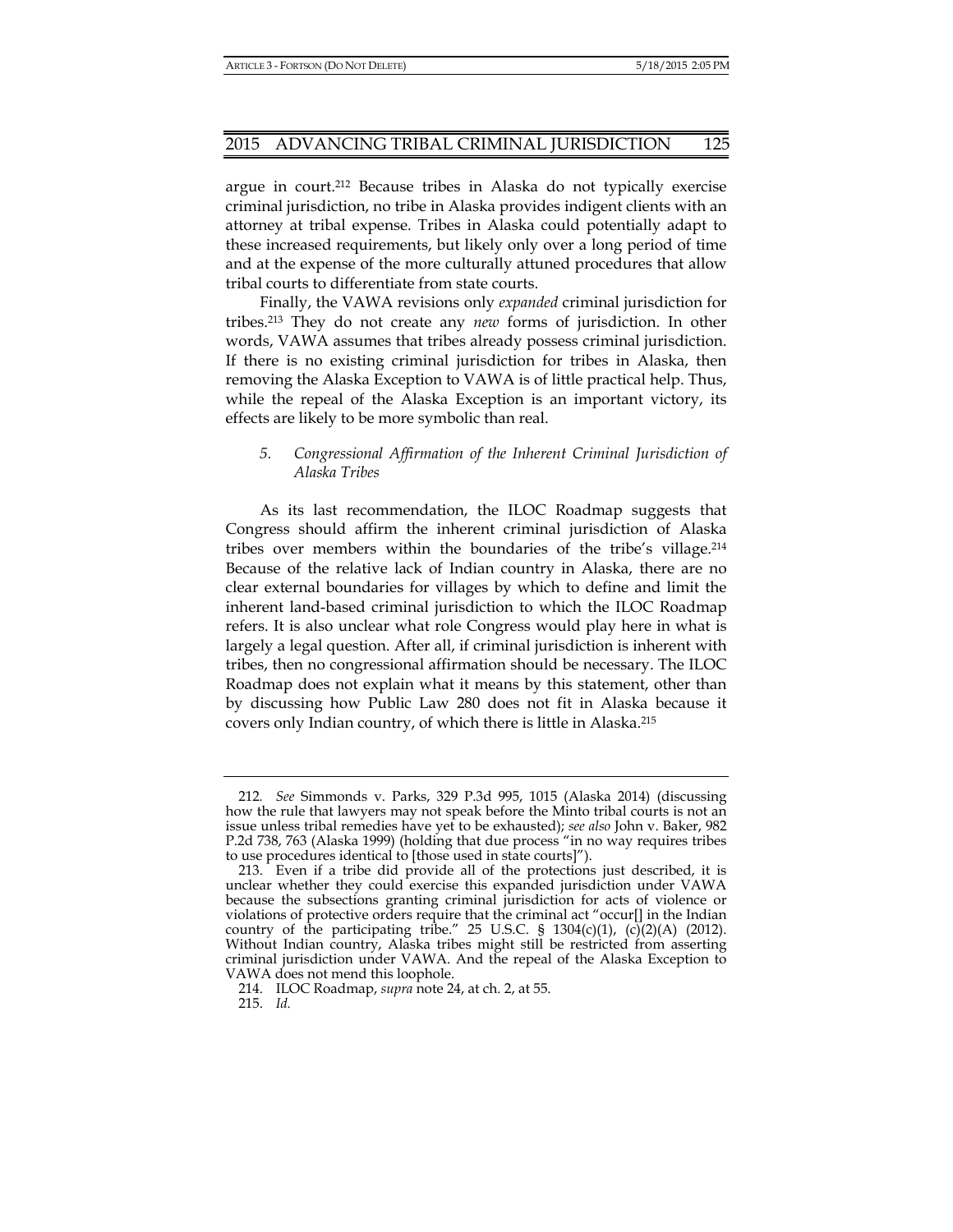#### **B. Other Proposed Solutions**

Even apart from calls to revise jurisdiction, such as those found in the ILOC Roadmap, there are efforts by various state entities to utilize tribal courts or tribal court principles in the prosecution of criminal offenses under state law. For example, within the past few years the Alaska Court System has explored introducing restorative justice principles in rural Alaska through alternate sentencing models.216 One of these approaches involves incorporating village input into minor criminal cases.217 While the cases are tried by a State of Alaska Magistrate Judge, and while the State retains jurisdiction over the case, the judge calls together members of the offender's village to discuss the effect of the offender's acts on others in the community and recommend a punishment.<sup>218</sup> Everyone gets to speak, including the offender.<sup>219</sup> The judge then takes these recommendations into consideration when issuing a sentence.<sup>220</sup>

This openness to alternate methods of sentencing has even been recognized recently in several places in the Alaska rules. Alaska Rule of Criminal Procedure 11(i), effective April 15, 2014, allows the referral of criminal cases, with the consent of the victim, the prosecutor, and the defendant, to restorative justice programs such as circle sentencing, and the inclusion of the recommendation of the program in the offender's sentencing agreement.<sup>221</sup> A similar change was also made to Alaska Delinquency Rules 21 and 23.222 There is also the possibility that the State of Alaska will negotiate inter-tribal agreements with tribal courts to refer certain misdemeanor criminal cases for imposition of a civil remedy in tribal court.

These efforts are encouraging and are steps in the right direction. But they do not satisfy the need for tribes to be able to assert their own initial criminal jurisdiction over the same or similar criminal offenses. Both the Alaska Court System and Department of Law initiatives depend first upon action by a judge, prosecutor, or law enforcement

219. *Id.* at 9–10.

220. *Id.*

 <sup>216.</sup> *See* Austin Baird, *Alaska Courts Taking New Approach to Rural Justice*, ANCHORAGE DAILY NEWS (Mar. 17, 2012), http://www.adn.com/article/ 20120317/alaska-courts-take-new-approach-rural-justice (discussing the use of circle sentencing by state court magistrates in Kake and Galena).

 <sup>217.</sup> *See id.* ("Circle sentencing is about to be used for the first time in a felony case . . . .").

 <sup>218.</sup> Jeff D. May*, Community Justice Initiatives in the Galena District Court,* 31 ALASKA JUST. F. 6, 7 (Fall 2014–Winter 2015).

 <sup>221.</sup> Alaska R. Crim. P. 11(i) (2014).

 <sup>222.</sup> Alaska Delinquency Rules 21, 23 (2014).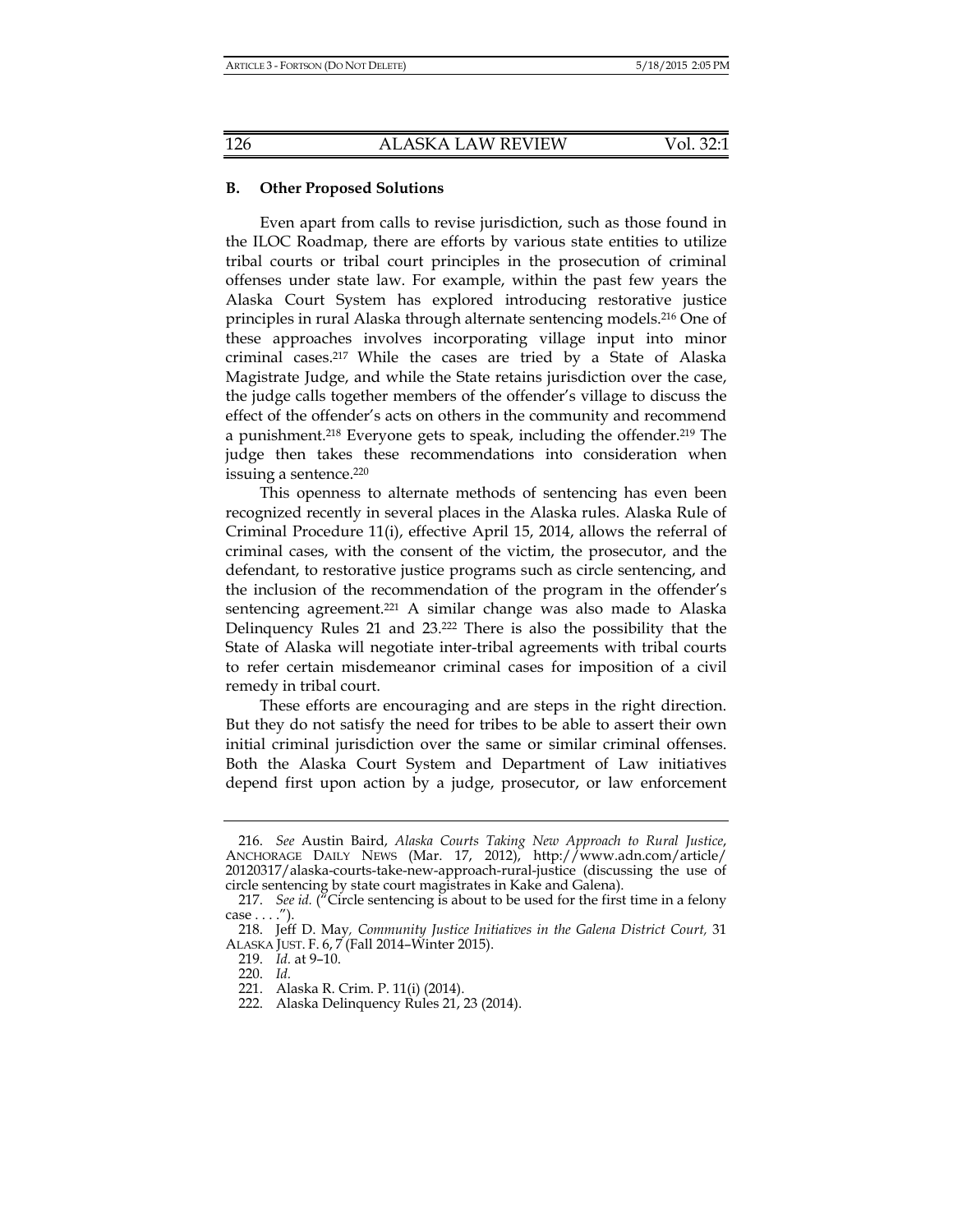officer whose resources are already being stretched thin. Then, there needs to be a decision to refer the case to tribal court, which introduces discretion and delay. Until tribal courts can initiate their own actions, they will always be dependent on the good graces of others to correct the transgressions of their own members and others who choose to associate with their village. Even if the state initiatives described above increase the overall available resources by bringing tribal courts into the process, it is hard to believe that this alone will completely stem the epidemic of alcohol and drug abuse, child abuse, sexual assault, and other public safety issues in rural Alaska. For problems this dire, all possible solutions need to be on the table. And that includes initial criminal jurisdiction for Alaska tribal courts.

## **IV. THE ARGUMENT IN FAVOR OF ALASKA TRIBAL COURT CRIMINAL JURISDICTION**

Before turning to the legal justification for tribal court criminal jurisdiction in Alaska, it is helpful to briefly review the evolution of Alaska tribal court civil jurisdiction, as this serves as the basis for understanding why criminal jurisdiction is also appropriate. This history reaches its climax, though certainly not its end, with the case of *John v. Baker*.223 *John* is the seminal case on Alaska tribal court jurisdiction because of how it connected jurisdiction not to land, but to people. Cases subsequent to *John* have built upon and expanded this jurisdiction. Criminal jurisdiction, though, introduces concerns apart from those that exist for civil jurisdiction, as discussed by the previous Alaska Attorney General in response to an Indian Law and Order Commission Report ("ILOC Roadmap").224 After reviewing the general history of civil jurisdiction for Alaska tribes, these more specific concerns will be explored by digging even deeper into *John*. What will emerge is a criminal jurisdiction sufficiently limited to avoid the charge of boundlessness leveled against it by the former Attorney General and others, but one which still gives tribes sufficient legal authority to engage in criminal prosecutions.

 <sup>223. 982</sup> P.2d 738 (Alaska 1999).

 <sup>224.</sup> ILOC Roadmap, *supra* note 24. *See generally* Letter from Michael C. Geraghty, Att'y Gen., State of Alaska, to Troy Eid, Chairman, Indian Law and Order Comm'n (Feb. 1, 2013), *reprinted in* ILOC Roadmap, *supra* note 24, at app. G, 233 [hereinafter Geraghty Letter] (discussing how the concept of creating tribal criminal jurisdiction on certain remote parcels does not make sense, and that such expansion will create more problems than it will solve). The positions of the current Alaska Attorney General on these issues are, as of this writing, unclear.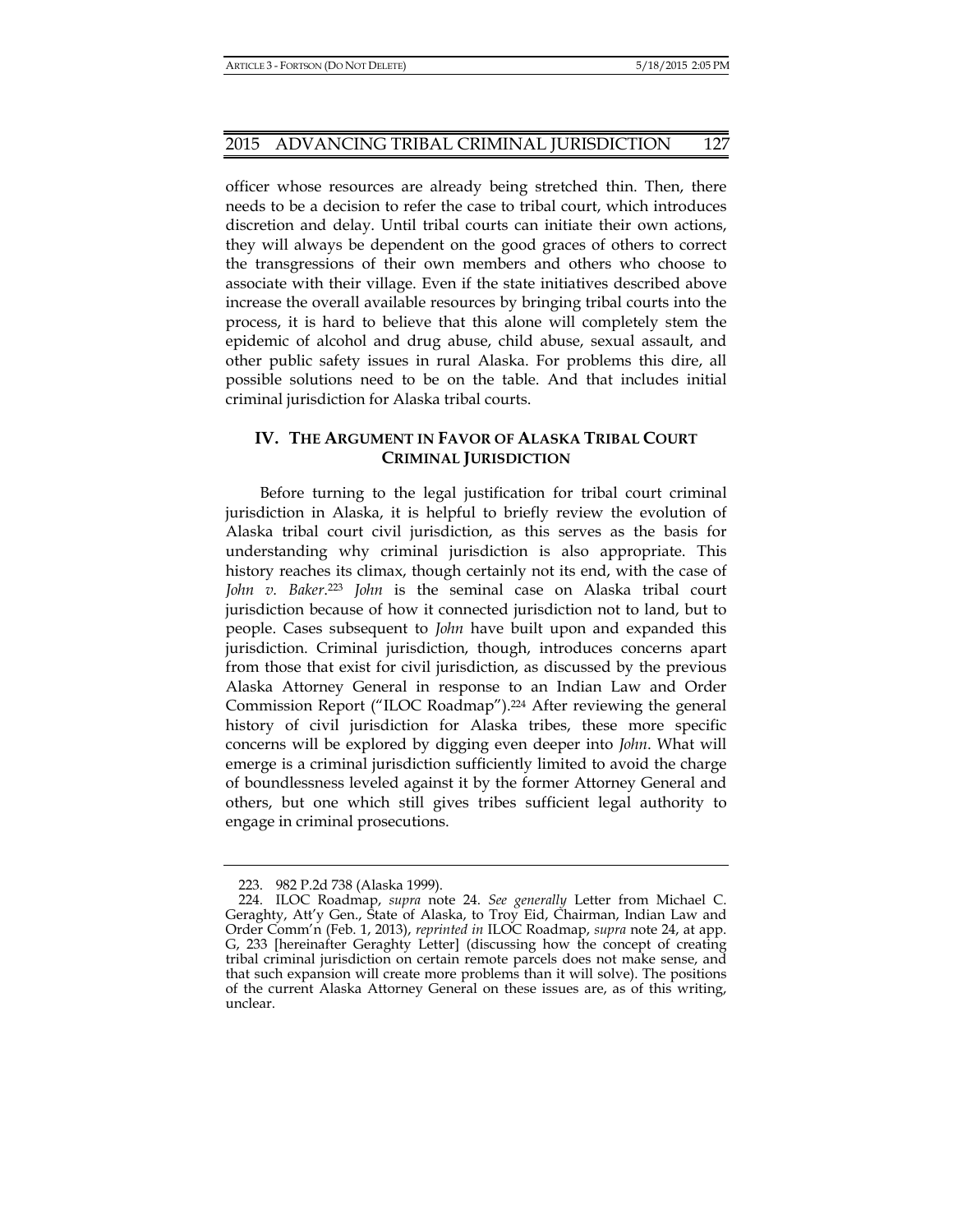#### **A.** *John v. Baker* **and Member-Based Jurisdiction**

Since the passage of the Alaska Native Claims Settlement Act (ANCSA),225 there has been a long series of cases debating the jurisdiction of tribal courts in Alaska, primarily surrounding child custody and welfare cases, including those arising from the Indian Child Welfare Act (ICWA).<sup>226</sup> Initially, state courts held that tribal courts did not have jurisdiction to decide a petition declaring an Indian child to be in need of aid because the tribe had not been federally recognized.227 This confusion over tribal recognition also arose with regard to recognition of tribal court adoptions when the Ninth Circuit upheld the ability of tribal courts in Alaska to have concurrent jurisdiction with state courts over ICWA cases,<sup>228</sup> but remanded for a determination of whether the tribes involved in the suit were in fact sovereign.<sup>229</sup> This confusion over federal recognition was resolved in the early 1990s, first with a list put out by the Department of the Interior in 1993 recognizing the Alaska villages specified in ANCSA as tribes,<sup>230</sup> and then the following year with the Federally Recognized Indian Tribe List Act of

229. *Id.* at 562.

 <sup>225. 43</sup> U.S.C. §§ 1601–1629h (2012).

 <sup>226. 25</sup> U.S.C. §§ 1901–1963. ICWA was passed by Congress in 1978 to counteract a long history of Indian children being taken from their homes and being placed for foster care or adoption with non-Indian families. *Id.* § 1901. ICWA applies only to foster care and termination of parental rights proceedings and not to custody disputes between parents. It contains several provisions aimed at preserving Indian families, such as setting heightened evidentiary standards for removing Indian children from them. *Id.* § 1912(e)–(f). If children *are* removed, there are "placement preferences" that require, absent a showing of good cause to the contrary, that Indian children be placed with members of their extended family or with other Indian families. *Id.* § 1915(a)–(b). Tribal courts have exclusive jurisdiction over foster placement and termination proceedings for children that reside on reservations, but even for Indian children who do not live on a reservation, foster placement and termination proceedings can be transferred to tribal court unless one of the parents objects. *Id.* § 1911(a)–(b). For foster placement or termination proceedings in state court, the Indian child's tribe must be allowed to intervene. *Id.* § 1911(c). Federal and state courts are required to recognize tribal court decisions. *Id.* § 1911(d).

 <sup>227.</sup> Native Vill. of Nenana v. State, Dep't. of Health & Social Servs., 722 P.2d 219, 221 (Alaska 1986).

 <sup>228.</sup> Native Vill. of Venetie I.R.A. Council v. Alaska, 944 F.2d 548, 555–56 (9th Cir. 1991).

 <sup>230.</sup> CASE & VOLUCK *supra* note 76, at 327, 426 (referencing 58 Fed. Reg. 54,364, 54,368 (Oct. 21, 1993)). The list, sometimes known as the Ada Deer List for the Assistant Secretary of Indian Affairs who published the list, originally included 227 Alaska tribes; it has since been expanded to 230 tribes. *Id.* All of the villages recognized by ANCSA were federally recognized as tribes, though no ANCSA corporations themselves were recognized as tribes. *Id.* at 327.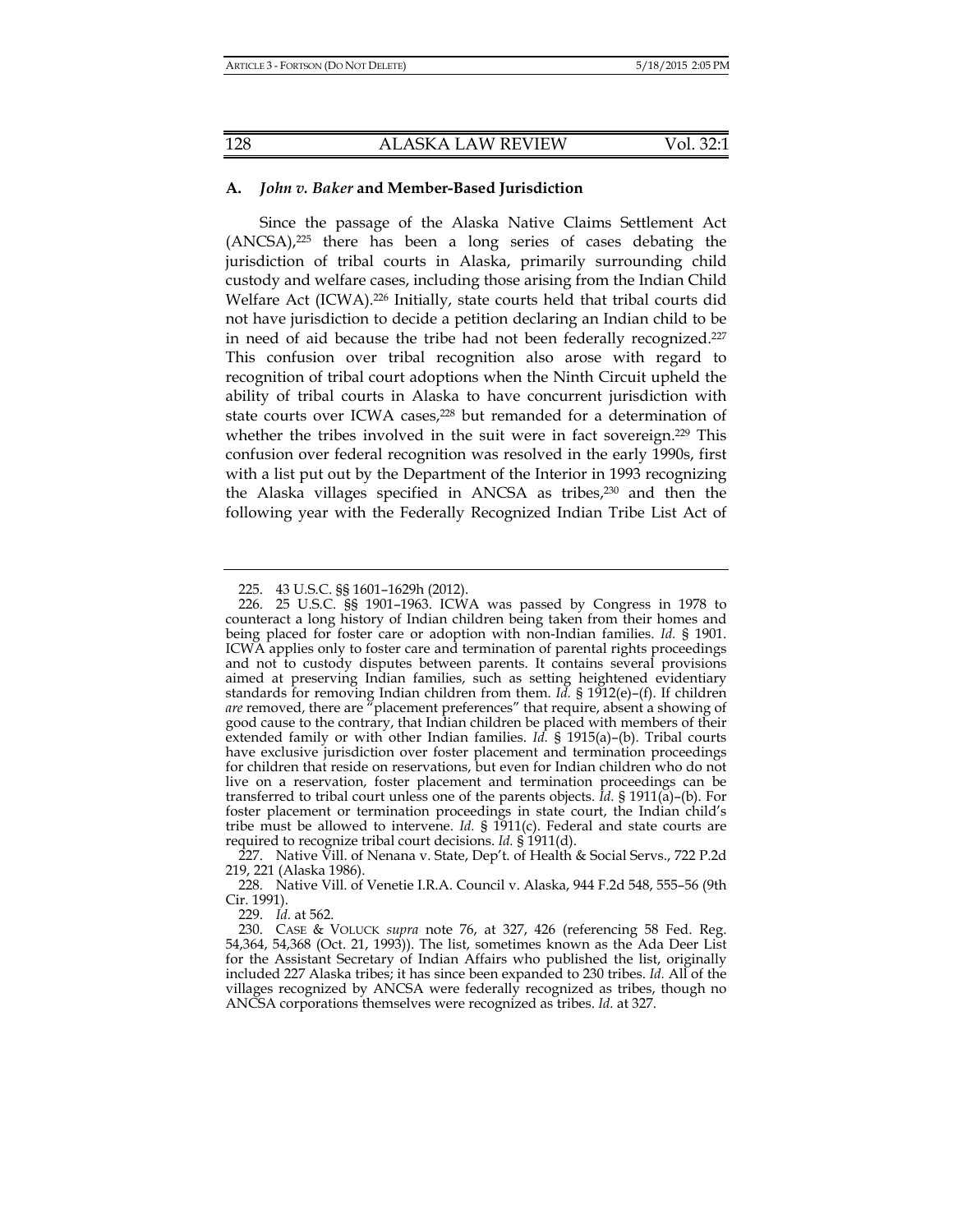1994 ("Tribe List Act").231

However, the federal recognition of Alaska tribes still left unresolved the question of whether these tribes could exercise jurisdiction and the basis for that jurisdiction. After the decision in *Alaska v. Native Village of Venetie Tribal Government*, 232 229 federally recognized tribes in Alaska were left without a land base or defined boundaries over which to exercise jurisdiction.<sup>233</sup> ANCSA explicitly extinguished pre-existing land claims and all assertions of aboriginal title.234 Yet, tribal courts in Alaska still continued to operate and issue decisions on a variety of custody and other cases.

This was the situation that faced the Alaska Supreme Court in *John*. The seminal case in establishing tribal court jurisdiction over civil matters in Alaska, *John* addressed whether a tribe had inherent sovereignty to hear a custody case between tribal members in its courts outside of Indian country.235 The case differed from earlier federal cases because it involved an action between two parents, rather than a foster care placement or termination issue, and therefore the jurisdictional pronouncements of ICWA did not directly apply.236

Without the existence of Indian country or the applicability of ICWA, the Alaska Supreme Court based Alaska tribal court jurisdiction on the central role that regulating domestic relationships among members plays in exercising tribal sovereignty.237 In essence, jurisdiction rested not just with land, but could also be derived from a tribe's existence as a federally-recognized sovereign with powers over its tribal members.238 This inherent sovereignty was retained in tribes by nature of being sovereign unless and until removed by Congress.239 Finding no such divestiture of power, the court concluded that "federal tribes derive the power to adjudicate internal domestic matters, including

236. *Id.* at 747.

 <sup>231.</sup> Pub. L. No. 103-454, 108 Stat. 4791 (codified at 25 U.S.C. § 479a).

 <sup>232. 522</sup> U.S. 520 (1998).

 <sup>233.</sup> *See supra* text accompanying notes 169–75.

 <sup>234.</sup> *See supra* text accompanying note 173.

<sup>235.</sup> John v. Baker, 982 P.2d  $\frac{738}{738}$ , 743 (Alaska 1999). The case arose because a father in a child custody dispute failed to inform the Alaska state court of a previous tribal court order granting shared custody. *Id.*

 <sup>237.</sup> *Id*. at 758.

 <sup>238.</sup> *See id.* at 759 ("Decisions of the United States Supreme Court support the conclusion that Native American nations may possess the authority to govern themselves even when they do not occupy Indian country.").

<sup>239.</sup> See id. at 751 ("Modern tribal sovereignty ... 'exists only at the sufferance of Congress and is subject to complete defeasance. But until Congress acts, . . . Indian tribes still possess those aspects of sovereignty not withdrawn by treaty or statute, or by implication as a necessary result of their dependent status.'"(quoting United States v. Wheeler, 435 U.S. 313, 323 (1978))).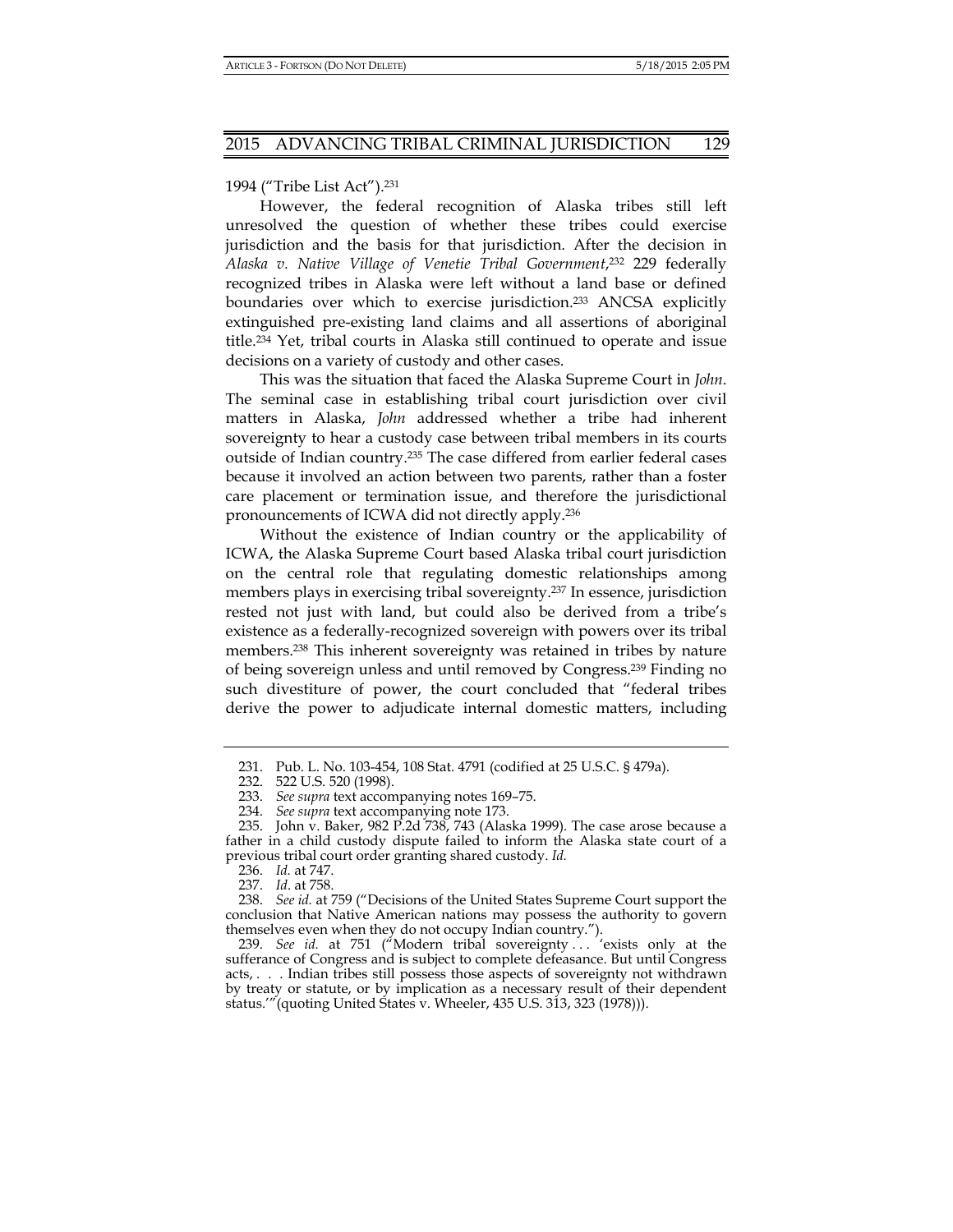child custody disputes over tribal children, from a source of sovereignty independent of the land they occupy."240

Closely connected with the concept of inherent sovereignty is the adjudication of the internal affairs of members of the tribe. Indeed, the key inquiry for determining jurisdiction "is not whether the tribe is located in Indian country, but rather whether the tribe needs jurisdiction over a given context to secure tribal self-governance."241 Drawing upon a series of United States Supreme Court cases regarding tribal civil jurisdiction, the court in *John* noted that tribes "have power to make their own substantive law in internal matters, and to enforce that law in their own forums."242 The court further held that requiring Alaska tribes to possess Indian country "to exercise the same inherent and delegated authorities available to other tribes" would render the federal recognition of Alaska tribes essentially meaningless and the Tribe List Act hollow.243

However, the court noted that because of the lack of Indian country, tribal courts in Alaska do not have exclusive jurisdiction over custody cases and instead have concurrent jurisdiction with state courts.244 But, importantly, the court also held under the principle of comity that when a tribal court does issue a custody order, Alaska state courts should generally give recognition and legal effect to that decision.245 "Comity is the principle that 'the courts of one state or jurisdiction will give effect to the laws and judicial decisions of another state or jurisdiction, not as a matter of obligation, but out of deference and mutual respect.'"246

There are limited circumstances in which a state court is not to recognize the decision of a tribal court. One, understandably, is where the tribe lacks either subject matter or personal jurisdiction over the case.247 The other is where there is reason to believe that the due process

 <sup>240.</sup> *Id*. at 754.

 <sup>241.</sup> *Id.* at 756.

 <sup>242.</sup> *Id.* (citing Santa Clara Pueblo v. Martinez, 436 U.S. 49, 55–56 (1978)).

 <sup>243.</sup> *Id.* at 753 (quoting Indian Entities Recognized and Eligible to Receive Services from the United States Bureau of Indian Affairs, 58 Fed. Reg. 54,364, 54,366 (Oct. 21, 1993)).

 <sup>244.</sup> *Id.* at 759.

 <sup>245.</sup> *Id.* at 763. In ICWA cases, the full-faith-and-credit doctrine applies to state recognition of tribal court decisions. *Id.* at 762. However, because the custody case at issue in *John* did not fall under ICWA, a comity analysis was necessary. *Id.* at 761.

 <sup>246.</sup> *Id.* at 762 (quoting Brown v. Babbitt Ford, Inc., 571 P.2d 689, 695 (Ariz. App. 1977)).

 <sup>247.</sup> *Id.* at 763.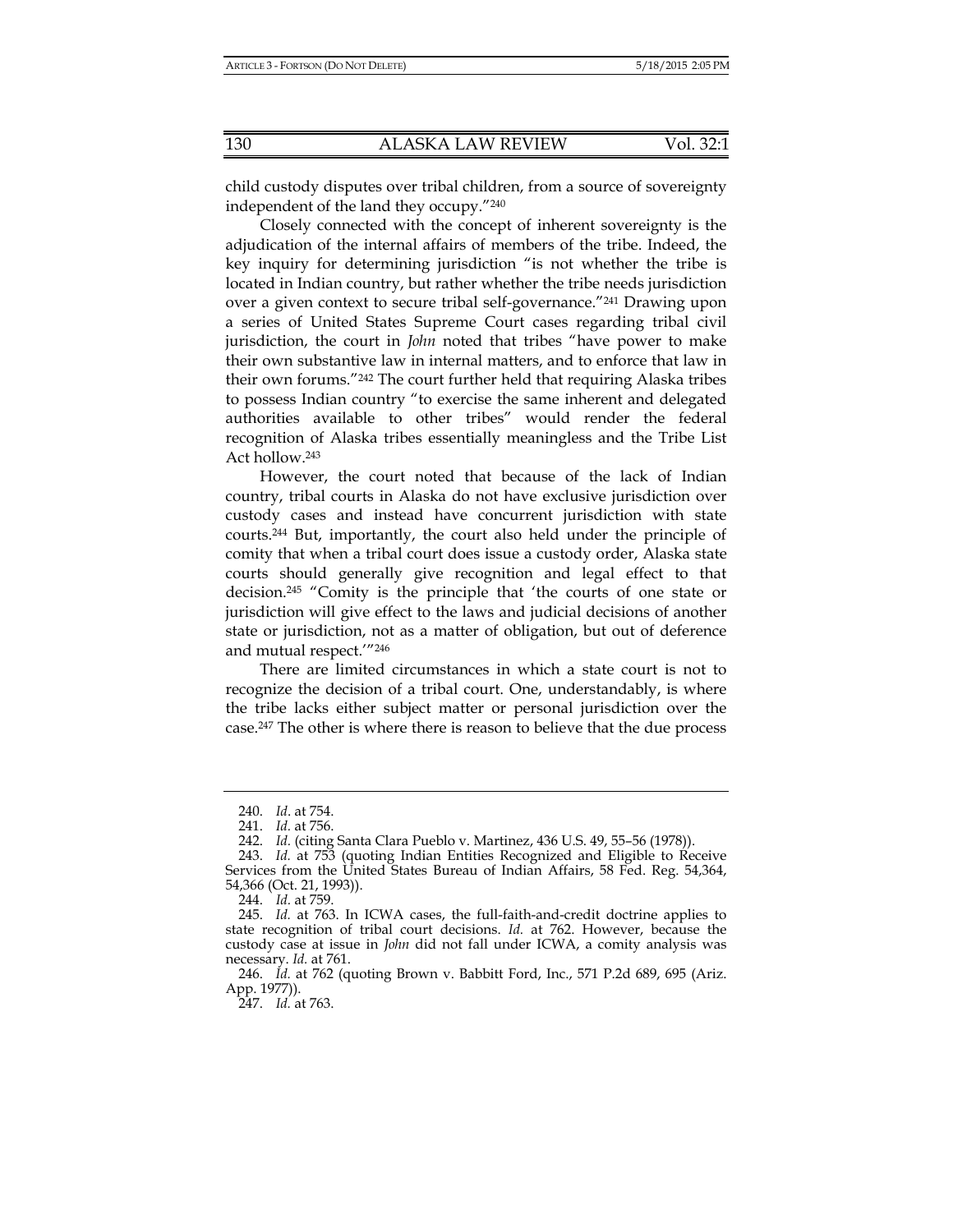rights of the litigant were denied by the tribal court.<sup>248</sup> As part of any due process analysis when deciding whether to grant comity, the state court is to look at: (1) "whether the parties received notice of the [tribal court] proceedings," (2) whether the parties were granted "a full and fair opportunity to be heard," (3) whether the tribal court judges were impartial, and (4) whether the proceedings were conducted in a regular fashion.249 The tribal court procedures need not be identical to those of state courts,250 and state court judges should "respect the cultural differences that influence tribal jurisprudence, as well as recognize the practical limits experienced by smaller court systems."251 Moreover, a judge cannot deny comity simply because she or he disagrees with the tribal court decision.252

*John* thus recognized the inherent sovereignty of tribal courts in Alaska by finding an alternate basis for jurisdiction other than land—the members of the tribes themselves. Vital to the survival of tribes was the ability to govern internal relations among its members. And, through the comity analysis, tribal courts were elevated to co-equal courts with Alaska state courts.

Subsequent cases from the Alaska Supreme Court have reinforced the independent status of tribal courts. For example, the court has held that ICWA allows the transfer of child custody cases from state to tribal court regardless of whether the tribe had sought to reassume jurisdiction under ICWA,253 and that the resulting tribal court decisions are entitled to full faith and credit by state courts and agencies.254 The Alaska Supreme Court has also held that tribes possess sovereign immunity despite not having a land-base.255 And the court has held that tribal appellate processes need to be exhausted before litigants in tribal court can bring the case in state court.256 These decisions were made by drawing on the member-based jurisdiction endorsed by *John* and in full recognition of a lack of territorial jurisdiction.

 <sup>248.</sup> *Id.*

 <sup>249.</sup> *Id.*

 <sup>250.</sup> *Id.*

 <sup>251.</sup> *Id.*

 <sup>252.</sup> *Id.* at 763–64.

 <sup>253.</sup> *In re* C.R.H., 29 P.3d 849, 852 (Alaska 2001).

 <sup>254.</sup> State v. Native Vill. of Tanana, 249 P.3d 734, 751 (Alaska 2011). The court also held in *Native Village of Tanana* that tribes have concurrent jurisdiction over ICWA-defined child custody proceedings independent of the existence of Indian country. *Id.* 

 <sup>255.</sup> McCrary v. Ivanof Bay Vill., 265 P.3d 337, 340–41 (Alaska 2011).

 <sup>256.</sup> *See* Simmonds v. Parks, 329 P.3d 995, 1011 (Alaska 2014) (denying recourse to state court where a litigant in an ICWA proceeding in tribal court had not appealed to the tribal appellate court).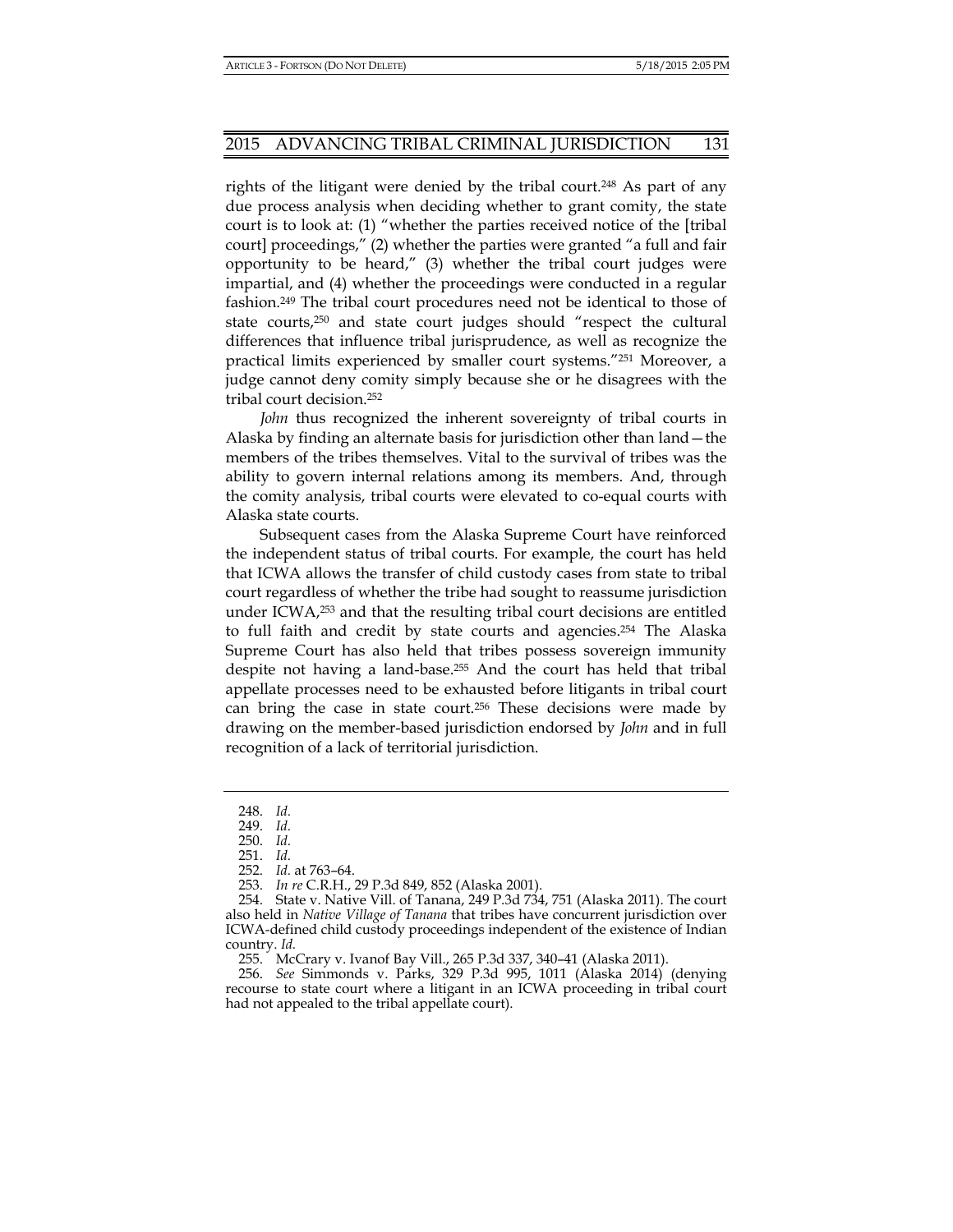#### **B. The Argument for Alaska Tribal Court Criminal Jurisdiction**

The dissent in *John* suggested that the logical extension of the Court's decision was to grant Alaska tribes "authority to criminally punish tribal members."257 This Article agrees with this logical extension.258 However, this argument, of course, requires further elaboration.

In order to establish tribal court jurisdiction over criminal cases, two things need to be established: subject matter jurisdiction and personal jurisdiction.259 Indeed, when *John* discussed the comity doctrine, it held that "our courts should refrain from enforcing tribal court judgments if the tribal court lacked personal or subject matter jurisdiction."260 Subject matter jurisdiction pertains to whether Alaska tribal courts have the "legal authority to hear and decide a particular type of case."261 Personal jurisdiction pertains to the ability of the court to hear a case involving a particular party.262 Unlike with subject matter jurisdiction, the lack of which can be an absolute bar to a court hearing a case, personal jurisdiction can be acquired by waiver or consent of the defendant.263

#### *1. Subject Matter Jurisdiction*

The notion that Alaska tribes do not have subject matter jurisdiction over criminal cases is based on the false premise that the tribes must affirmatively prove this jurisdiction. What *John* and the

 <sup>257.</sup> *John*, 982 P.2d at 781 (Matthews, J., dissenting). The dissent further suggests that the majority would not want to go this far. *Id.* The majority opinion did not respond to this invitation.

 <sup>258.</sup> *But see id.* (citing Solem v. Bartlett, 465 U.S. 463 (1984)) (using *Solem*, which declined to extend tribal court jurisdiction over a tribal member for a crime committed off a reservation, to argue against the extension). The dissent, however, overinterprets *Solem*. The issue in *Solem* was whether land that had been opened to settlement by non-Indians still existed within reservation boundaries for the purpose of establishing federal jurisdiction (as opposed to state jurisdiction) over the alleged criminal act. *Solem*, 465 U.S. at 465. While the Court held that States have jurisdiction over land that has been removed from reservation boundaries, the case says nothing about foreclosing a theory of member-based jurisdiction. *Id.* at 467.

 <sup>259.</sup> Barlow v. Thompson, 221 P.3d 998, 1002 (Alaska 2009) (citing Int'l Shoe Co. v. Washington, 326 U.S. 310, 316 (1945); Nw. Med. Imaging, Inc. v. State, Dep't of Revenue, 151 P.3d 434, 438 (Alaska 2006)).

 <sup>260.</sup> *John*, 982 P.2d at 763 (citing Wilson v. Marchington, 127 F.3d 805, 810 (9th Cir. 1997)).

 <sup>261.</sup> *Nw. Med. Imaging, Inc.*, 151 P.3d at 438 (quoting ERWIN CHEMERINSKY, FEDERAL JURISDICTION 257 (3d ed. 1999))

 <sup>262.</sup> Kuk v. Nalley, 166 P.3d 47, 51 (Alaska 2007).

 <sup>263.</sup> Fletcher v. State, 258 P.3d 874, 877 (Alaska Ct. App. 2011).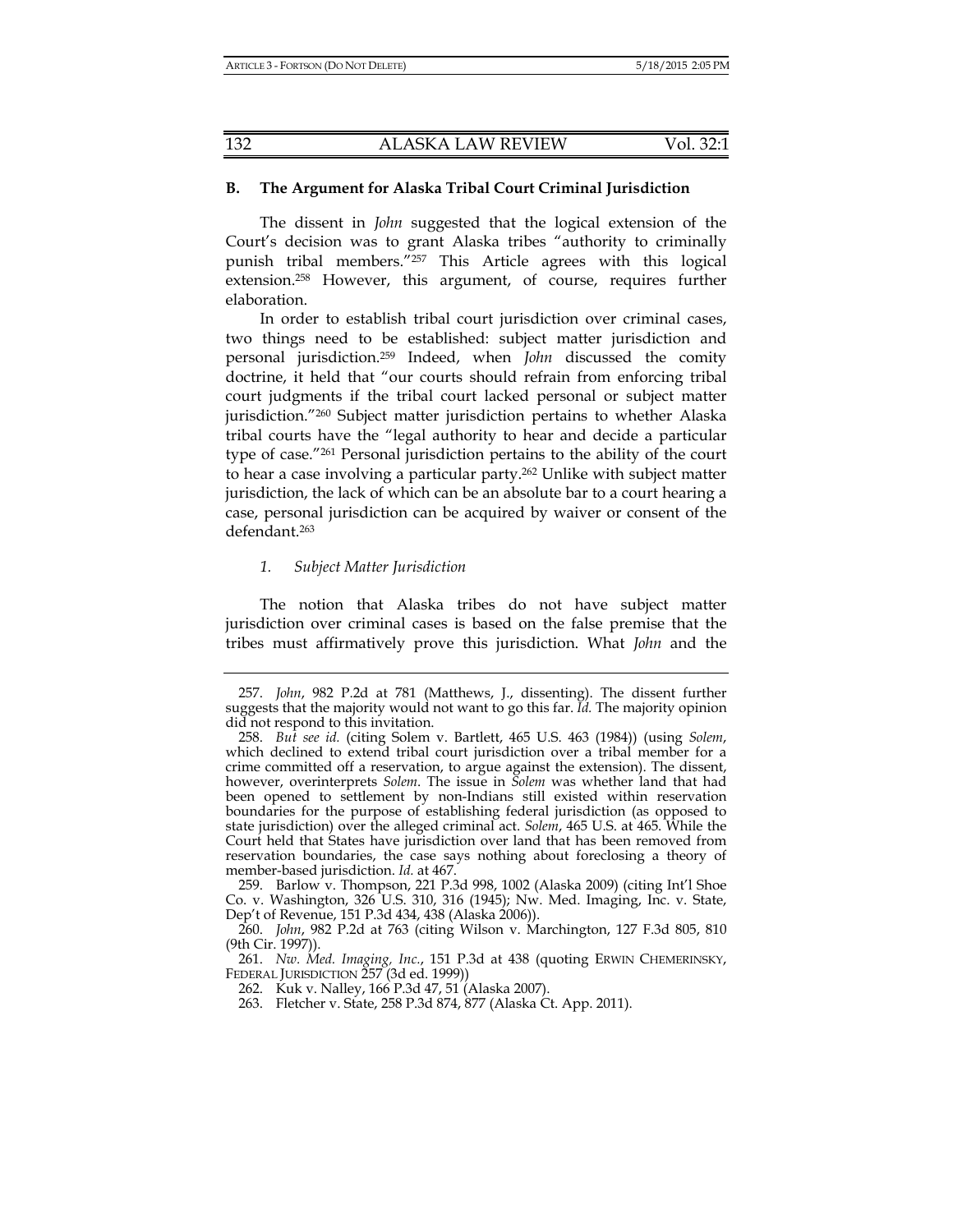plethora of other cases already examined uniformly show is that Alaska tribes, as federally recognized tribes, have inherent sovereignty over all areas of governance not removed by the federal government. This means that the burden is not on Alaska tribes to demonstrate the existence of subject matter jurisdiction over criminal cases but on those who would argue against it to show that criminal jurisdiction has been removed. And because *John* based tribal jurisdiction in Alaska on tribal membership as opposed to land, that member-based jurisdiction extends to criminal cases as well. Since this is not a universally accepted proposition, however, it is worth expanding upon.

## *a. The History of United States Supreme Court Cases Recognizes that Criminal Jurisdiction is Derived from Tribal Membership*

The history of tribal criminal jurisdiction has consistently related more to membership than to land. The "doctrine of discovery" and diminishing of Indian land rights to aboriginal title in *Johnson v. M'Intosh*, 264 along with the notion of tribes as "domestic dependent nations" in *Cherokee Nation v. Georgia*, 265 begin the divestiture of tribal rights from a necessary connection to a land base. *Worcester v. Georgia*<sup>266</sup> laid the foundation for the inherent sovereignty of tribes.<sup>267</sup> A more direct application to criminal jurisdiction came in *Ex Parte Crow Dog*,268 which affirmed that tribes retained jurisdiction over criminal offenses between members when that jurisdiction had not been removed by Congress.269 While *Crow Dog* did not turn on the issue of the removal or non-removal of land from federal jurisdiction,270 it affirmed that tribes retain criminal jurisdiction as part of their inherent sovereignty. Notably, the Court expounded upon the virtues of keeping criminal jurisdiction within tribes for crimes between Indians by discussing the importance of being heard by a jury of one's peers within the same culture and traditions in which the offender operates.271

 <sup>264. 21</sup> U.S. 543 (1823).

 <sup>265. 30</sup> U.S. 1 (1831).

 <sup>266. 31</sup> U.S. 515 (1832).

 <sup>267.</sup> *See id.* at 518 (determining that the Treaty of Hopewell's use of the term "hunting ground" in describing boundaries did not manifest intent to restrict full use of lands reserved to the Cherokee tribe).

 <sup>268. 109</sup> U.S. 556 (1883).

 <sup>269.</sup> *See supra* text accompanying notes 101–05.

 <sup>270.</sup> *Crow Dog*, 109 U.S. at 570.

 <sup>271.</sup> *Id.* at 571. In full, the Court said:

It is a case of life and death. It is a case where, against an express exception in the law itself, that law, by argument and inference only, is sought to be extended over aliens and strangers; over the members of a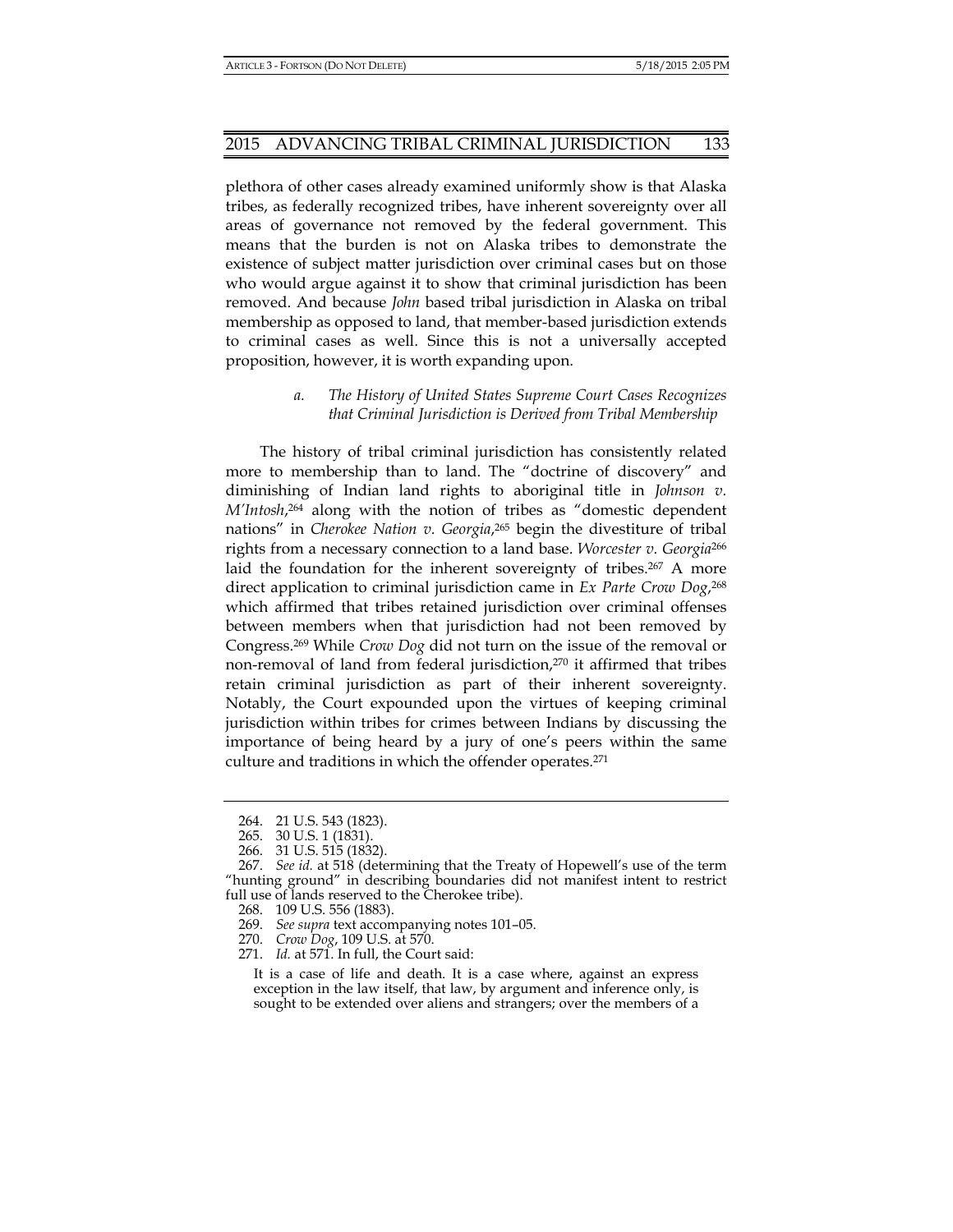Two more Supreme Court cases further developed and affirmed, at least implicitly, that criminal jurisdiction for tribal courts rests with people and not land. In the 1978 case of *United States v. Wheeler*, 272 the Court held that an individual who had already been convicted of a crime in tribal court did not face double jeopardy when charged in federal court for a crime arising out of the same events.273 The Court reached this conclusion by holding that tribes did not exercise criminal jurisdiction as an extension of the federal government but rather through their own inherent sovereignty:

It is undisputed that Indian tribes have power to enforce their criminal laws against tribe members. Although physically within the territory of the United States and subject to ultimate federal control, they nonetheless remain "a separate people, with the power of regulating their internal and social relations." Their right of internal self-government includes the right to prescribe laws applicable to tribe members and to enforce those laws by criminal sanctions.274

By holding that "an Indian tribe's power to punish tribal offenders is part of its own retained sovereignty," the Court recognized that criminal jurisdiction over tribal members predated the creating of the

*Id.* (emphasis added). Though unquestionably paternalistic, the emphasis on cultural differences serves as a common justification for tribal courts today. *See*, *e.g.*, John v. Baker, 982 P.2d 738, 760 (Alaska 1999) ("[B]arriers of culture, geography, and language combine to create a judicial system that remains foreign and inaccessible to many Alaska Natives. These differences have created problems in administering a unified justice system sensitive to the needs of Alaska's various cultures." (internal citations and quotations omitted)).

272. 435 U.S. 313 (1978).

273. *Id.* at 315–16.

community, separated by race, by tradition, by the instincts of a free though savage life, from the authority and power which seeks to impose upon them the restraints of an external and unknown code, and to subject them to the responsibilities of civil conduct, according to rules and penalties of which they could have no previous warning; which judges them by a standard made by others, and not for them, which takes no account of the conditions which should except them from its exactions, and makes no allowance for their inability to understand it. It tries them not by their peers, nor by the customs of their people, nor the law of their land, but by superiors of a different race, according to the law of a social state of which they have an imperfect conception, and which is opposed to the traditions of their history, to the habits of their lives, to the strongest prejudices of their savage nature; one which measures the red man's revenge by the maxims of the white man's morality.

 <sup>274.</sup> *Id.* at 322 (quoting United States v. Kagama, 118 U.S. 375, 381–82 (1886)) (internal citations omitted).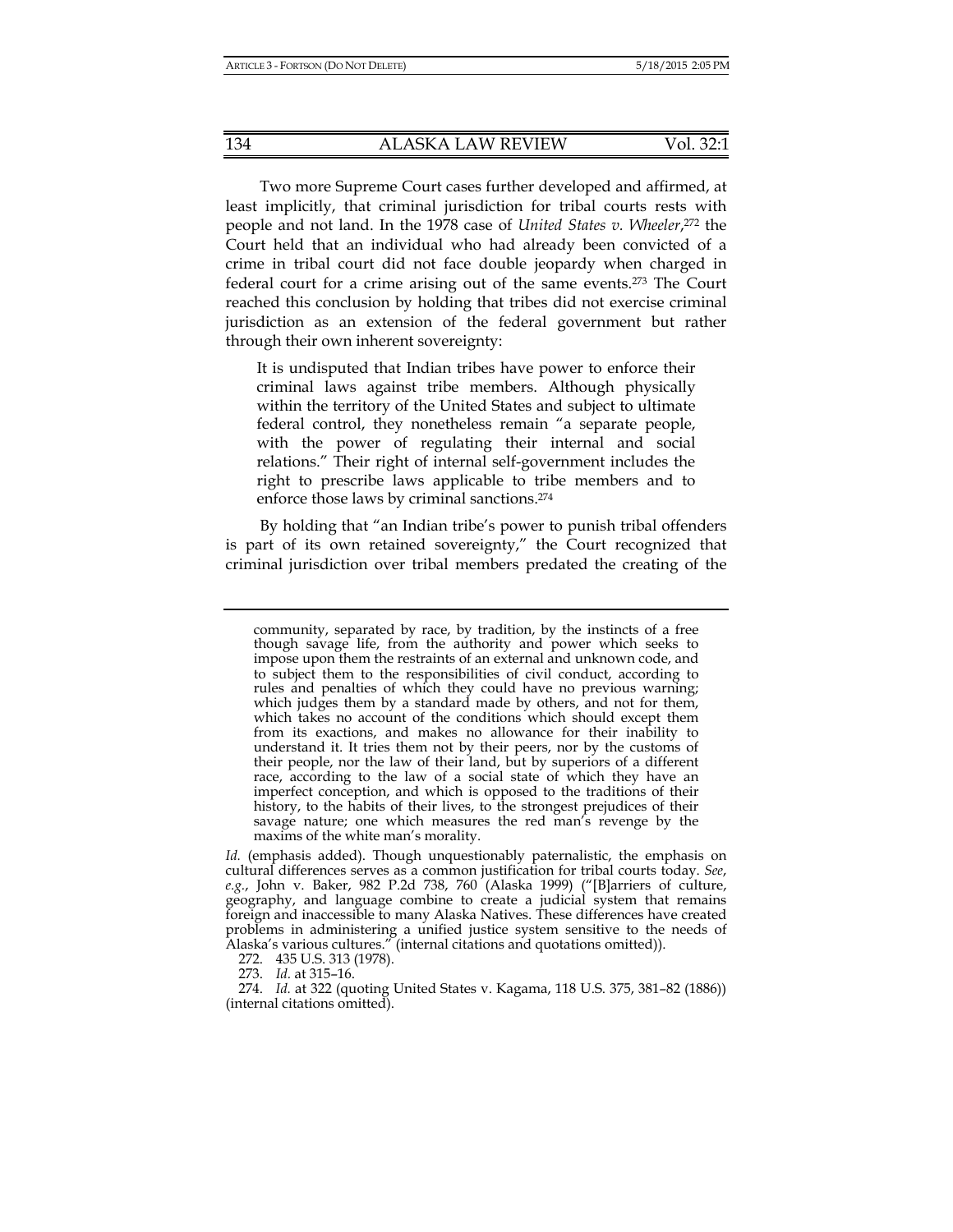reservation system and thus any reliance on land or territorial restrictions.275 Though domestic dependent nations, tribes have not forfeited, and Congress has not taken away, tribal authority to govern internal relations, and those internal relations include criminal offenses.276

The other key case from 1978 is *Oliphant v. Suquamish Indian*  Tribe,<sup>277</sup> which held that tribes do not have jurisdiction to prosecute crimes committed by non-members on reservations.278 At virtually the same time it affirmed the inherent sovereignty of tribes,<sup>279</sup> the Court also held that "[b]y submitting to the overriding sovereignty of the United States, Indian tribes therefore necessarily give up their power to try non-Indian citizens of the United States except in a manner acceptable to Congress."280 If sovereignty were derived from a tribe's land base, then there would be no sound basis for distinguishing between Indian and non-Indian offenders—the tribe that controlled the land could exercise criminal jurisdiction over all those who came on the land. That is how sovereignty normally works. But by holding that tribes did not have jurisdiction over non-Indians, the Court rested criminal jurisdiction on people rather than on land.

The Court further extended this principle in *Duro v. Reina*,281 holding that not only could a tribe not exercise jurisdiction over a non-Indian, it could not even exercise jurisdiction over Indians who were not members of that tribe.282 Once *Oliphant* is accepted as good law, the conclusion in *Duro* follows quite logically. If tribal criminal jurisdiction is based on and justified by internal self-governance, then this jurisdiction should be limited to tribal members.283 Central to this conclusion was the political connection between members of a tribe and the tribal government that passed and enforced the criminal laws under which the member could be prosecuted.<sup>284</sup> The Court also recognized the importance of cultural differences between tribes in holding that members of one tribe do not necessarily consent to the authority of

 <sup>275.</sup> *Id.* at 328.

 <sup>276.</sup> *Id.* at 323.

 <sup>277. 435</sup> U.S. 191 (1978).

 <sup>278.</sup> *See supra* text accompanying notes 112–18.

 <sup>279.</sup> *Oliphant* and *Wheeler* were both argued in January and decided in March of 1978, though the decision in *Oliphant* preceded the decision in *Wheeler* by about two weeks.

 <sup>280.</sup> *Oliphant*, 435 U.S. at 210.

 <sup>281. 495</sup> U.S. 676 (1990), *superseded by statute,* 25 U.S.C. § 1301(2) (2012), *as recognized in* United States v. Lara, 541 U.S. 193 (2004).

 <sup>282.</sup> *Id.* at 688.

 <sup>283.</sup> *Id.* at 686. The Court did not apply this limit to civil cases. *Id.* at 687.

 <sup>284.</sup> *Id.* at 693.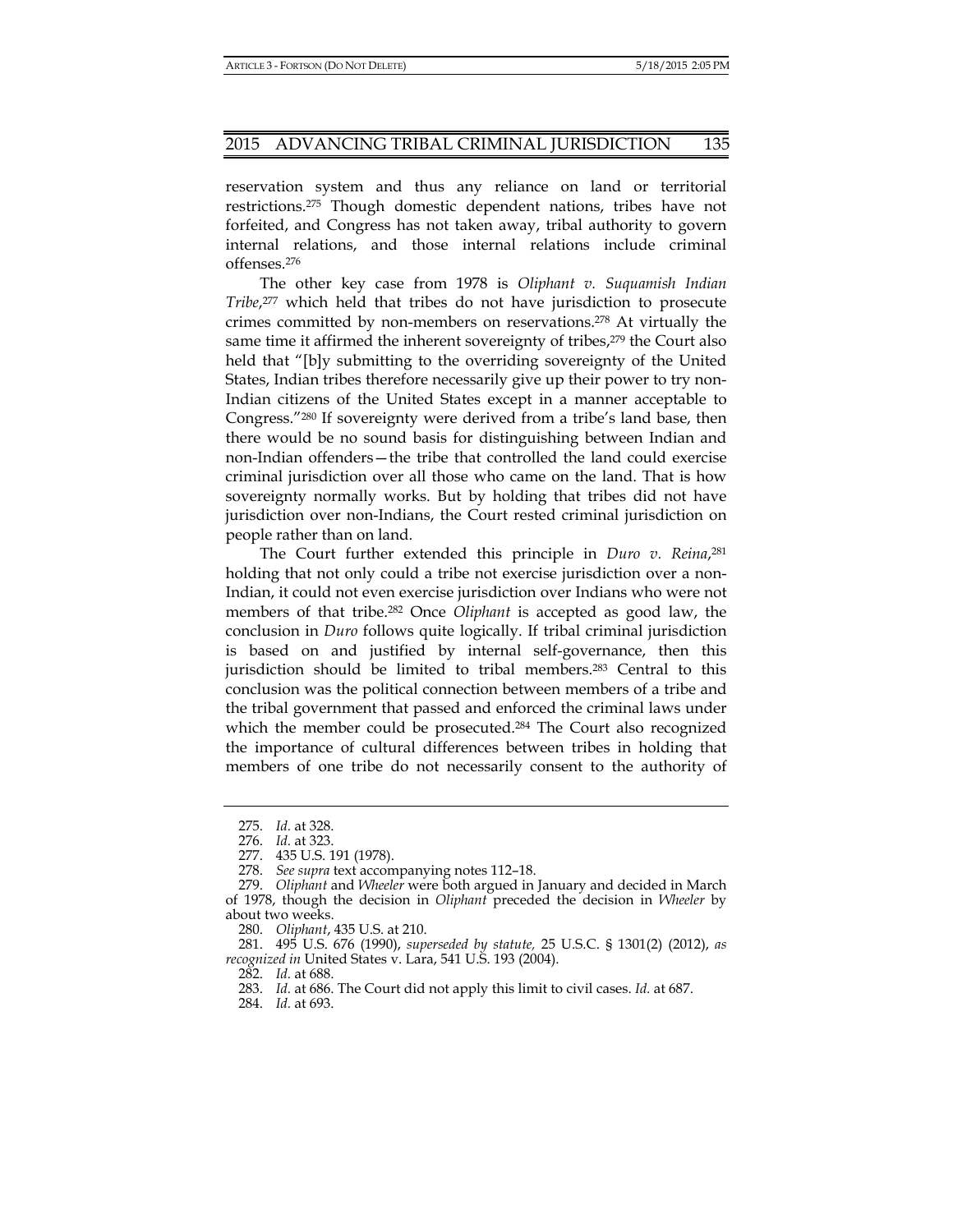another tribe simply by virtue of being Indian.285 In response to the objection that its holding would result in an inability to prosecute non-Indians for non-major crimes committed on reservations, the Court noted that this was up to Congress to fix.286

The underlying principle behind *Duro*, though, is that criminal jurisdiction for tribes is based upon membership, not on any connection to land. If land were the primary and only determining factor for criminal jurisdiction, or even if it were a substantial factor, then the decision in *Duro* would not make sense. Congress did effectively overturn *Duro* in what is commonly known as "the *Duro* fix" by amending the powers of self-government possessed by Indian tribes to include "criminal jurisdiction *over all Indians*."287 Nothing in this statute limited this criminal jurisdiction to Indian country. The ability of Congress to determine the inherent powers of tribes was upheld in *United States v. Lara*. 288 Importantly, the Court found this not to be a delegation of federal authority into tribal affairs, which effectively would have brought tribal courts under federal jurisdiction and reinstated double jeopardy.289 Rather, the Court in *Lara* affirmed the reliance upon a tribe's inherent sovereignty as a source of criminal jurisdiction in the cases just discussed.290

## *b. Membership-Based Criminal Jurisdiction is Required by* John v. Baker

Though focused on a family law dispute, the inherent sovereignty of Alaska tribes endorsed by the Alaska Supreme Court in *John* both rests upon and is consistent with an extension of this sovereignty to criminal jurisdiction. If Alaska tribes possessed Indian country, they would be in the same position as tribes from the Lower 48 and their jurisdiction over either family law or criminal cases would not be in question. But because of the relative lack of Indian country, *John* had to determine whether tribal jurisdiction was based on land or on people. The court recognized that the majority of cases from outside of Alaska

 <sup>285.</sup> *See id.* at 695 ("But the tribes are not mere fungible groups of homogenous persons among whom any Indian would feel at home. On the contrary, wide variations in customs, art, language, and physical characteristics separate the tribes, and their history has been marked by both intertribal alliances and animosities.").

 <sup>286.</sup> *Id.* at 698.

 <sup>287. 25</sup> U.S.C. § 1301(2) (2012).

 <sup>288. 541</sup> U.S. 193, 200 (2004).

 <sup>289.</sup> *Id.* at 197, 207.

 <sup>290.</sup> *Id.* at 205–06. S*ee generally* Leonhard, *supra* note 117 (describing this legal history in more detail).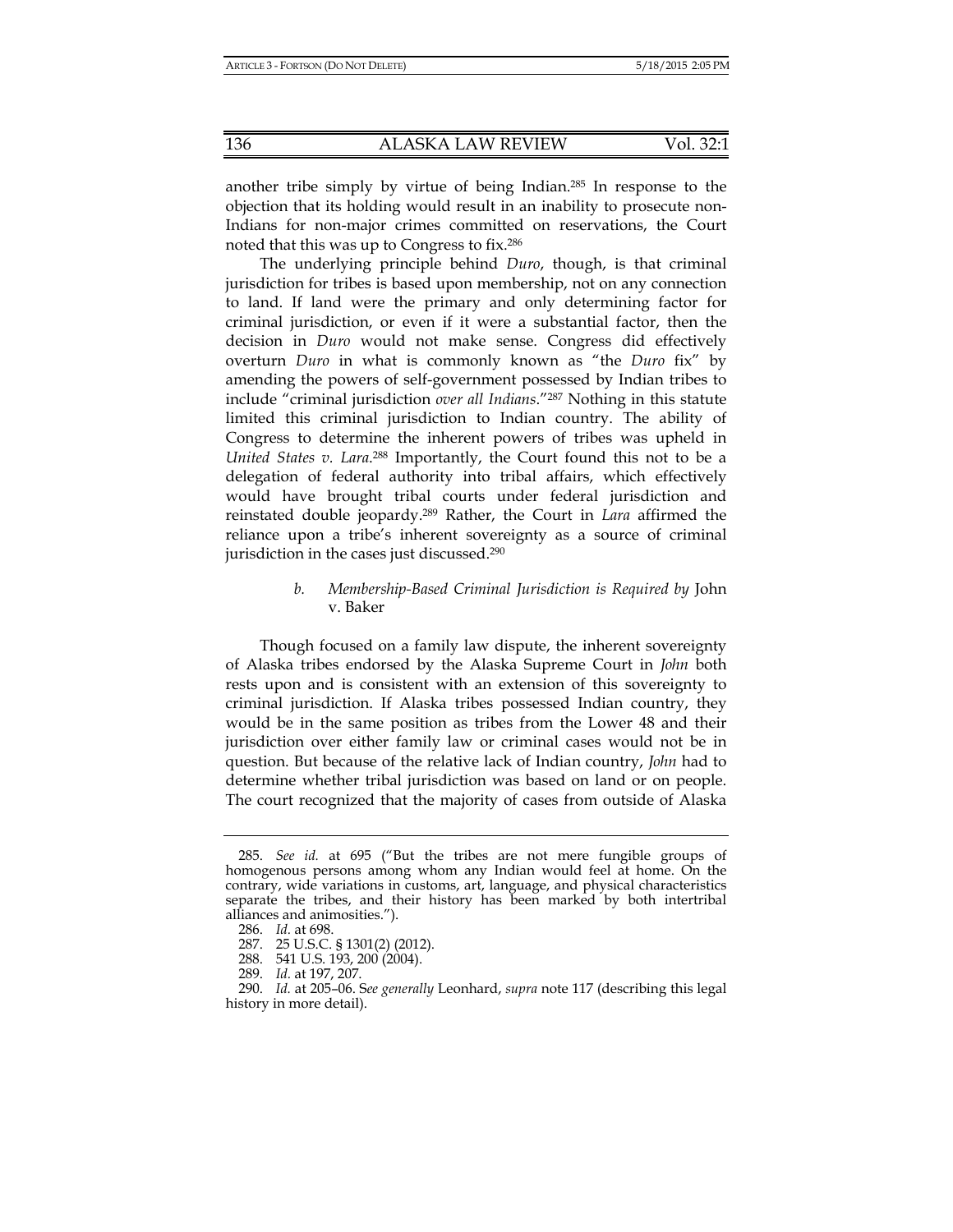assume the existence of reservations, $291$  but that the core principles behind these cases create a system of dual sovereignty where a tribe's authority can be derived not only from the land but also from the tribe's members.292

In reaching this conclusion, the Court drew upon *Wheeler*, quoting at length from the case to support the notion that "'the powers of selfgovernment, including the power to prescribe and enforce internal criminal laws . . . involve only the relations among members of a tribe. Thus, they are not such powers as would necessarily be lost by virtue of a tribe's dependent status.'"293 The Court also relied upon *Montana v. United States*294 and *Duro* to emphasize the "fundamental importance of membership" in determining jurisdiction.295 Other cases that were relied upon more directly discuss civil jurisdiction, including over domestic relations.296 At the heart of the Court's reasoning is a focus not on land but on whether the jurisdiction at issue is intertwined with the tribe's inherent powers of self-governance.297

Self-governance in *John* meant jurisdiction over custody disputes between parents, based on the notion that the ability to determine tribal membership and regulate domestic relations among members "lies at the core of sovereignty."298 But there is no indication in *John* that member-based jurisdiction is limited to domestic relations. And nor should there be. Furthermore, the Court's reliance upon criminal law cases (*Wheeler* and *Duro*) in building its argument for member-based sovereignty suggests that the Court's view of sovereignty extends beyond domestic relations alone. Throughout its discussion of memberbased sovereignty, the Court repeatedly emphasizes that the determination of tribal authority depends on whether the power at issue pertains to the tribe's "sovereign power to regulate the internal affairs of its members."299

Where tribes in rural Alaska face an epidemic of unrestrained

 <sup>291.</sup> John v. Baker, 982 P.2d 738, 754 (Alaska 1999).

 <sup>292.</sup> *Id.* at 754–55.

 <sup>293.</sup> *Id.* at 755 (quoting United States v. Wheeler, 435 U.S. 313, 326 (1978)).

 <sup>294. 450</sup> U.S. 544 (1981).

 <sup>295.</sup> *John*, 982 P.2d at 755.

 <sup>296.</sup> *Id.* at 756–57 (citing and discussing Santa Clara Pueblo v. Martinez, 436 U.S. 49, 55–56 (1978); Fisher v. District Court, 424 U.S. 382, 389–90 (1976)).

 <sup>297.</sup> *Id.* at 756, 759.

 <sup>298.</sup> *Id.* at 758.

 <sup>299.</sup> *Id.* at 759. Basing jurisdiction on membership as opposed purely to territory has been compared to the power of governments to regulate the conduct of its citizens even when those citizens are in foreign countries. *See* NEWTON ET AL., *supra* note 89, at 220 (citing RESTATEMENT (THIRD) OF THE FOREIGN RELATIONS OF THE UNITED STATES §§ 402–403 (1987)).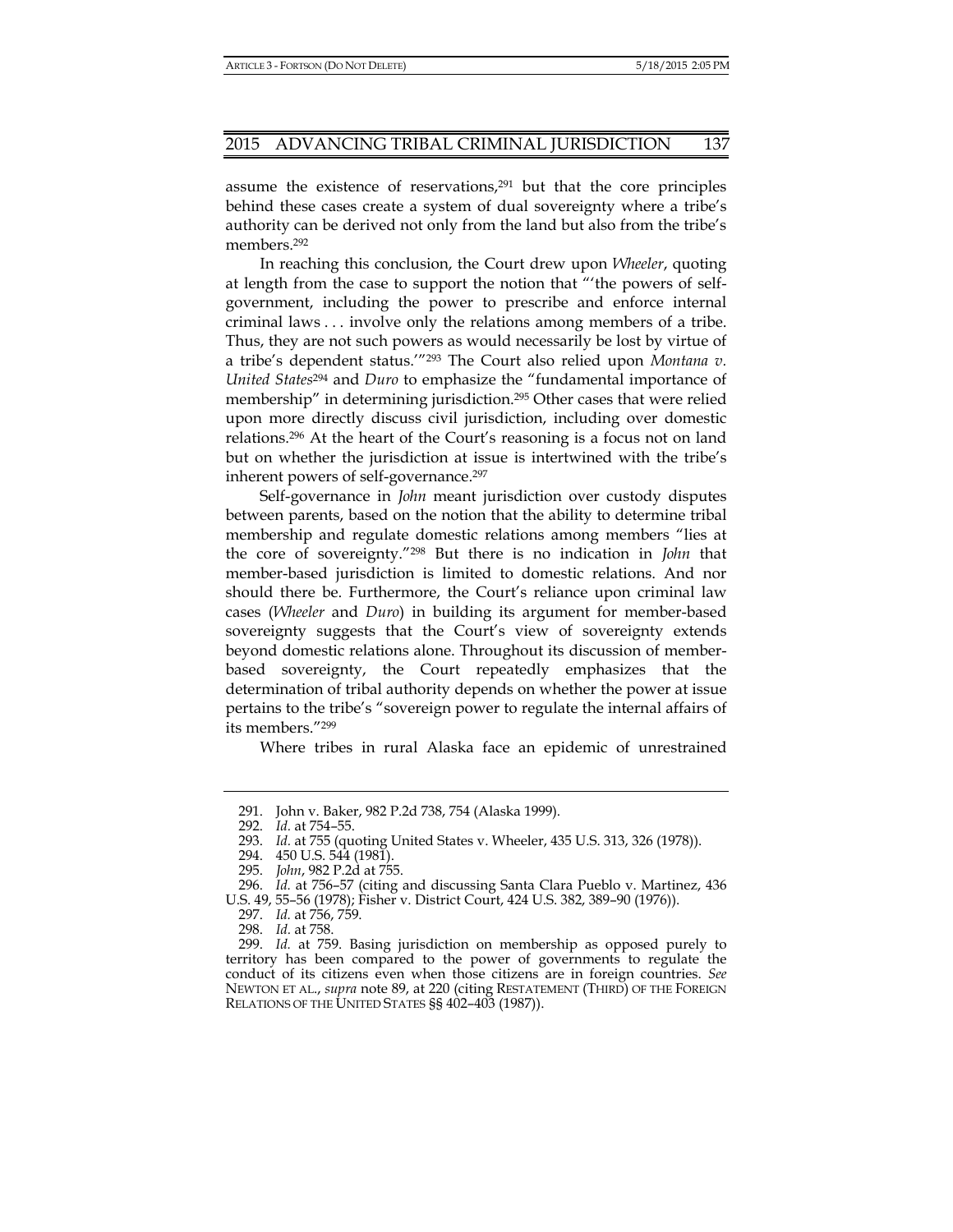domestic violence, wanton sexual assault of adults and children, and largely unchecked drug and alcohol abuse; where Alaska Native women experience 47.2% of the domestic violence in the state while comprising only 17.7% of the population;<sup>300</sup> where substance abuse is a factor in 81% of reports of harm committed by Alaska Natives;301 where 42.7% of minors ages 12 to 17, including those in rural areas, are at risk of having five or more alcoholic drinks a week, and where 5.4% suffer from alcohol dependence or abuse; $302$  where an Alaska Native woman is sexually assaulted every 18 hours;<sup>303</sup> and where at least 75 rural communities lack any resident law enforcement presence304—criminal jurisdiction is crucial to the internal affairs and self-governance that lies at the heart of tribal sovereignty. If tribal subject-matter jurisdiction derives from tribal membership and not a necessary connection to land, then the inherent sovereignty that Lower 48 tribes have for criminal jurisdiction over their own members must also exist for Alaska tribes.

The other key holding of *John* that supports the recognition that tribal courts in Alaska have criminal jurisdiction is the principle that tribes in Alaska retain all of their sovereign power unless removed by Congress.305 While acknowledging that tribal sovereignty is not absolute, "Indian tribes still possess those aspects of sovereignty not withdrawn by treaty or statute."306 Indeed, the majority in *John* explicitly rejected the dissent's argument that outside of reservation boundaries tribes only possess those powers directly given by Congress.307 In other words, Alaska tribes need not seek congressional approval for exercise of their sovereign powers. Because adjudication of criminal matters lies within a tribe's sovereign authority and has throughout the history of Indian law jurisprudence, and because this authority has not been

 <sup>300.</sup> Rivera et al., *supra* note 2; ALASKA BUREAU OF VITAL STATISTICS, *supra* note 3. Research Unit of the Bureau of Vital Statistics, *Alaska Bureau of Vital Statistics 2005 Annual Report*, ALASKA DEP'T HEALTH & SOC. SERVS., DIV. PUB. HEALTH 215 (2005).

 <sup>301.</sup> Alaska Rural Justice & Law Enforcement Comm'n, *supra* note 33.

 <sup>302.</sup> *2008-2009 NSDUH State Estimates of Substance Use and Mental Disorders*, *supra* note 44.

 <sup>303.</sup> Alaska Safe Families and Villages Act of 2014, S. 1474, 113th Cong. § 2(a)(3) (as introduced in Senate, Aug. 1, 2013), *available at* https:// www.congress.gov/113/bills/s1474/BILLS-113s1474is.pdf (enacted without relevant language as Repeal of Special Rule for State of Alaska, Pub. L. No. 113- 275, 128 Stat. 2988 (to be codified at 18 U.S.C. § 2265), *available at* http:// www.gpo.gov/fdsys/pkg/PLAW-113publ275/pdf/PLAW-113publ275.pdf).

 <sup>304.</sup> ILOC Roadmap, *supra* note 24, at ch. 2, at 39.

 <sup>305.</sup> John v. Baker, 982 P.2d 738, 751 (Alaska 1999).

 <sup>306.</sup> *Id.* (quoting United States v. Wheeler, 435 U.S. 313, 323 (1978)).

 <sup>307.</sup> *Id.* at 751–52.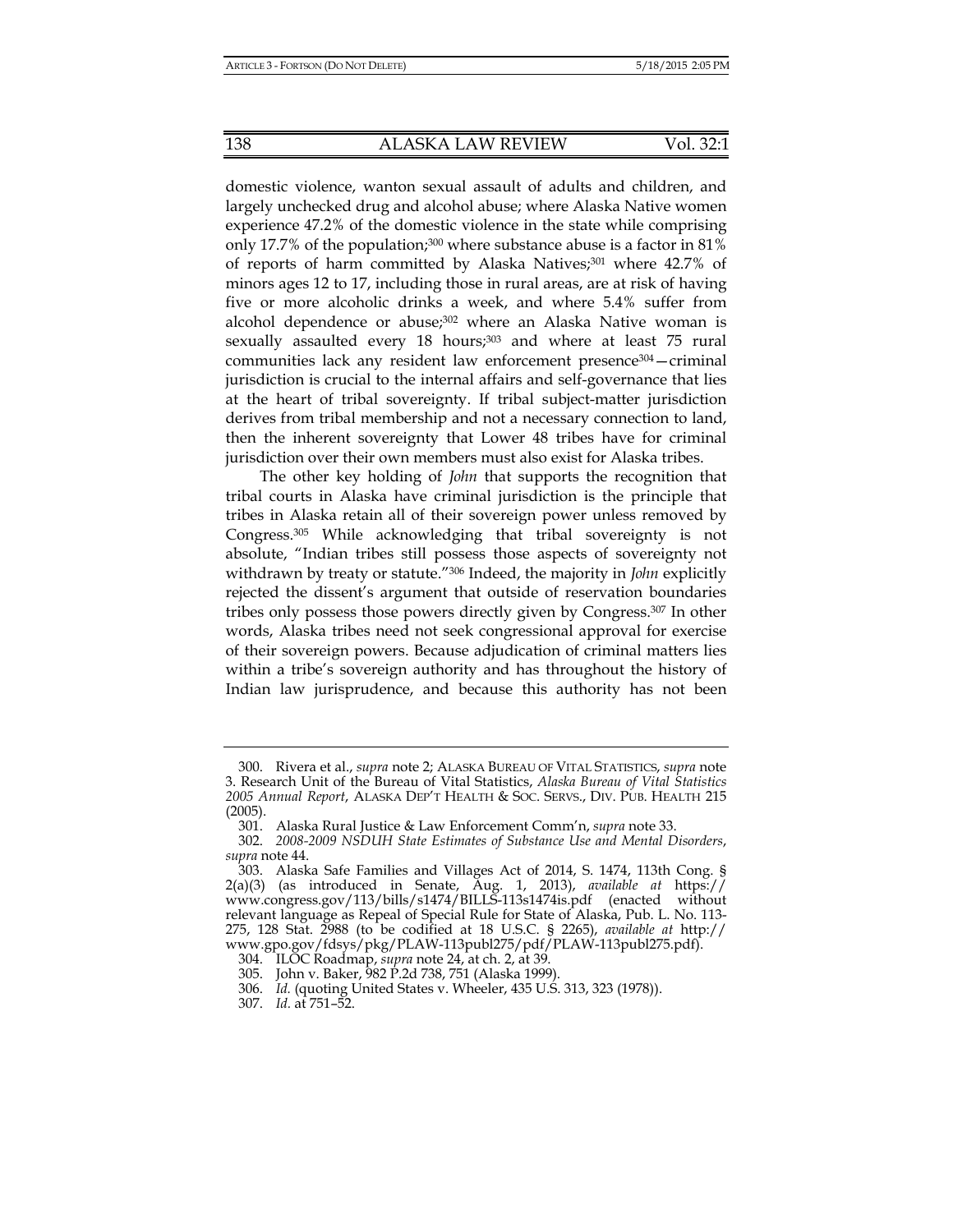divested by Congress,<sup>308</sup> Alaska tribes retain criminal jurisdiction over their members as part of their authority to self-govern internal affairs.

## *c. None of the Common Legal Critiques of Criminal Jurisdiction for Alaska Tribes are Legitimate*

In responding to the ILOC Roadmap, the State of Alaska made several legal arguments against extending criminal jurisdiction "off reservation" to Alaska tribes.<sup>309</sup> None of these arguments are legally sound or sufficient to deny the recognition of criminal jurisdiction for Alaska tribes.310

The State objected to what it calls "a backdoor attempt . . . to redefine Indian country."311 However, a redefinition would be precisely the opposite of what recognition of tribal-member-based criminal jurisdiction actually accomplishes. An attempt to "redefine Indian country" would assume that jurisdiction is necessarily tied to land, which is one of the flaws in the recommendations of the ILOC Roadmap.312 But as just shown, tribes in Alaska have subject matter jurisdiction over criminal matters independent of whether or not they possess a land base. No redefinition of Indian country is therefore sought or necessary to give Alaska tribes jurisdiction over criminal offenses.

The State further objects by arguing that expanding tribal jurisdiction outside of reservation boundaries would "mark a fundamental shift in Indian law jurisprudence" because geographic location determines sovereignty for criminal cases.<sup>313</sup> To be sure, member-based criminal jurisdiction would be a novel development in

 <sup>308.</sup> The State's arguments asserting that criminal jurisdiction has been divested by congressional action will be addressed in the next Subsection.

 <sup>309.</sup> Geraghty Letter, *supra* note 224, at app. G, 238.

 <sup>310.</sup> With a change in administration in 2014, the State has released a transition report emphasizing the public safety challenges in rural Alaska and signaling greater openness to working with tribal courts to address these issues. Pub. Safety Transition Working Grp., *Public Safety*, STATE OF ALASKA 1–2, http://gov.alaska.gov/Walker\_media/transition\_page/public-safety\_final.pdf (last visited Feb. 12, 2015). It remains to be seen, though, how this will play out, and the transition report does not address the issue of tribal court criminal jurisdiction separately from discussing referral of cases from state to tribal courts. Even if the new administration and Attorney General does not adopt all of the same arguments, these arguments are likely to be introduced in some form in any lawsuit challenging tribal court criminal jurisdiction in Alaska and are therefore worth addressing preemptively here.

 <sup>311.</sup> Geraghty Letter, *supra* note 224, at app. G, 239.

 <sup>312.</sup> ILOC Roadmap, *supra* note 24, at ch. 2, at 51–55.

 <sup>313.</sup> Geraghty Letter, *supra* note 224, at app. G, 238.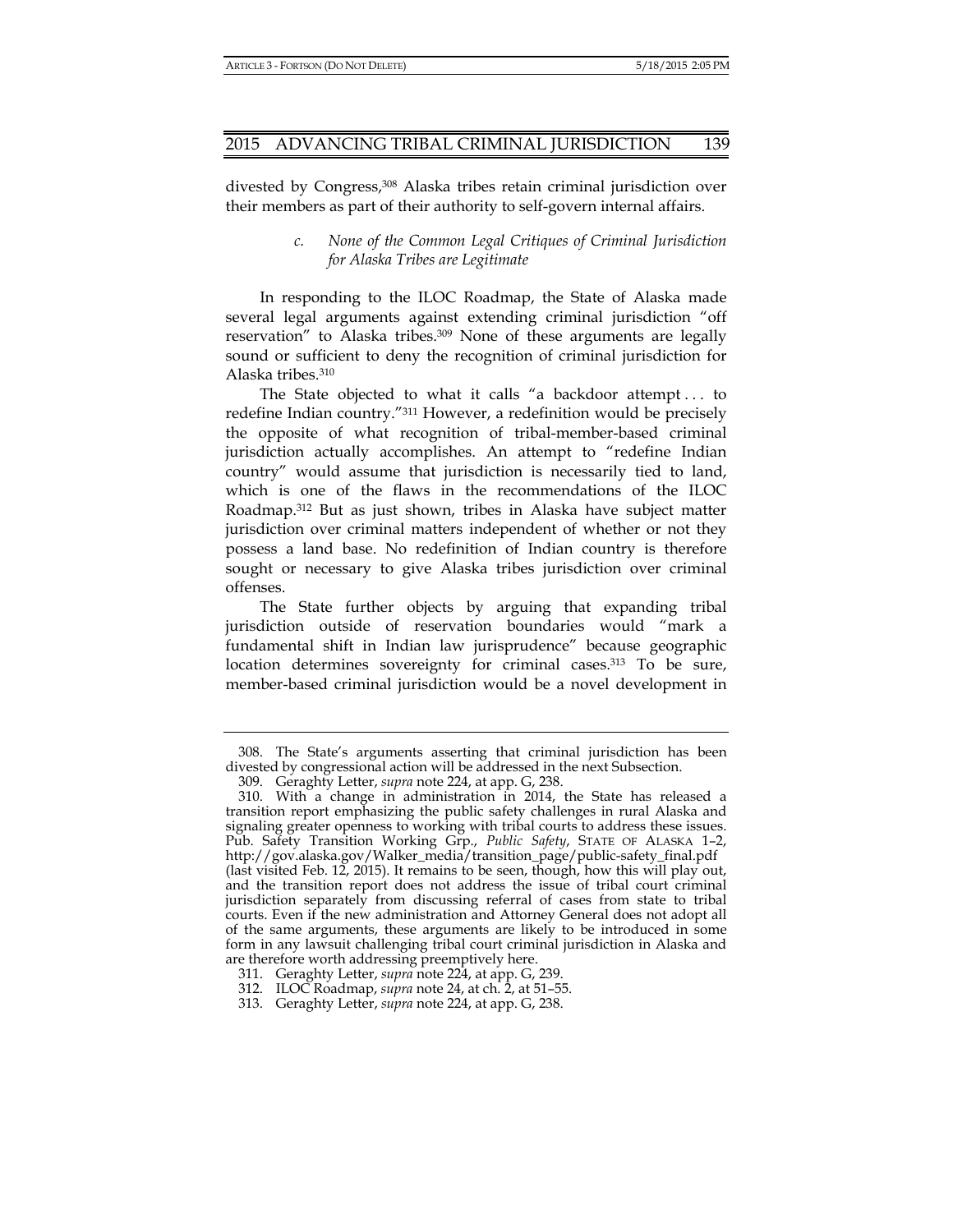Indian law jurisprudence.314 But so was member-based jurisdiction for domestic relations in Alaska under *John*. 315 And just like with domestic relations, the long history of federal case law supports the conclusion that criminal jurisdiction can be derived from membership as well as from land.

The State also asserts that it has exclusive jurisdiction over crimes covered by the Indian Country Crimes Act<sup>316</sup> and the Indian Major Crimes Act317 under Public Law 280.318 This argument is flawed for several reasons. Both the Indian Country Crimes Act and the Indian Major Crimes Act require the existence of Indian country for their jurisdictional provisions to take effect.319 For that matter, so does Public Law 280.320 The Alaska Supreme Court, however, has held that Public Law 280 for the most part does not apply in Alaska because of the relative lack of Indian country.321 Moreover, even if Public Law 280 did apply, it would not strip tribes of their inherent jurisdiction, $322$  which as just seen includes criminal jurisdiction. At most it would create concurrent jurisdiction, which essentially already exists. Thus, the State's arguments here are inapplicable and unavailing.

The State contends that granting criminal jurisdiction to each of Alaska's 230 separate tribes "would create a confusing patchwork quilt of jurisdiction, undermine the clarity of the current system, and complicate the State's ability to police its own territory."323 It is almost as if the State assumes that some tribes will have bizarre criminal laws making crossing your arms a criminal offense. Tribes are restricted to enforcing their own tribal criminal code, but this makes them no different than tribes with reservations. To be sure, tribes in Alaska

 <sup>314.</sup> In *Nevada v. Hicks*, 533 U.S. 353 (2001), the Court did hold that states possess criminal jurisdiction for crimes committed off the reservation, *id.* at 363, but it has never held that this jurisdiction is exclusive.

 <sup>315.</sup> *See* Simonds v. Parks, 329 P.3d 995, 1008 (Alaska 2014) ("The tribal sovereignty to decide cases involving the best interests of tribal children *recognized* in *John* is inherent, non-territorial sovereignty." (emphasis added)).

 <sup>316.</sup> Act of Mar. 27, 1854 ch. 26 § 3, 10 Stat. 269, 270.

 <sup>317.</sup> Ch. 341 § 9, 23 Stat. 362, 385 (1887) (codified as amended at 18 U.S.C. § 1152 (2012)).

 <sup>318.</sup> Pub. L. No. 83-280, 67 Stat. 588 (1953) (codified at 18 U.S.C. §§ 1162, 1360); Geraghty Letter, *supra* note 224, at app. G, 238–39.

 <sup>319. 18</sup> U.S.C. §§ 1152, 1153(a) (2012).

 <sup>320.</sup> *Id.* § 1162(a).

 <sup>321.</sup> John v. Baker, 982 P.2d 738, 748 (Alaska 1999).

 <sup>322.</sup> *See* NEWTON ET AL., *supra* note 89, at 555 ("The nearly unanimous view . . . is that Public Law 280 left inherent civil and criminal jurisdiction of Indian nations untouched.").

 <sup>323.</sup> Geraghty Letter, *supra* note 224, at app. G, 240.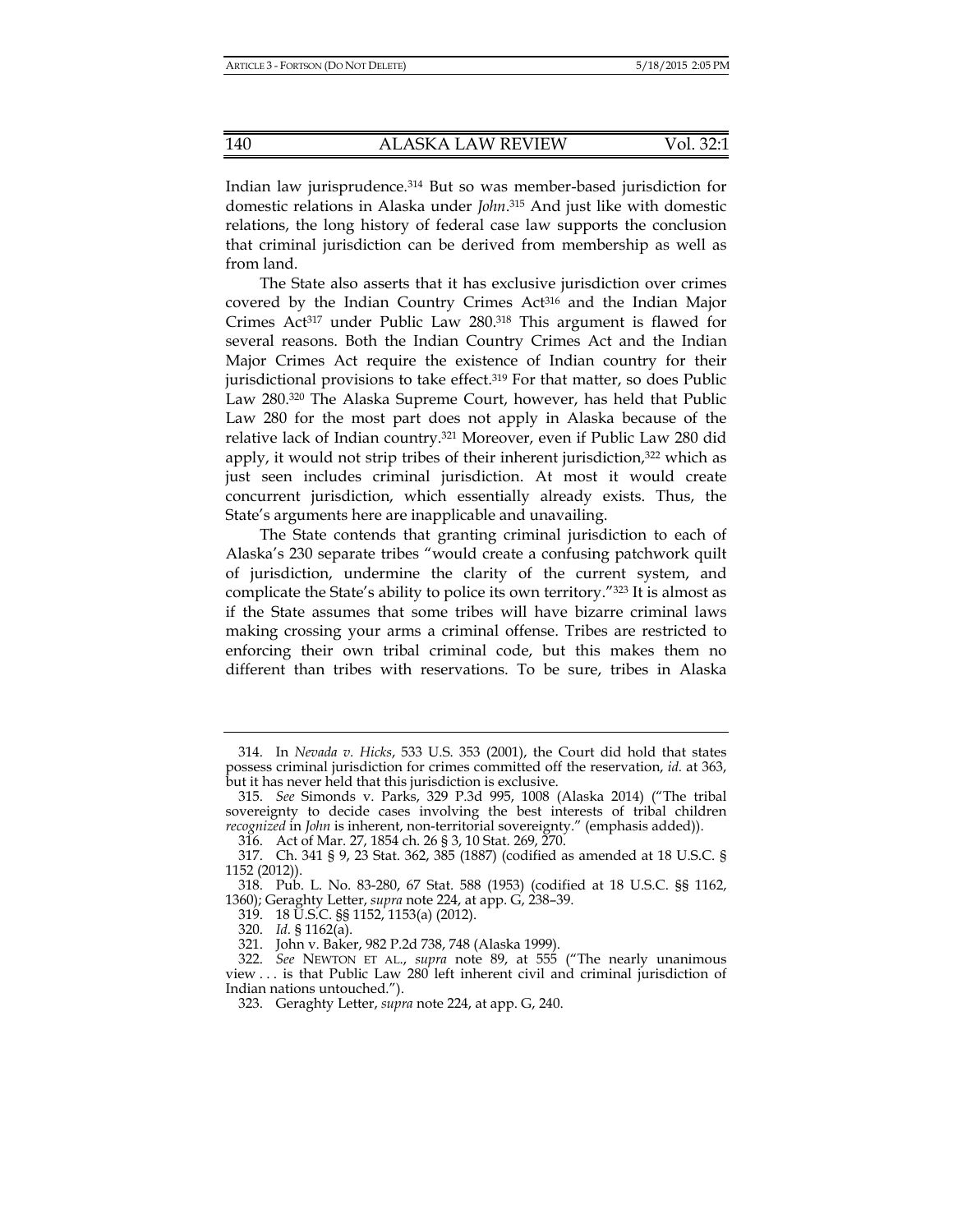would be enforcing tribal law and not state law.324 This is a consistent and necessary condition for double jeopardy not applying. Indeed, it is worth keeping in mind that tribal court jurisdiction supplements and does not replace state jurisdiction over criminal offenses, thus enhancing rather than complicating the State's law enforcement capabilities.325 The ability to adjudicate criminal matters may require many Alaska tribes which to date have not taken advantage of this aspect of their inherent sovereignty—to develop criminal codes.326 However, there is no reason to believe that these codes will not be modelled on state laws to address the same public safety violations. Assault and illegal use of alcohol or drugs are likely to be criminal offenses under tribal law just as they would under state law.

The State notes that many villages have large non-Native populations that will complicate enforcement and contends that offenders may receive different criminal punishments depending on their race.327 That non-Indians cannot be tried by tribal courts is well established,<sup>328</sup> and seemingly acknowledged by the State. Rather, tribal court criminal jurisdiction is limited to members of federally recognized tribes.329 Essentially, the State is making an implicit equal protection argument. But this argument has been explicitly rejected on multiple occasions—being an Indian and belonging to a tribe is a political classification, not a racial one.330 By extension, this also addresses the

 <sup>324.</sup> Potentially, the State could cross-deputize tribal police officers, which would allow those officers to enforce state law. Some have advocated for a form of cross-deputization for many years. *E.g.*, Justin Roberts, *Improving Public Safety in Rural Alaska: A Review of Past Studies*, ALASKA JUST. F. 1, 8 (Winter 2005); ILOC Roadmap, *supra* note 24, at ch. 2, at 50.

 <sup>325.</sup> The State complains that there is "no double jeopardy prohibition in Alaska law." Geraghty Letter, *supra* note 224, at app. G, 240. It is unclear why the State thinks there needs to be this prohibition. The legal nature of double jeopardy is clearly established, and the State would have discretion not to prosecute if there was a concurrent tribal prosecution occurring.

 <sup>326.</sup> Those tribes that decide to exercise criminal jurisdiction will also need to develop the enforcement mechanisms, beyond just tribal courts, to support a criminal justice system. This may prove a daunting task, given the remoteness of many tribes and limited financial resources. Lack of adequate funding for tribal criminal justice efforts is a common point raised in reports on the status of rural Alaska Natives. *E.g.*, ILOC Roadmap, *supra* note 24, at ch. 2, at 50; Att'y Gen.'s Advisory Comm. on Am. Indian & Alaska Native Children Exposed to Violence, *supra* note 24, at 140. Remedying this problem, though, is beyond the scope of this article.

 <sup>327.</sup> Geraghty Letter, *supra* note 224, at app. G, 240.

 <sup>328.</sup> Oliphant v. Suquamish Indian Tribe, 435 U.S. 191, 210 (1978).

 <sup>329. 25</sup> U.S.C. § 1301(2), (4) (2012). Thus, Alaska tribes could prosecute Alaska Natives who are members of other tribes but who commit criminal offenses within the jurisdiction of that tribe.

 <sup>330.</sup> *See, e.g.*, Santa Clara Pueblo v. Martinez, 436 U.S. 49, 72 n.32 (1978) ("A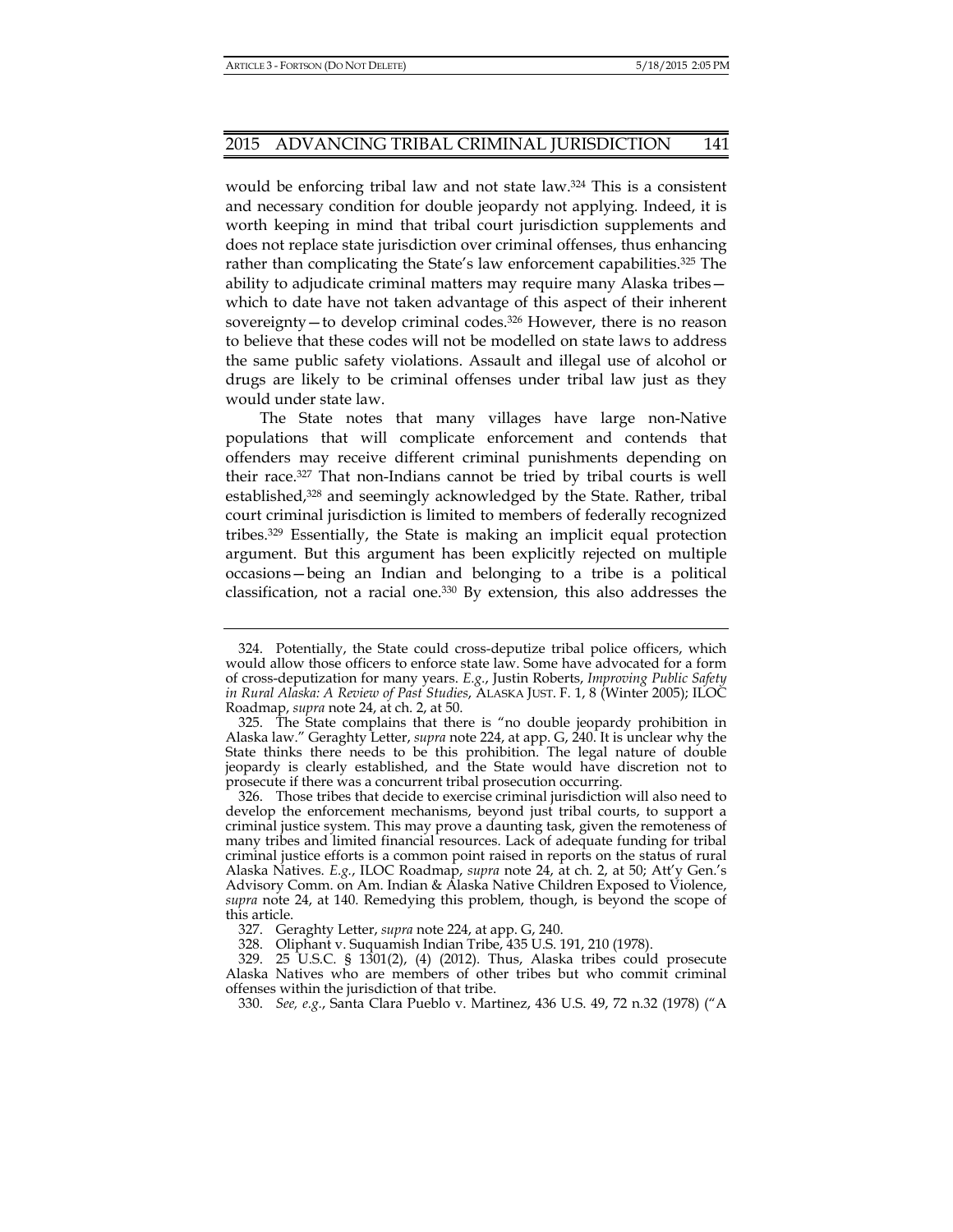implicit argument of needing to consent to and participate in the laws and governance of a tribe to be subject to its jurisdiction. That Alaska tribes may not be able to prosecute non-Natives is certainly a problem, as the State may assume that the existence of a tribal court absolves it of all responsibility, leaving non-Native offenders unprosecuted. But this is hardly a justification for preventing tribal jurisdiction entirely. The State already has an obligation to enforce state laws, and this obligation would continue to exist for both non-Natives and Natives alike. Alaska tribes would enforce tribal criminal law as a complement to state law. A policy by the State not to enforce state law against non-Natives merely because of the existence of possible alternate forms of prosecution would be racist, hypocritical, and politically disastrous. The point of extending criminal jurisdiction to Alaska tribes is to provide more tools for combatting social ills, even if those tools are not as broad as they should be because of Congress's unwillingness to fix the jurisdictional limitations of *Oliphant*. 331

The State expresses concern that "individuals would be subjected to tribal criminal prosecution and significantly different due process standards without any notice or consent."332 But as with its other arguments, the State's fears here are without solid legal foundation. The Alaska Supreme Court has repeatedly held, including in *John*, that in order for a tribal court order to be recognized by an Alaska court the tribal court must grant certain due process protections, namely notice and the opportunity to be heard before an impartial tribunal conducting regular proceedings.333 Where due process is not followed in tribal court, Alaska courts will not recognize the tribal court decision.334 Differences in procedures in tribal courts should absolutely be expected, considering the cultural differences of the tribe and the practical limitations of being

tribe's right to define its own membership for tribal purposes has long been recognized as central to its existence as an independent *political* community." (emphasis added)).

 <sup>331.</sup> *See Oliphant*, 435 U.S. at 212 ("Finally, we are not unaware of the prevalence of non-Indian crime on today's reservations which the tribes forcefully argue requires the ability to try non-Indians. But these are considerations for Congress to weigh in deciding whether Indian tribes should finally be authorized to try non-Indians." (citations omitted)). *See also* PEVAR, *supra* note 90, at 132 (discussing the need for an "*Oliphant* fix" to address the high crime rates in Indian country).

 <sup>332.</sup> Geraghty Letter, *supra* note 224, at app. G, 240.

 <sup>333.</sup> John v. Baker, 982 P.2d 738, 763 (Alaska 1999); *see also* Simmonds v. Parks, 329 P.3d 995, 1015–16 (Alaska 2014).

 <sup>334.</sup> *See, e.g.*, Starr v. George, 175 P.3d 50, 55–56 (Alaska 2008) (refusing to recognize tribal court adoption proceedings where the failure to provide notice to the grandparents violated their due process rights).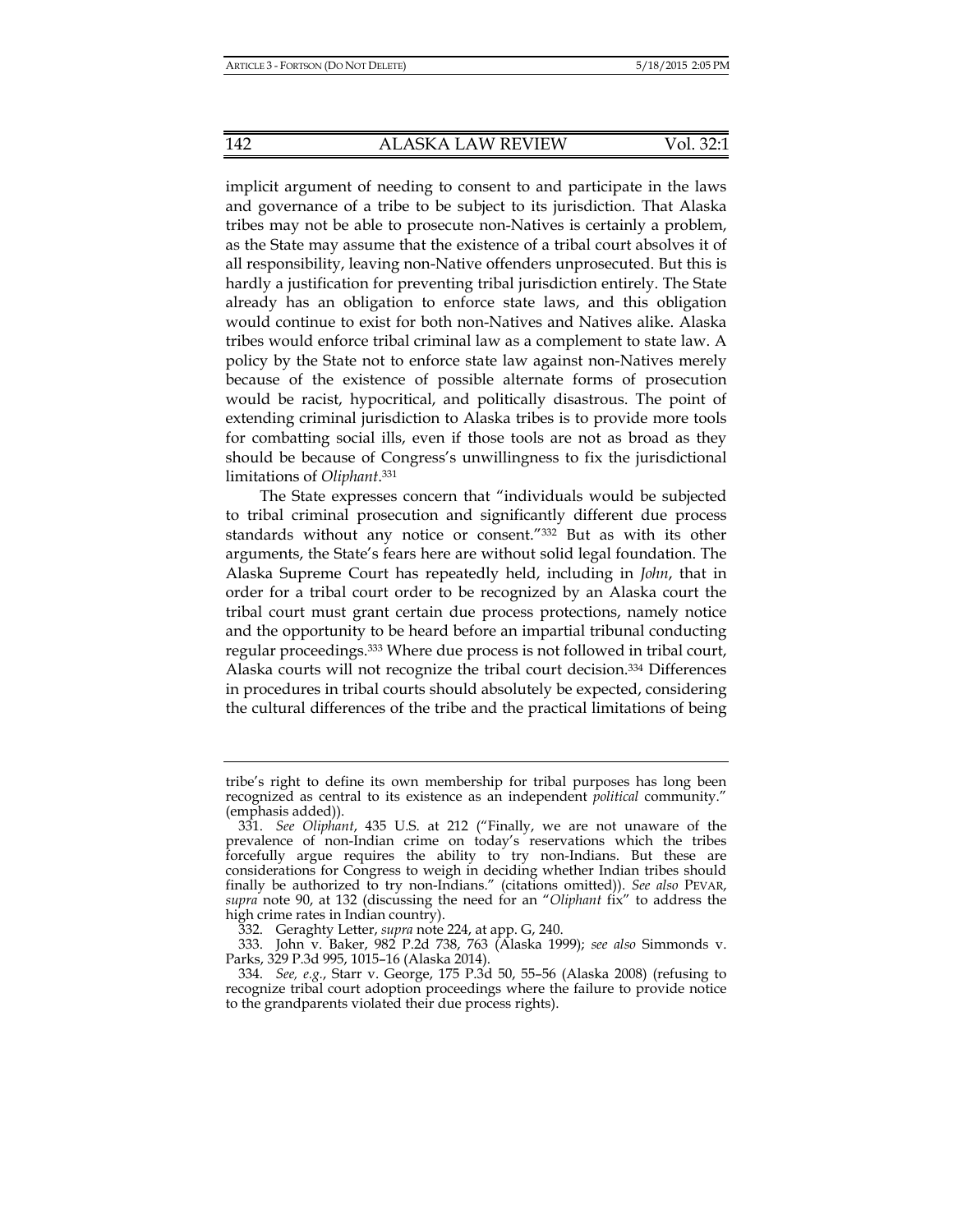a small court in a remote location.335 But all that this means is that due process may be *different* in tribal courts than state courts, *not* that it does not exist. As the court in *John* wrote, "we would ignore the fundamental meaning of sovereignty and insult tribal systems of justice to reason that because tribal law is different it is inferior."336

In addition to due process protections, tribal courts hearing criminal cases would also be bound by the restrictions of the Indian Civil Rights Act (ICRA),337 which the State acknowledges in its response to the ILOC Roadmap.338 ICRA, which applies to all Indians independent of the presence of Indian country,<sup>339</sup> places limits on the sentences that tribal courts can impose<sup>340</sup> and provides to criminal defendants in tribal courts some of the protections found in the Bill of Rights.341 ICRA also guarantees the right of habeas corpus if a defendant wants to challenge the sentence handed down by a tribal court on due process, or certain other, grounds.342 Rather than viewing ICRA as a welcome safeguard, however, the State chooses to interpret the limitations as a blow to tribal court jurisdiction, $343$  possibly because the State incorrectly presumes that tribes would have exclusive jurisdiction over criminal matters. The limitations on tribal court jurisdiction imposed by ICRA may result in a restriction on the severity of cases that a tribal court would or could hear. But again, this is not a justification for denying all criminal jurisdiction to Alaska tribes. The situation in rural Alaska is dire enough that every potential source of criminal justice should be valued and embraced.

Finally, the State objects to the lack of clear boundaries to determine the extent of tribal criminal jurisdiction.344 How to place

340. *Id.* § 1302(a)(7)(c).

 <sup>335.</sup> *John*, 982 P.2d at 763.

 <sup>336.</sup> *Id.* at 764.

 <sup>337.</sup> U.S.C. §§ 1301–1341 (2012).

 <sup>338.</sup> Geraghty Letter, *supra* note 224, at app. G, 239.

 <sup>339. 25</sup> U.S.C. § 1301(2).

 <sup>341.</sup> *See id.* §§ 1302(a)(2)–(4), (6)–(8), (10) (guaranteeing many of the protections contained within the Fourth, Fifth, Sixth, Seventh, Eighth, and Fourteenth Amendments to the United States Constitution). Criminal proceedings in which the defendant may be subject to imprisonment by more than a year create additional requirements for the tribal court, such as that the defendant be provided with assistance of counsel at tribal expense, *id.* §§ 1302(c)(1), (2), that the judge be licensed to practice law, *id.* § 1302(c)(3)(B), that the tribe have publicly available criminal laws, rules of evidence, and rules of criminal procedure, *id.*  $\S$  1302(c)(4), and that a recording of the proceedings be kept, *id.* § 1302(c)(5).

 <sup>342.</sup> *Id.* § 1303.

 <sup>343.</sup> Geraghty Letter, *supra* note 224, at app. G, 239.

 <sup>344.</sup> Geraghty Letter, *supra* note 224, at app. G, 240*.*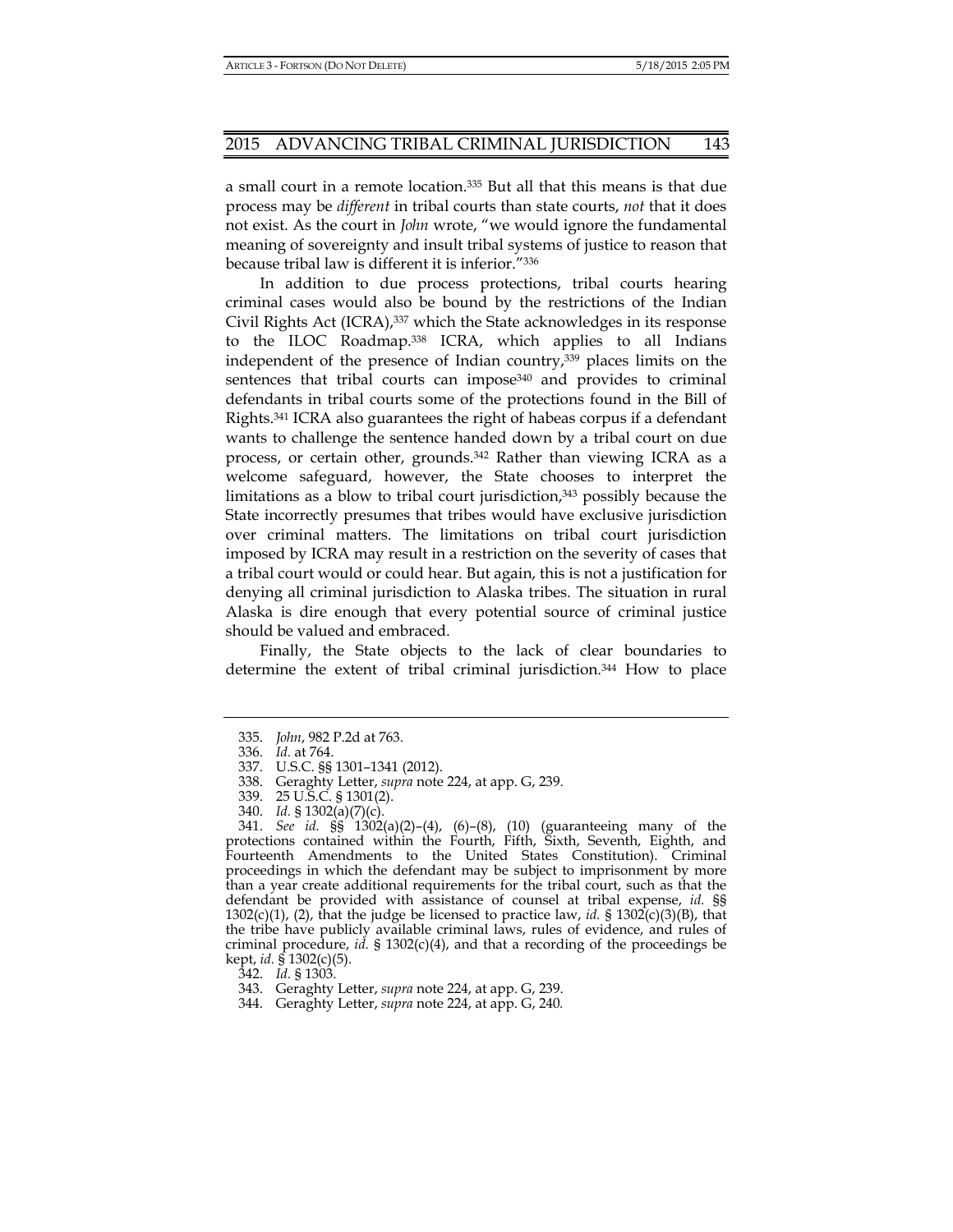limits on the reach of tribal court jurisdiction in the absence of reservation or other land-based borders is indeed a challenging topic. However, it is an issue not of subject matter jurisdiction, but rather of personal jurisdiction, to which this Article now turns.

#### *2. Personal Jurisdiction*

At first glance, it seems as if member-based jurisdiction would result in boundless criminal jurisdiction for tribes over their members. Conversely, one might fear never really knowing when one became subject to a tribe's criminal jurisdiction. Upon further examination, though, *John* and common sense provide an answer to these concerns.345

Though it did not address the issue extensively, the court in *John*  stated that the requirement of personal jurisdiction "ensures that the tribal court will not be called upon to adjudicate the disputes of parents and children who live far from their tribal villages and have little or no contact with those villages."346 This notion of "minimum contacts" is a common requirement when establishing personal jurisdiction, though primarily in civil cases. Drawing upon *International Shoe Co. v. Washington*, 347 the court has elsewhere held that "minimum contacts" for the purpose of satisfying due process is met where maintaining suit in the forum asserting personal jurisdiction "does not offend traditional notions of fair play and substantial justice."348 The court further held that exercise of jurisdiction is justified "by the relationship among the defendant, the forum, and the litigation" when the controversy at issue "is 'related to' or 'arises out of' a defendant's contacts with the forum state."349 Where an individual invokes the benefits and protections of a forum's laws, he or she has submitted to the forum's jurisdiction.350

The main principle here is that personal jurisdiction derives from submitting to and deriving benefit from a government. In the case of criminal jurisdiction, this is normally tied to the offense occurring within a territory.351 But it can be translated to member-based jurisdiction as

 <sup>345.</sup> Admittedly, this answer also ties into the issue of subject matter jurisdiction in that it touches on the types of cases that tribal courts can hear. However, when tribal jurisdiction is based on membership and not land, this overlap is to be expected.

 <sup>346.</sup> John v. Baker, 982 P.2d 738, 763 (Alaska 1999).

 <sup>347. 326</sup> U.S. 310 (1945).

 <sup>348.</sup> *In re* Estate of Fields, 219 P.3d 995, 1008 (Alaska 2009) (quoting *Int'l Shoe Co*., 326 U.S. at 316).

 <sup>349.</sup> *Id.* at 1009 (quoting Glover v. W. Air Lines, Inc., 745 P.2d 1365, 1367 (Alaska 1987)).

 <sup>350.</sup> S.B. v. State, Dep't. of Health & Soc. Servs., 61 P.3d 6, 14 (Alaska 2002).

 <sup>351.</sup> James L. Buchwalter, *Criminal Jurisdiction of Municipal or Other Local*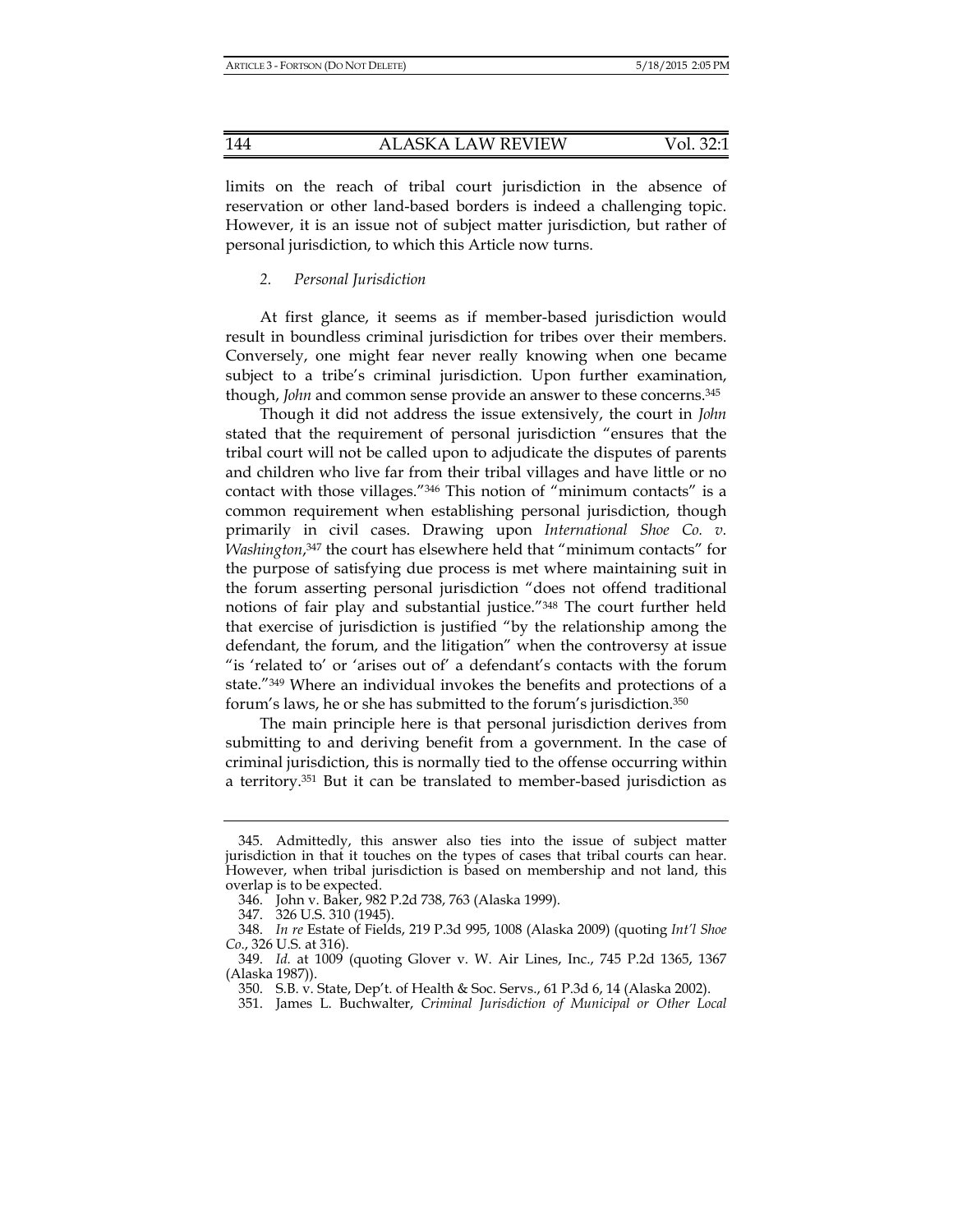well. Tribes can only exercise criminal jurisdiction over offenses that occur within the traditional village over which the tribe governs. The federal recognition of Alaska tribes does not adhere to pre-defined boundaries, but it does depend on a cohesiveness of a people that have traditionally occupied a common geographic location. Tribes are not recognized as loose political entities, but as, for example, the Native Village of Minto, the Native Village of Tanana, the Akiak Native Community, or Northway Village.352 There is a vital and necessary connection between tribe and place. Even though the boundaries of a Native village may not always exist in the form that one could track down in a recorder's office, tribal governments are almost invariably associated with a particular village.353 This is especially true when one considers that the geographic isolation of most Alaska villages places practical, natural boundaries on the extent of the land that one could reasonably be considered governed by a village and associated tribal government.354 And because almost all villages in rural Alaska are associated with a tribe, any Alaska Native living in rural Alaska should and most certainly will know when they are within the reach of a tribe and village. Because Congress has extended tribal court jurisdiction to all American Indians and Alaska Natives, regardless of membership in that particular tribe, tribal courts will have, at the very least, broad criminal jurisdiction over any fellow Alaska Native living in or visiting the village.355

Just as associating tribal jurisdiction with a village provides sufficient geographic specificity for potential offenders to be on notice of tribal criminal jurisdiction, there is also no reason to fear an over-

*Court*, 102 A.L.R. 5th 525 § 13[a] (2002).

 <sup>352.</sup> *See, e.g.*, Simmonds v. Parks, 329 P.3d 995, 999 (Alaska 2014); State v. Native Vill. of Tanana, 249 P.3d 734, 736 (Alaska 2011); John v. Baker, 982 P.2d 738, 743 (Alaska 1999).

 <sup>353.</sup> *But see* CASE & VOLUCK, *supra* note 76, at 335 (noting that the Central Council of the Tlingit and Haida Indian Tribes of Alaska covers multiple villages). This tribe, though, is the exception that proves the rule.

 <sup>354.</sup> One is tempted to think of Justice Potter Stewart's famous aphorism about pornography—you may not be able to define the village boundaries, but you know them when you see them. *See* Jacobellis v. Ohio, 378 U.S. 184, 197 (1964) (Stewart, J., concurring) (giving the famous original line). While there may be disputes about whether a particular offense occurred within the criminal jurisdiction of a particular village, those disputes could be settled through a writ of habeas corpus in state court.

 <sup>355.</sup> As a policy matter, a tribe should also be permitted to prosecute someone who attempts to ship banned substances (such as alcohol) to a village, even though that person is doing so from outside the village. The extent to which this action would establish the necessary minimum contacts, however, would need to be resolved through litigation.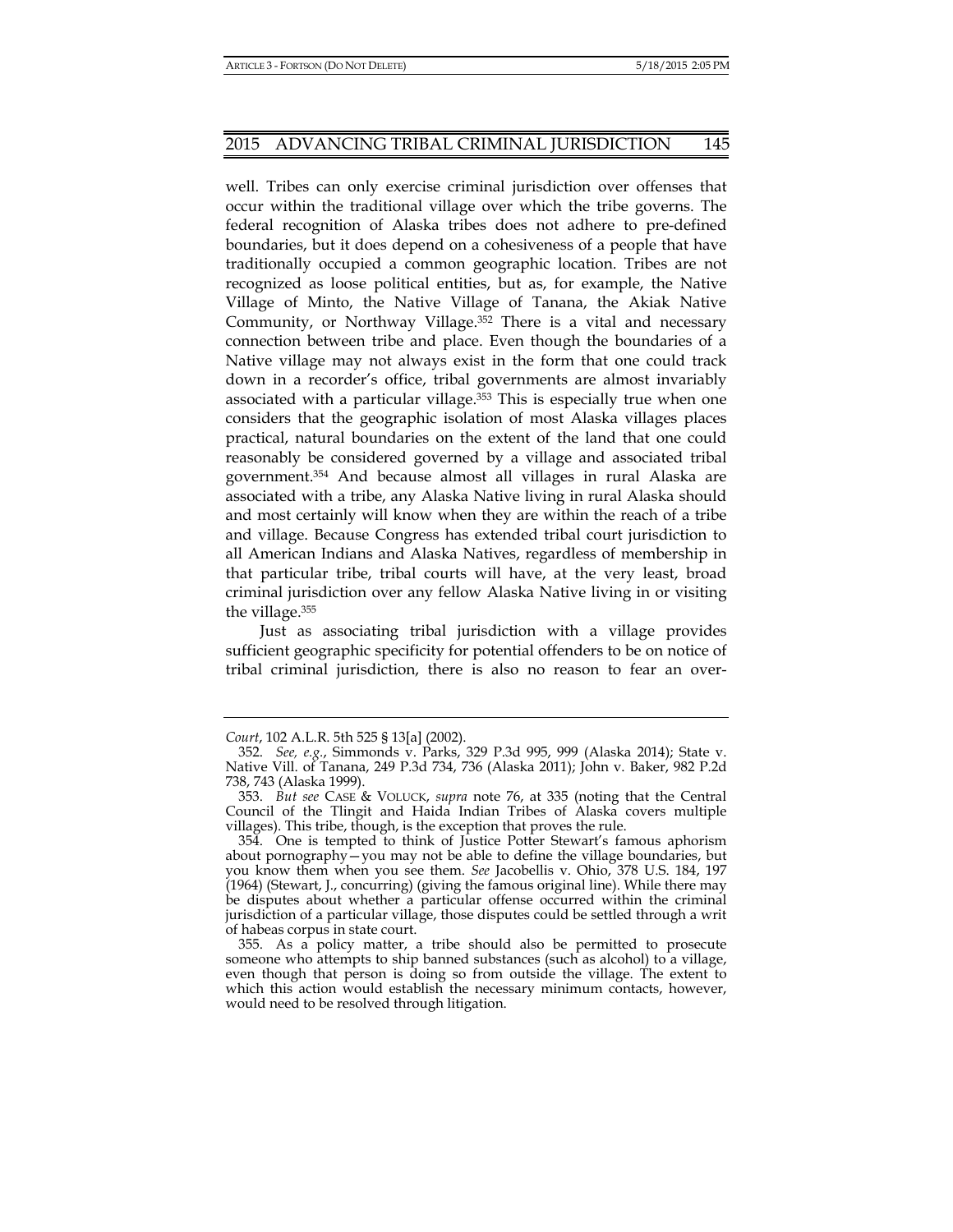extension of tribal criminal jurisdiction outside the general bounds of the village. While Alaska courts are sometimes willing to entertain domestic relations cases where the child at issue does not live in the tribal village asserting jurisdiction, they still require the child to be a member or eligible for membership in the tribe.356 Furthermore, there is a fundamental difference between jurisdiction over domestic relations and criminal jurisdiction. The former appropriately relies upon membership in the tribe because the purpose is to protect the cultural survival of the tribe.<sup>357</sup> Even outside of an Indian law context, jurisdiction over a custody action depends on jurisdiction over the child.358 The latter, on the other hand, depends upon the locus of the commission of an offending action. Consistent with commonly accepted principles of criminal jurisdiction, tribes only have jurisdiction over criminal actions that occur in the village over which the tribe has authority, though enforcement jurisdiction could conceivably extend beyond the village.359 Alaska tribes would have no more jurisdiction over a tribal member who commits a crime outside of the village than Alaska would over an Alaska resident who commits a crime in Texas. This is consistent with the spirit of "minimum contacts" articulated in *John* and other Alaska cases discussing personal jurisdiction in the sense that limiting tribal criminal jurisdiction to offenses occurring in the village is necessary to ensure a connection between the defendant, the forum, and the litigation.360

Limited case law exists outside of Alaska regarding whether tribes can exercise criminal jurisdiction over offenses committed offreservation. This author was only able to find two opinions on this issue.361 In both cases, tribes were denied the ability to prosecute tribal members for alleged offenses committed outside of the tribe's reservation. However, in both cases the tribe had an existing reservation

 <sup>356.</sup> *See John*, 982 P.2d at 764 (remanding for a determination under tribal law of whether the child at issue was eligible for membership in the tribe).

 <sup>357.</sup> *Id.* at 753.

 <sup>358.</sup> *See*, *e.g.*, ALASKA STAT. § 25.30.300 (establishing initial child custody jurisdiction in Alaska under the Uniform Child Custody Jurisdiction and Enforcement Act).

 <sup>359.</sup> For example, if a tribe issued a protective order and that order was violated outside of the village, the tribe potentially could still be able to criminally prosecute the violation of the protective order. Arguably, though, if the protective order was registered with the State of Alaska, then enforcement would rest with them.

 <sup>360.</sup> *In re* Estate of Fields, 219 P.3d 995, 1009 (Alaska 2009).

 <sup>361.</sup> Those opinions are *Fife v. Moore*, 808 F .Supp. 2d 1310 (E.D. Okla. 2011), and *Kelsey v. Pope*, No. 1:09-CV-1015, 2014 WL 1338170 (W.D. Mich. Mar. 31, 2014), *appeal docketed* No. 14-1537 (6th Cir. Apr. 30, 2014).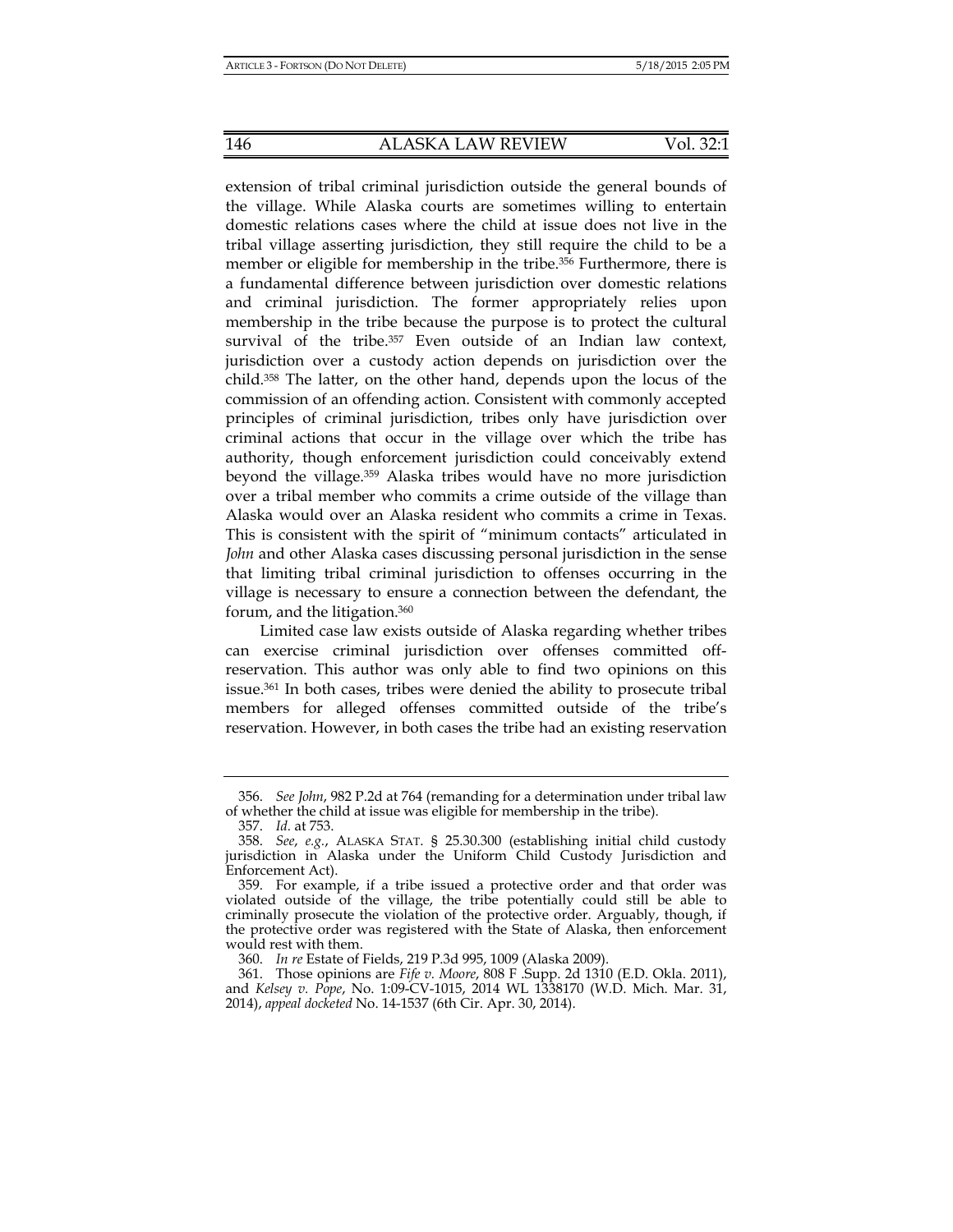that delimited its boundaries. Thus, there was an "on-reservation" with which to contrast the "off-reservation." In light of *John*, the basic parameters of the village would constitute the area over which general criminal jurisdiction could be exercised. The tribe is primarily concerned with maintaining peace and order within the village, and actions within will be the focus of its criminal proceedings.

#### *3. Banishment*

Though a civil as opposed to criminal remedy, it is worth briefly discussing banishment,<sup>362</sup> as it touches upon many of the same issues as personal jurisdiction. Namely, tribal banishment in Alaska would seek to exclude an individual from a particular geographic area associated with an Alaska Native tribe. Banishment is often a tool of last resort, but can be used to exclude from a community individuals who pose a continuing threat to health and safety.363 Indeed, while the tribal court in the Native Village of Tanana initiated the process of banishing two men for threats toward members of the tribal counsel after the tragic events that resulted in the murder of two Alaska State Troopers,<sup>364</sup> it is conceivable that the tragedy could have been avoided in the first place had banishment been a more available option beforehand.

Banishment is a well-established and commonly accepted remedy for American Indian tribes in the Lower 48, at least with regard to tribes with reservation land.<sup>365</sup> The seminal case addressing banishment is *Poodry v. Tonawanda Band of Seneca Indians*, 366 which held that tribal court orders permanently banishing members from a tribe's reservation were severe restrictions on liberty and the equivalent of a criminal sanction, and therefore a suitable basis for habeas corpus relief in federal courts under ICRA.367 Subsequent cases have emphasized the need for due process protections, including the right to appeal within the tribal

 <sup>362.</sup> For a more extensive overview of the law and legal history of banishment, see Rob Roy Smith, *Enhancing Tribal Sovereignty by Protecting Indian Civil Rights: A Win-Win for Indian Tribes and Tribal Members*, 2012 AM. INDIAN L.J. (TRIAL ISSUE) 41, *available at* http://www.law.seattleu.edu/Documents/ailj/ trialissue/AILJTrialIssueWinter2012.pdf; Patrice H. Kunesh, *Banishment as Cultural Justice in Contemporary Tribal Legal Systems*, 37 N.M. L. REV. 85 (Winter 2007) [hereinafter *Banishment*]; Patrice H. Kunesh, *Banishment as Cultural Justice in Contemporary Tribal Legal Systems: A Postscript on* Quair v. Sisco, 37 N.M. L. REV. 479 (Spring 2007) [hereinafter *Postscript*].

 <sup>363.</sup> *Banishment*, *supra* note 362, at 92.

 <sup>364.</sup> *Tanana Moves to Banish*, *supra* note 57; Shedlock, *supra* note 57.

 <sup>365.</sup> Smith, *supra* note 362, at 41–42; *Banishment*, *supra* note 362, at 107–08.

 <sup>366. 85</sup> F.3d 874 (2d Cir. 1996).

 <sup>367.</sup> *Id.* at 880.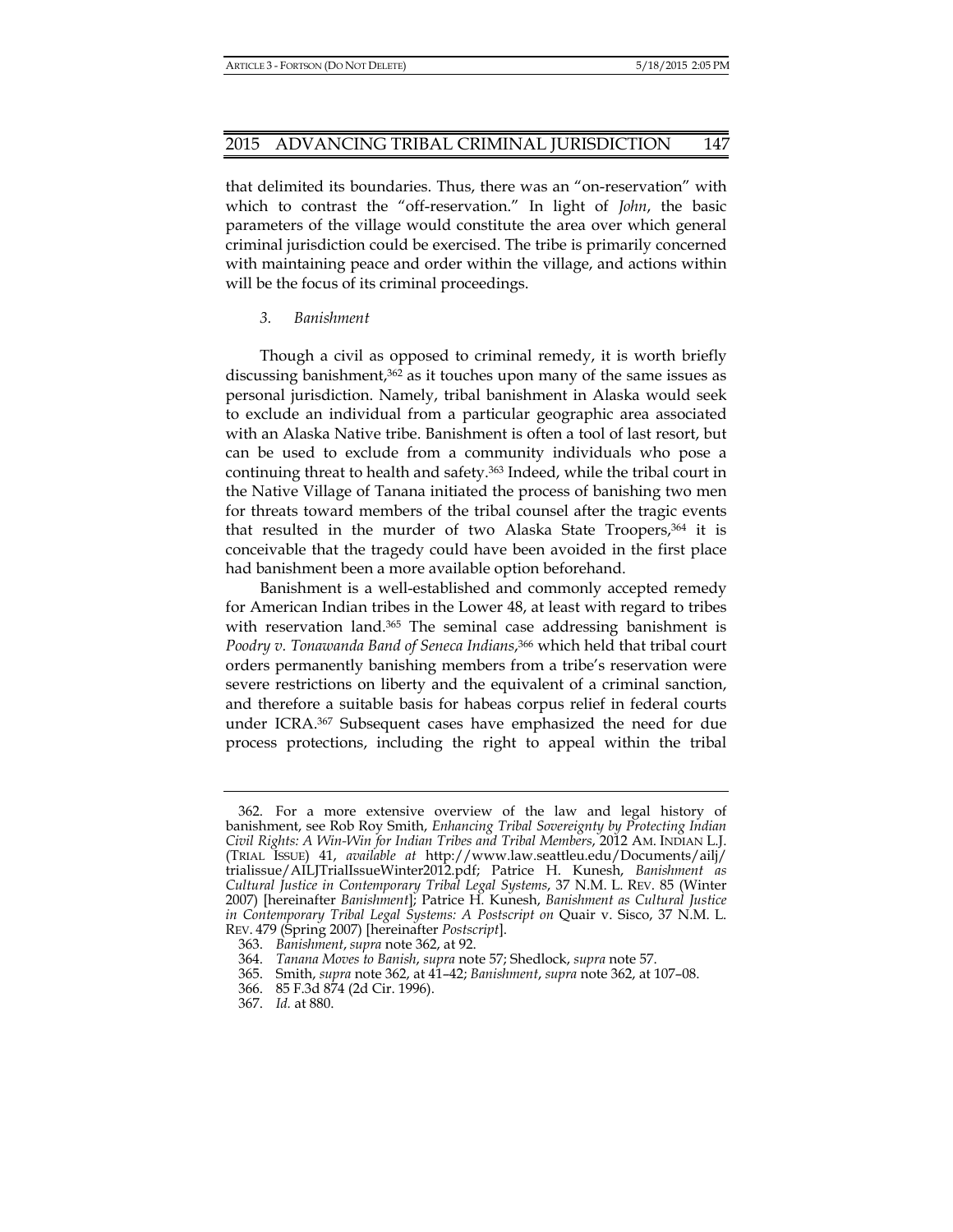judicial system when a tribal member is sentenced to banishment, even if the banishment is part of a larger decision to disenroll the tribal member.368 However, when only tribal enrollment and not banishment is at issue, there is no habeas right because there has been no detention of the individual involved.369 In all of these cases—even in the ones placing restrictions on the ability of the tribe to banish its members only the due process protections attendant to banishment have been challenged, not the right of tribes to engage in banishment. Indeed, there are no federal court decisions prohibiting tribes from engaging in banishment from tribal territory.370

Though the Alaska Supreme Court has not squarely addressed the legality of banishment,<sup>371</sup> the issue has arisen at the Superior Court level. In 1999, the Native Village of Perryville IRA Council ("Perryville") passed a resolution banishing John Tague, a then-incarcerated tribal member, because of threatening, aggressive, and assaultive conduct.<sup>372</sup> The next year, Perryville filed for a permanent injunction against Tague, which was granted in 2001 by a Superior Court in Anchorage.<sup>373</sup> Tague returned to Perryville in early 2003.374 When Perryville filed for and obtained in 2003 a writ of assistance requiring that Alaska State Troopers assist in removing Tague from the village, the State took the step of writing a letter to the judge challenging the validity of the tribe's banishment order and consequently the writ of assistance.<sup>375</sup> More specifically, the State claimed that because Perryville did not possess any Indian country, it could not assert its sovereignty through banishment.376 The judge issued a show cause order requiring Perryville to brief the issue and inviting response from Tague.377 Both Perryville and the State extensively briefed the legality and enforceability of

 <sup>368.</sup> Quair v. Sisco, 359 F. Supp. 2d 948, 963, 971 (E.D. Cal. 2004).

 <sup>369.</sup> Jeffredo v. Macarro, 599 F.3d 913, 918–19 (9th Cir. 2010).

 <sup>370.</sup> There is even case law to suggest that a tribe can banish non-members from its lands as part of the tribe's inherent civil powers. *E.g.*, Hardin v. White Mountain Apache Tribe, 779 F.2d 476, 478 (9th Cir. 1985).

 <sup>371.</sup> Tribal banishment has, however, been mentioned in passing. *E.g.*, Philip J. v. State, Dep't of Health & Soc. Servs., 264 P.3d 842, 844 (Alaska 2011).

 <sup>372.</sup> Native Village of Perryville IRA Council Res. 99-07 (1999) (on file with author).

 <sup>373.</sup> Native Vill. of Perryville v. Tague, No. 3AN-00-12245 CI (Alaska Super. Ct. 2001) (on file with author).

 <sup>374.</sup> Motion for Writ of Assistance, *Native Vill. of Perryville*, No. 3AN-00- 12245 CI (2003) (on file with author).

 <sup>375.</sup> Letter from Gregg D. Renkes, Att'y Gen., Alaska, to Peter Michalski, Superior Court Judge, Alaska (Mar. 18, 2003) (on file with author).

 <sup>376.</sup> *Id.* at 2.

 <sup>377.</sup> Order to Show Cause, *Native Vill. of Perryville*, No. 3AN-00-12245 CI (2003) (on file with author).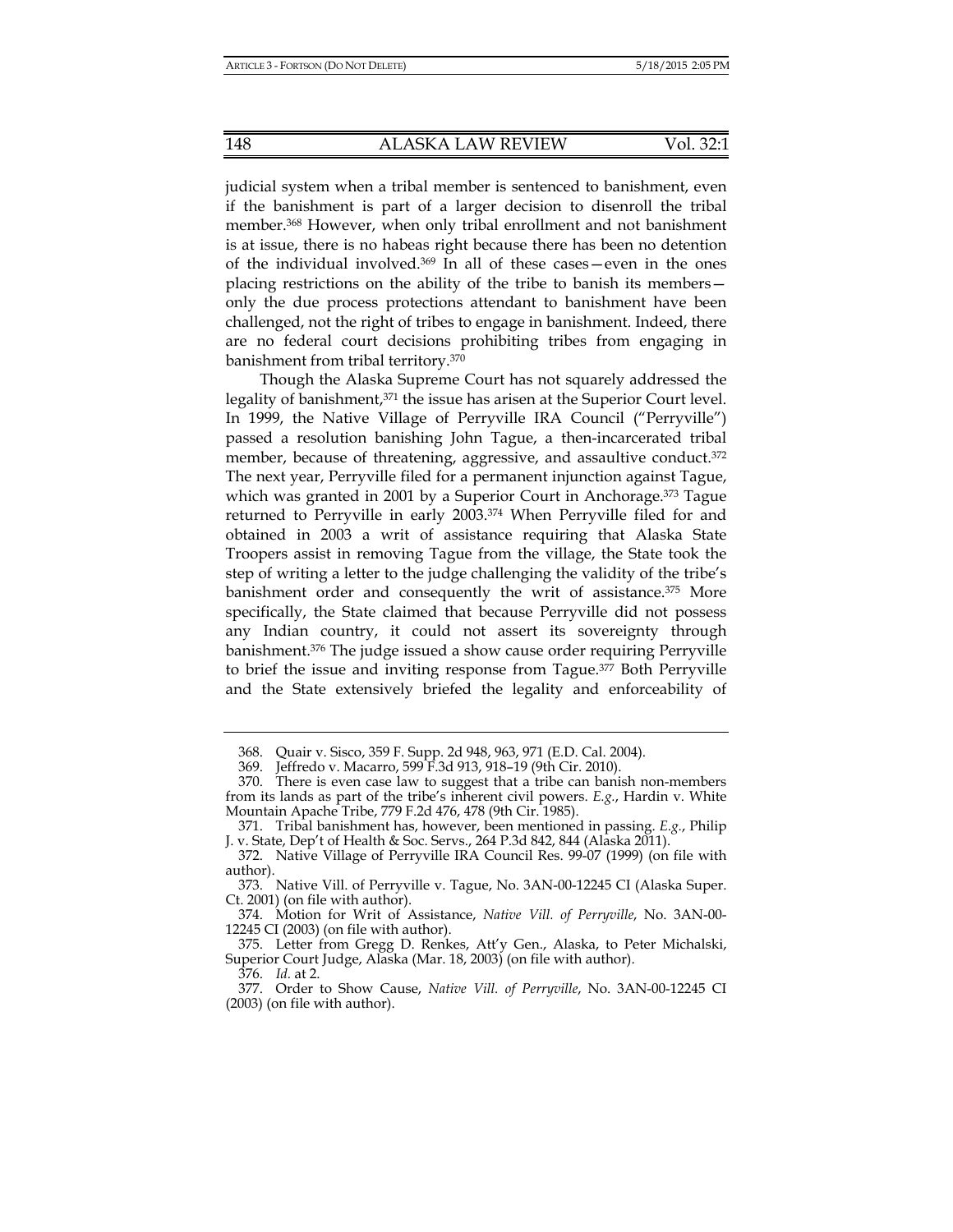Perryville's banishment order; Tague did not file a brief.<sup>378</sup> Toward the end of 2003, the court issued an order upholding the injunction.379 Part of the reasoning in the order was that Tague was the true party in interest, and because he had not challenged the injunction the court had no basis to vacate it.380 However, the court also upheld the legality of the injunction, though with mixed results for the tribe's authority—the court noted the "unfairness of subjecting an unwilling non-native citizen to the authority of a native governing body is simply not allowed by the authority claimed by Perryville,"381 but because Tague was a member of the tribe and because he "had acted in demonstratively dangerous ways to the people of Perryville,"382 the tribe was justified in issuing a banishment order specific to the small village it occupied.383

The ruling in *Native Village of Perryville v. Tague* highlights the complicated legal status of banishments. While the law clearly supports banishment as an option to maintain order, treating banishment as a civil remedy could potentially limit jurisdiction to tribal members. The extension of jurisdiction over all Indians found in criminal cases would not apply in civil cases. After all, there is no basis for believing that a tribe in one village can decide a custody dispute for members of a tribe at the other end of the state when the parents are not members and there are no connections to that tribe. Three possible solutions arise to address nonmember banishment. The first is to attempt to apply the *Montana* test for extending civil jurisdiction over nonmembers. In *Montana v. United States*, the Supreme Court held that tribes may regulate the activities of non-Indians on non-Indian-owned land only where one of two exceptions applied—either where (1) the non-Indian has entered into

380. *Id.* at 2–3.

382. *Id,* at 4.

 <sup>378.</sup> Brief of Native Village of Perryville in Response to Order to Show Cause, *Native Vill. of Perryville*, No. 3AN-00-12245 CI (2003) (on file with author); Brief for State of Alaska as Amicus Curiae Supporting Neither Party in Response to Order to Show Cause, *Native Vill. of Perryville*, No. 3AN-00-12245 CI (2003) (on file with author); Reply Brief of Native Village of Perryville in Response to Order to Show Cause, *Native Vill. of Perryville*, No. 3AN-00-12245 CI (2003) (on file with author). A combined amicus brief was also filed by several residents of Perryville, the Alaska Network on Domestic Violence and Sexual Assault, the Bristol Bay Native Association, and the Alaska Inter-Tribal Council. Brief of Elizabeth Kosbruk et al. as Amici Curiae Supporting Native Village of Perryville in Response to Order to Show Cause, *Native Vill. of Perryville*, No. 3AN-00-12245 CI (2003) (on file with author).

 <sup>379.</sup> Order, *Native Vill. of Perryville*, No. 3AN-00-12245 CI (2003) (on file with author).

 <sup>381.</sup> *Id.* at 3. This language is arguably dicta.

 <sup>383.</sup> *Id.* The court also placed weight in the fact that, although the banishment order was ostensibly permanent, Tague was able to apply to lift the ban every two years. *Id*. at 5.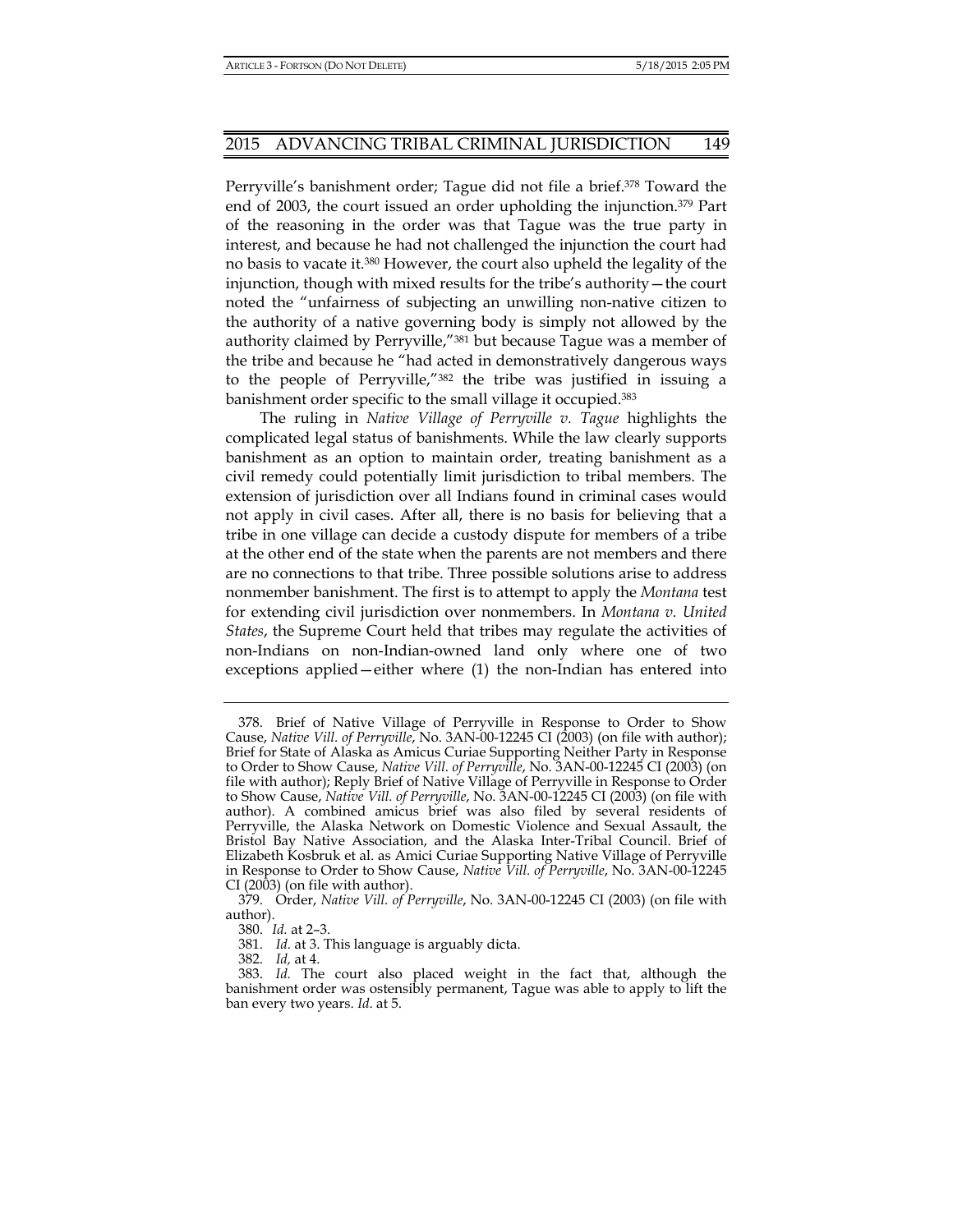consensual relations with the tribe, such as through commercial dealings, or (2) the activity of the non-Indian "threatens or has some direct effect on the political integrity, the economic security, or the health or welfare of the tribe."384 However, it is not entirely clear whether either of these exceptions would apply with regards to banishment. Living in a village may not rise to the level of entering a consensual relationship with the tribe. And while any actions that would merit banishment would almost certainly threaten the "health or welfare of the tribe," the first part of this passage limits application to fee lands within the tribe's reservation.385 The second possible solution is through application of the Violence Against Women Act,<sup>386</sup> which allows tribes "to exclude violators from Indian land" as part of its civil jurisdiction.387 But this presents two problems: the Act's restriction to Indian country, which at this point does not exist for most tribes in Alaska, and the Act's application only to incidents of domestic violence. The final solution is to consider banishment a criminal penalty rather than a civil remedy. Such an interpretation is supported by *Poodry*,388 and given the analysis above would address many of the outstanding jurisdiction issues. As a criminal offense, banishment would not be an option for non-Indians, but the scope of jurisdiction might still be more extensive than either of the two other proposed solutions.

#### **CONCLUSION**

Establishing criminal jurisdiction for Alaska tribes has been recognized as a vital component of combatting the social ills that plague rural Alaska Natives, especially considering the practical limitations facing law enforcement and the Alaska Court System.389 But while these reports and accompanying recommendations require intervening action by third parties, such as an unlikely amendment of ANCSA by Congress to extend Indian country status to ANCSA lands, tribal courts can already assert criminal jurisdiction over Alaska Natives by virtue of their inherent sovereignty, as a logical extension of the member-based

 <sup>384.</sup> Montana v. United States, 450 U.S. 544, 565–66 (1981).

 <sup>385.</sup> *Id.* at 566.

 <sup>386.</sup> Violence Against Women Reauthorization Act of 2013, Pub. L. No. 113-4, 127 Stat. 54.

 <sup>387. 18</sup> U.S.C. § 2265(e).

 <sup>388.</sup> Poodry v. Tonawanda Band of Seneca Indians, 85 F.3d 874, 888–89 (2d Cir. 1996).

 <sup>389.</sup> ILOC Roadmap, *supra* note 24, at ch.2, at 51–55; Att'y Gen.'s Advisory Comm. on Am. Indian & Alaska Native Children Exposed to Violence, *supra* note 24, at 135–46.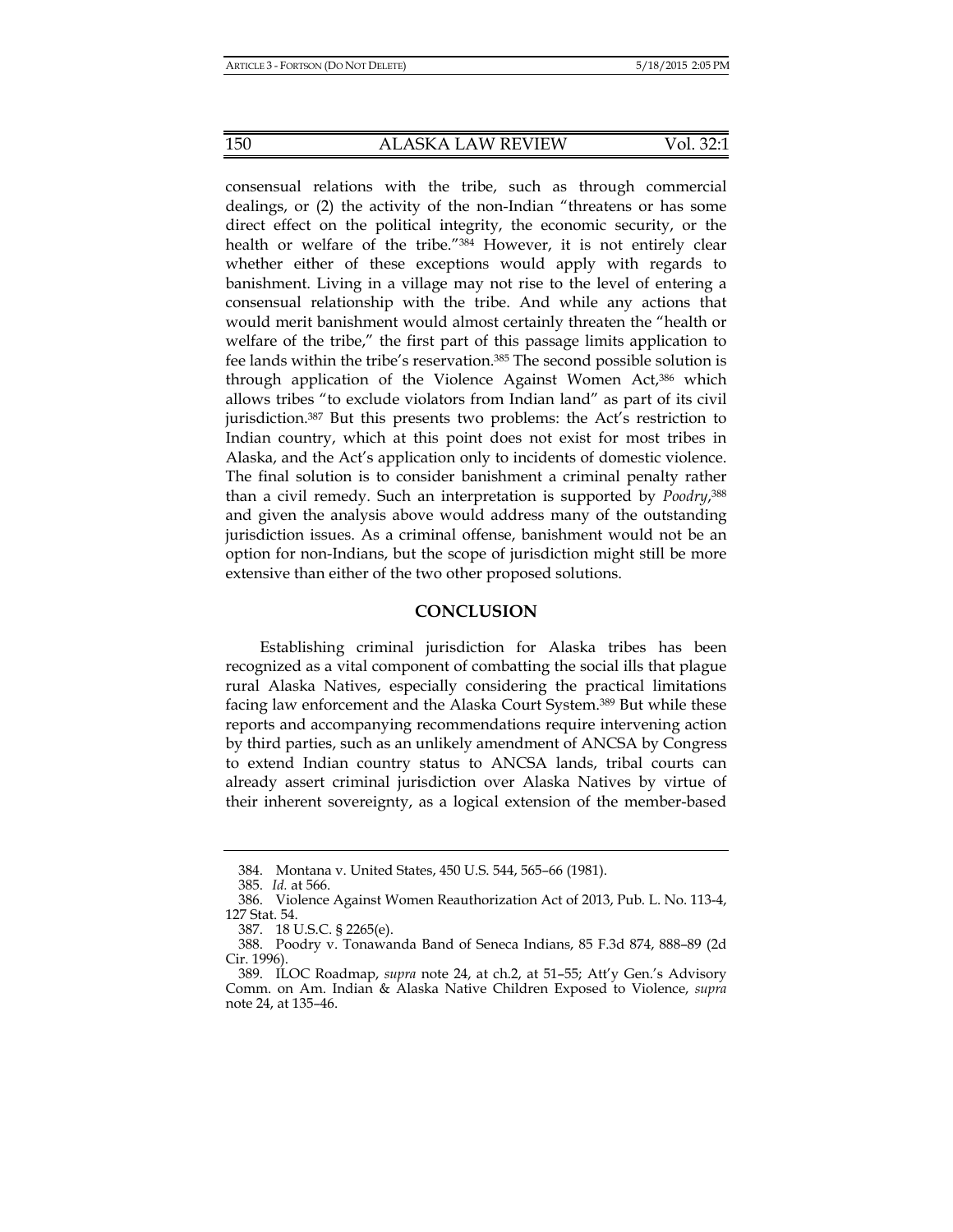jurisdiction recognized in *John v. Baker*. Alaska tribes can and should undertake the steps needed to establish their own internal criminal justice systems. The federal government has a trust responsibility to provide funding for and assist in building tribal criminal justice systems. And the State of Alaska would benefit in its law enforcement efforts in rural Alaska by actively supporting tribal court criminal jurisdiction.

Tribal courts in Alaska are not lesser courts, but sovereign courts that should be treated with respect.390 The Alaska Supreme Court recently held that tribal court custody decisions are due the same respect as judgments from another state.<sup>391</sup> Indeed, the Alaska Supreme Court has consistently upheld not only the sovereignty but also the competency of tribal courts to decide internal affairs among their members. In her State of the Judiciary speech to the Alaska Legislature in 2013, Chief Justice Dana Fabe spoke eloquently of the central role that tribal courts in Alaska can play in administering criminal justice in rural Alaska:

 Tribal courts bring not only local knowledge, cultural sensitivity, and expertise to the table, but also valuable resources, experience, and a high level of local trust. They exist in at least half the villages of our state and stand ready, willing, and able to take part in local justice delivery. Just as the three branches of state government must work together closely to ensure effective delivery of justice throughout the state court system, state and tribal courts must work together closely to ensure a system of rural justice delivery that responds to the needs of every village in a manner that is timely, effective, and fair. In short, we must all work together if we are to meet the tremendous challenge of bush justice. To borrow the nautical expression for rousing help in an emergency, the crisis in our villages demands "all hands on deck."

 It is my hope that we can put behind us the days when villagers express doubt and dissatisfaction with our delivery of justice because it happens too far away from them. It is my hope that we can put behind us the days when opportunities

 <sup>390.</sup> *See* Evon Peter, Exec. Dir., Indigenous Leadership Institute, Testimony before the Task Force on American Indian/Alaska Native Children Exposed to Violence (June 11, 2014), *quoted in* Att'y Gen.'s Advisory Comm. on Am. Indian & Alaska Native Children Exposed to Violence, *supra* note 24, at 132 ("The state of Alaska needs a major shift in its policies and approaches to working with Alaska Native tribes and people. We are not an enemy of the state. This is our home and we love it. But we need to be respected and honored as equals.").

 <sup>391.</sup> *See* Simmonds v. Parks, 329 P.3d 995, 1011 (Alaska 2014) (holding that tribal appellate remedies needed to be exhausted before a tribal court decision could be challenged in Alaska state court).